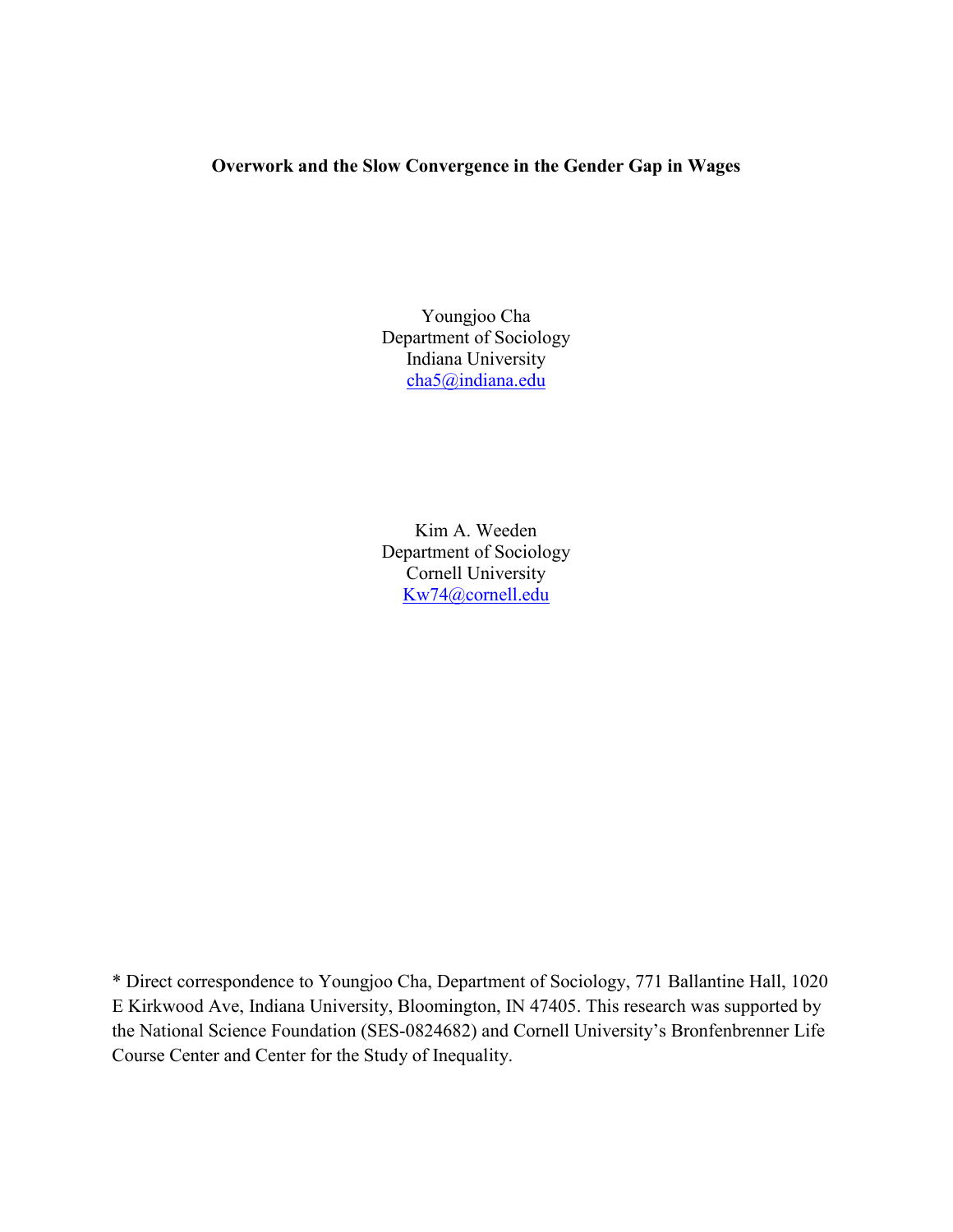#### **Overwork and the Slow Convergence in the Gender Gap in Wages**

## **Abstract**

Over the last thirty years, men and women's hourly wages continued to converge, but at ever-slower rates. Using CPS data from 1979 to 2009, we document that this slowdown in wage convergence is due, in part, to the concomitant trend toward longer work hours. When coupled with a growing wage premium for overwork (i.e., 50 hours or more per week) and a persistent gender gap in overwork, the trend toward long work hours all but offset the wage-equalizing effects of educational convergence. The overwork effect on the gender gap in wages is especially prominent in the "greedy occupations" in professions and management, where the proportion of overworkers is the highest and the gender gap in work hours the largest. These results show how ostensibly gender-neutral changes in the social organization of work can perpetuate old forms of gender inequality.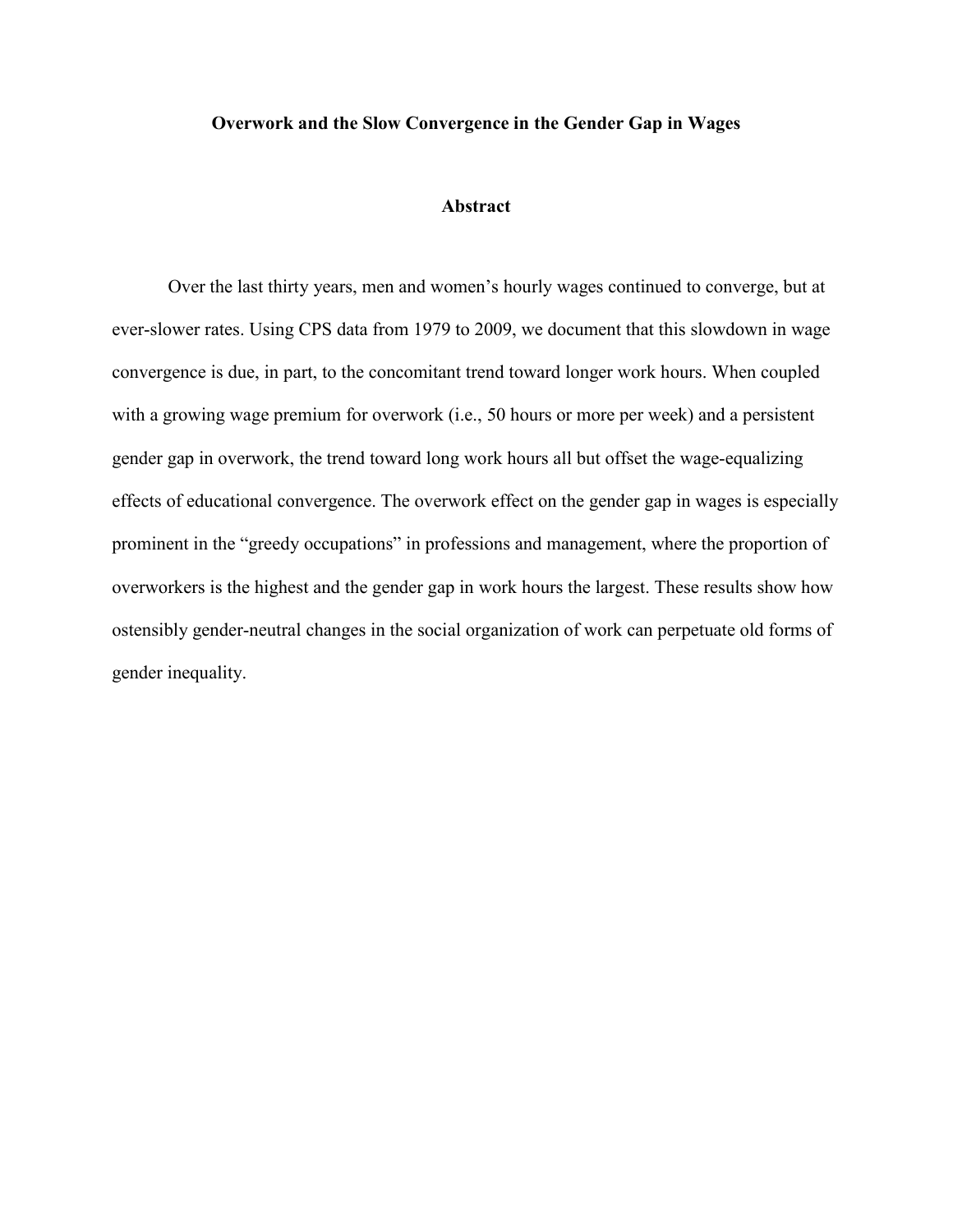After declining rapidly in the 1970s and 1980s, the gender gap in wages narrowed slightly in the 1990s and then stabilized through at least the 2000s (e.g., Blau and Kahn 2006). This stalled convergence caught many social scientists off guard. Based on data from the postwar period, Smith and Ward (1984: pp. 73-75) projected that in the latter two decades of the  $20<sup>th</sup>$ century, women's wages would accelerate relative to men's, driven primarily by women's rapid gains in work experience, and the gender gap in wages would decline by a "conservative" estimate of 28%. Using data from the mid-1990s, Shannon and Kidd (2003) estimated that wages would continue to converge, albeit slowly, between 1995 and 2040, due to women's rapidly accelerating educational attainment and rising returns to education. Not all scholars were as sanguine, but even as wage convergence began to slow in the mid-1990s, debates were framed around whether women were "destined for equality" (Jackson 1998; see also Blau, Brinton, and Grusky 2006), not whether they were destined for perpetual wage inequality.

The stalled convergence in the gender gap in wages is especially puzzling in light of ongoing social, demographic, and economic changes that had an equalizing effect on wages: the convergence and, for recent birth cohorts, reversal of the gender gap in college degree attainment; the decline and delay in women's fertility, the equalization in men's and women's attitudes about paid labor, the convergence in labor force experience, the decline of manufacturing and highpaying jobs in traditionally male sectors, the weakening of male-dominated unions, and so on (e.g., Blau and Kahn 2007; Buchman and DiPrete 2006; Goldin, Katz, and Kuziemko 2006). Why, then, did wages stall?

The social scientific literature offers several plausible explanations. Gender and family scholars point to the "stalled revolution" in the domestic division of labor (see, e.g., Hochschild and Machung 2003; Bianchi, Robinson, and Milkie 2006; Geist and Cohen 2011). Institutional and legal scholars note that the career impact of the gendered division of household labor is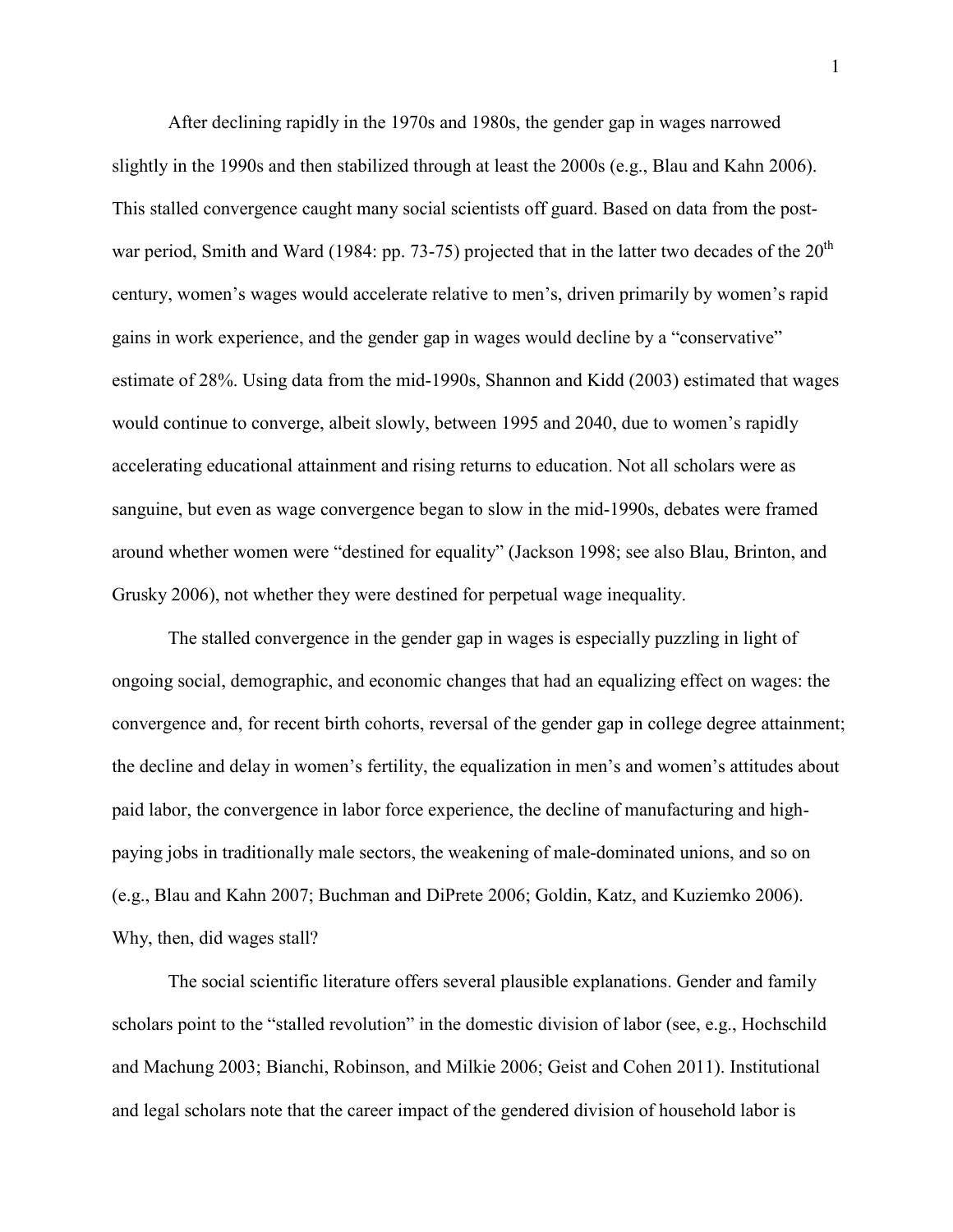exacerbated by the ongoing lack of institutional and organizational support for workers in dualearner couples or who have primary caregiving responsibilities (e.g., Williams 2003). Social psychologists point to persistent and deeply embedded cultural beliefs about men and women's competences that limit the supply of and demand for women in high-paying and stereotypically male occupations (e.g., Ridgeway 1997). Organizational scholars note that the adoption of effective anti-discrimination, diversity, and "family friendly" personnel policies has been slow and uneven (e.g., Dobbin, Kim, and Kalev 2011; Kelly 2010; Hirsh 2009); moreover, even ostensibly meritocratic performance review systems may be polluted by unconscious biases (e.g., Castilla 2008; Castilla and Bernard 2010). Students of labor markets note that men and women continue to be segregated across occupations (e.g., Charles and Grusky 2004), industries (e.g., Weeden and Sørenson 2004), jobs (e.g., Petersen and Morgan 1995), and work contracts (e.g., Kalleberg 2001; Kalleberg, Reskin, and Hudson 2000).

We extend this body of research by focusing on the recent trend toward long work hours and its implications for the gender wage gap. Although prior research has done much to explain the gender gap in wages and offer clues into its persistence, in our view, social scientists have not gone far enough in incorporating insights on changes in the social organization of work and family into formal models of trends in the gender gap in wages. Drawing on sociological research on labor market inequalities, we claim that the diffusion of long work hours, while nominally a gender-neutral change in the institution of work, exacerbated the gender gap in wages and partially offset the wage-equalizing effects of convergence in men and women's education, experience, and other forms of human capital.

We will test our claim with an analysis of Current Population Survey (CPS) wage data from the United States from 1979 to 2009, coupled with supplementary analyses of Survey of Income and Program Participation (SIPP) data. Our analysis features both a careful description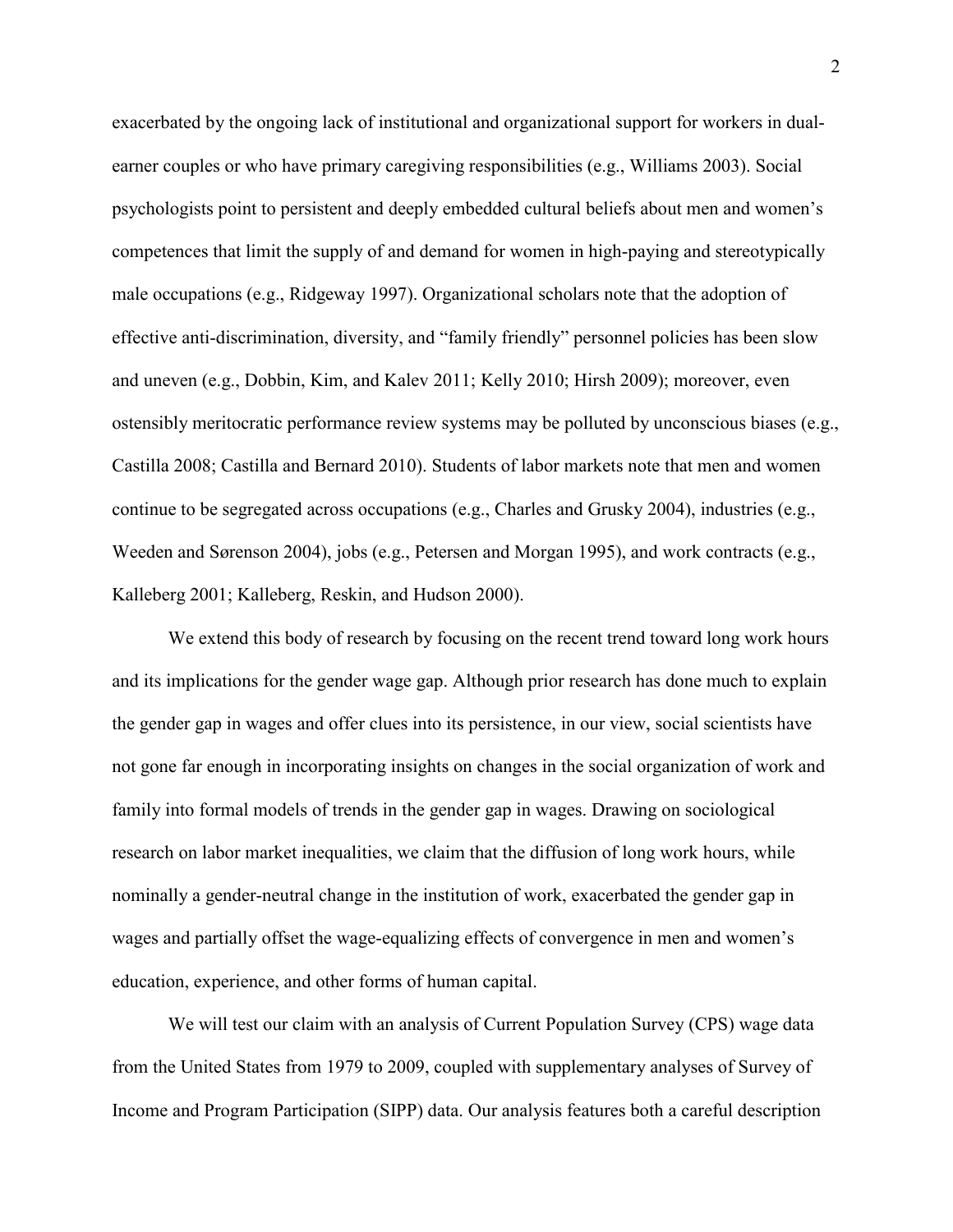of trends and a formal wage decomposition, which allows us to tease apart the effects of changes in the wages associated with overwork from changes in the gender composition of overworkers. We first offer this analysis for the labor market as a whole, then focus on professional and managerial occupations where we anticipate the overwork effect to be concentrated. We conclude with a discussion of the promise and the limitations of our analysis for understanding why convergence in the gender gap in earnings has slowed or even stalled.

#### **Overwork and the Gender Gap in Wages**

As is by now well known, the last forty years saw a substantial increase in the average number of work hours of Americans (e.g., Schor 1993). This trend emerged not only because fewer women worked part time, but also because work hours among full-time workers increased, especially in the 1990s and early 2000s. By 2007, 13% of workers—17% of men and 7% of women—usually worked 50 hours or more per week, the conventional cut-off point for "overwork." Although it is less widely appreciated, overwork began to decline in the mid-2000s, even before the 2008 recession (authors' calculations). Even so, overwork remains a far more widespread feature of American work life today than it was throughout the late  $20<sup>th</sup>$  century.

The trend toward overwork has, we argue, both a behavioral and a normative component: it is not only that more people work long hours, but that long work hours are increasingly expected and valued by employers and employees alike. Whereas the "ideal worker" in past eras may have been one whose constant devotion to work meant a 40-hour work week with very little vacation time, in the 24/7 economy the "ideal worker" is a worker who can be available to clients and supervisors at any hour of the day or week (Williams 2000; see also Presser 2005). Employees themselves are complicit, believing overwork to be not only a signal of devotion but a source of status, both at work and outside of it (Jacobs and Gerson 2004).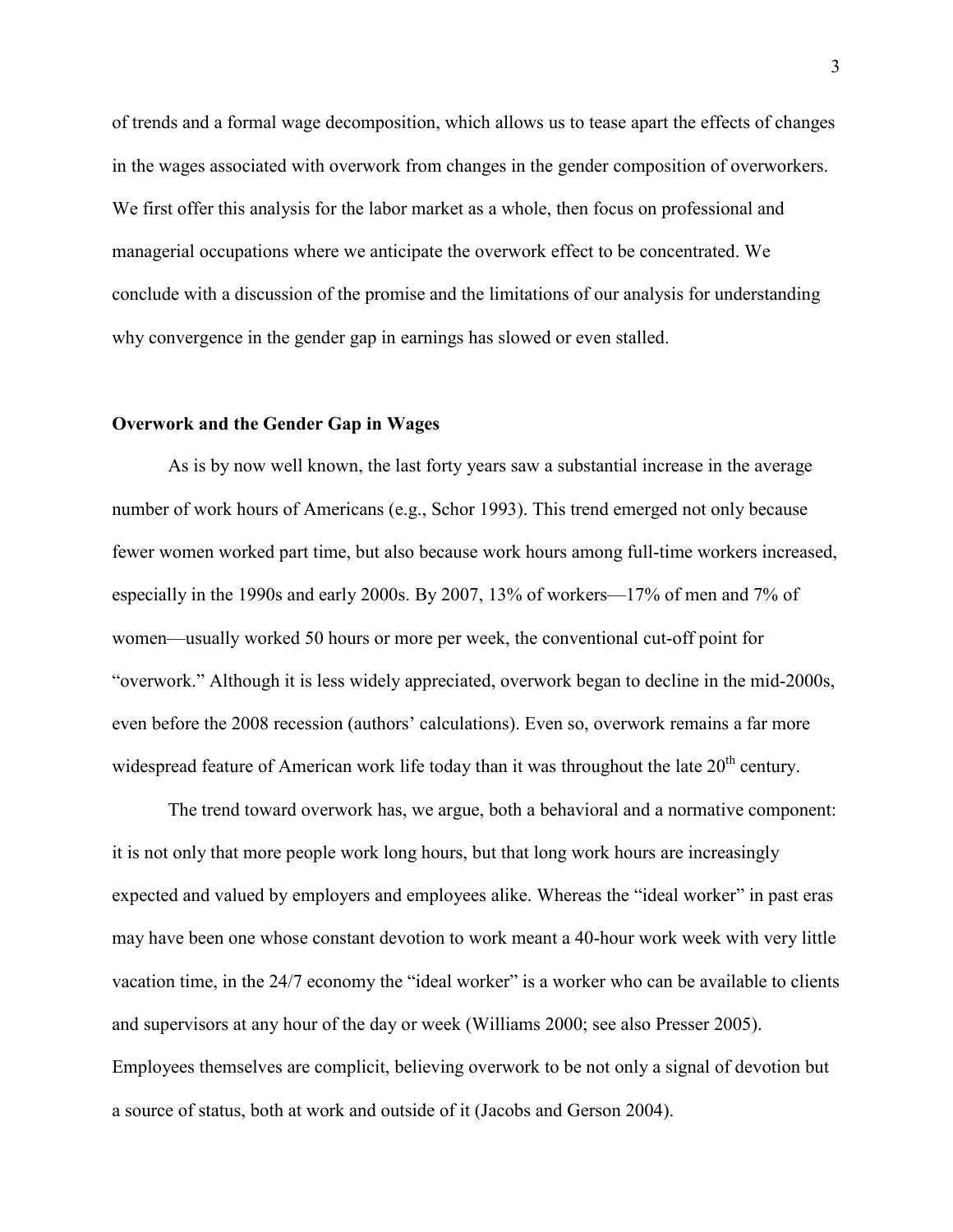Long work hours, and the associated normative valuation of it, are especially likely in professional and high-level managerial occupations, or what Coser (1974:4) long ago described as "greedy" occupations, which "seek exclusive and undivided loyalty" from its members (also Epstein et al 1999; Jacobs and Gerson 2004; Maume and Bellas 2001). In these occupations, overwork becomes part of the occupational culture. It serves not only as a sign of productivity, but as a visible proxy for workers' commitment and competence: workers who put in more "face time" are assumed to be better at their jobs, and are rewarded with better work assignments and more frequent promotions (Biggart and O'Brien 2010; Blair-Loy 2003; Epstein et al. 1999; Perlow 2001; Sharone 2004; Landers, Rebitzer, and Taylor 1996). Conversely, workers who do not put in long hours violate occupational norms, with all the social and career penalties that this implies (Coser 1974; Epstein et al. 1999).

Overwork remains a gender-differentiated phenomenon as well. In 2000, 19% of men worked 50 hours or more per week, compared with 7% of women (authors' calculations). Most explanations for women's underrepresentation among overworkers point to their greater familial obligations (Bianchi et al. 2006; Clarkberg and Moen 2001; Epstein et al. 1999; Gornick 1999; Hochschild and Machung 2003 [1989]; Jacobs and Gerson 2004), which preclude women's entry into occupations that require long work hours and slow their advancement once in them (Epstein et al. 1999; Hochschild and Machung 2003 [1989]; Stone 2007; Williams 2000). Because workplace cultures reward workers who overwork, women are more likely to be evaluated poorly, less likely to receive the plum assignments that facilitate promotion and wage growth (e.g., Epstein et al 1999, Roth 2006), and more likely to leave these positions than men (Cha 2010). Expectations about work hours conflict with expectations about women's primary caregiving role, creating near orthogonality between the image of an "ideal worker" and the image of an "ideal mother" (e.g., Acker 1990; Hays 1996; Blair-Loy 2003; Hochschild and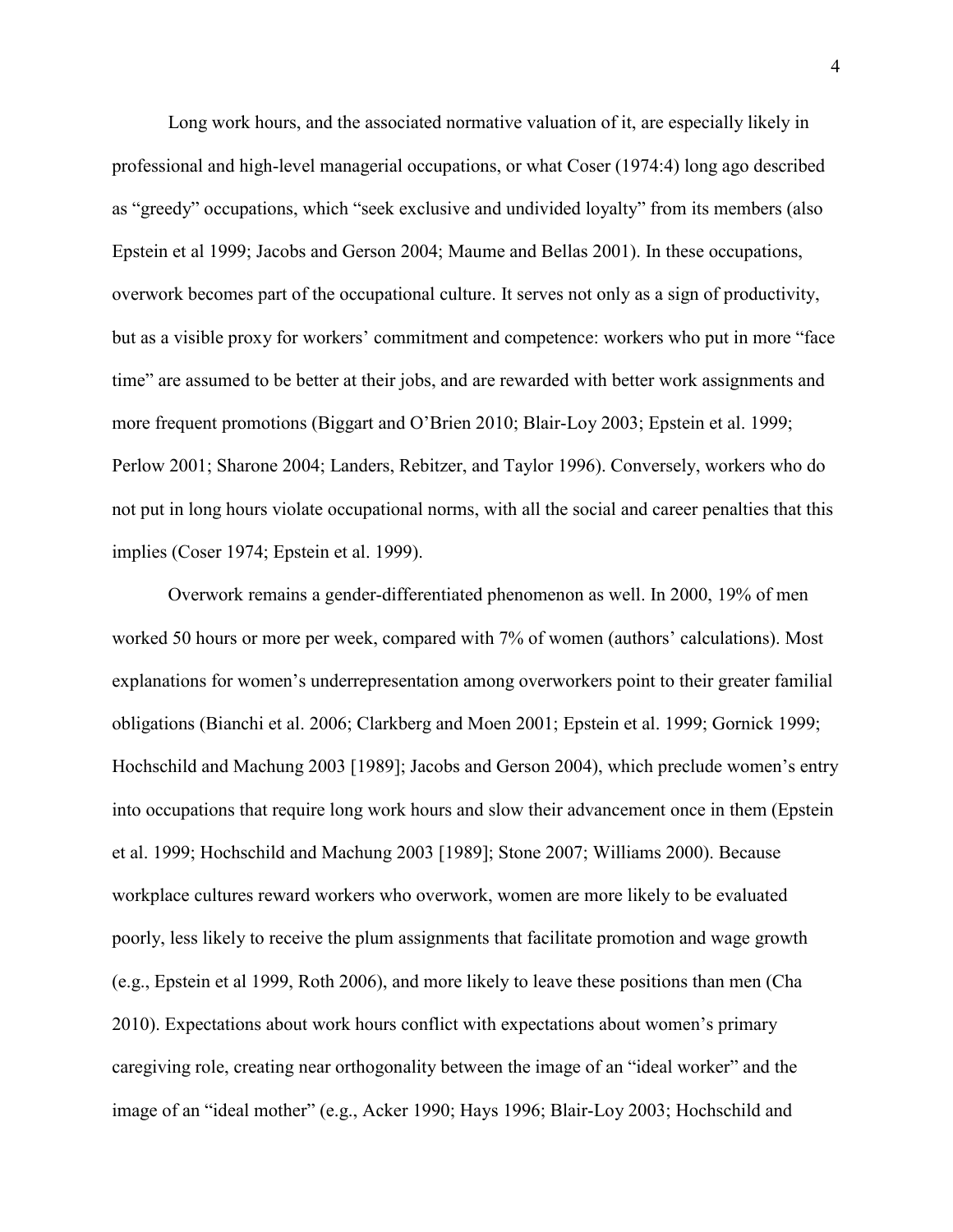Machung 2003[1989]; Kelly et al. 2010; Stone 2007).

Much evidence, then, points to a growing role of overwork in affecting career outcomes, especially in "greedy" professional and managerial occupations, and to gender differences in the propensity to overwork. To our knowledge, however, there have been no prior empirical efforts to tie trends in overwork to trends in the gender gap in wages, a gap we fill in this article.

#### **Overwork Price and Composition Change Effects**

In investigating the relationship between overwork and the gender wage gap trends, we seek to identify the proximate sources of any overwork effects on trends in the gender gap in wages. In particular, we examine the magnitude and valence of two structural components of the overwork effect: changes in the relative proportions of men and women who overwork (the composition effect), and changes in the wage returns to overwork relative to full-time and parttime employment (the price effect). These components may both have affected the gender gap in wages over the period of our study, but are nonetheless analytically and empirically distinct.

The valence of the composition effect – that is, whether it expands or contracts the gender gap in wages – depends on whether (a) the gender gap in overwork is expanding or contracting, and (b) overworkers earn more or less per hour than otherwise comparable full-time and parttime workers. An expansion of the gender gap in work hours will contract the gender gap in hourly wages if the price of overwork is negative (i.e., overworkers are simply putting in more hours than comparable full-time workers for the same salary level). Conversely, an expansion of the gender gap in work hours will exacerbate the gender gap in wages if long work hours are associated with higher hourly wages than are earned by otherwise equivalent full-time workers. Changes in the composition of overwork can, of course, expand or contract the gender gap in wages even if the wage returns to overwork remain constant.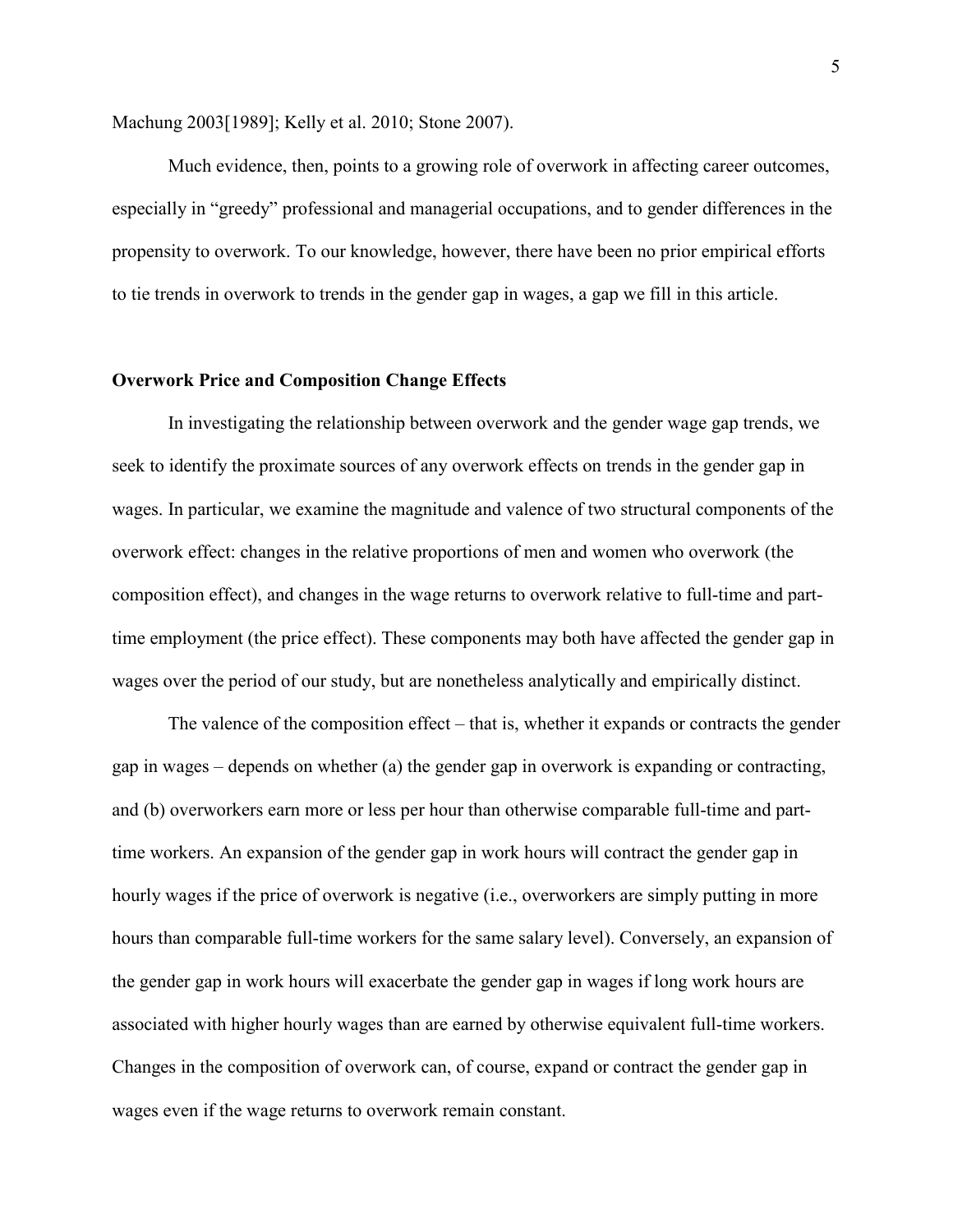The valence of the price effect on the gender gap in earnings depends on (a) whether prices for overwork relative to full-time work are increasing or decreasing, and (b) the direction of the gender gap in overwork. If, as noted above, men are more likely to overwork than women, an expansion in the hourly wage returns to overwork relative to full-time work will likewise expand the gender gap in wages, even without a concomitant change in the gender gap in overwork. Conversely, if the relative wage returns to overwork declined over time, men's greater representation among overworkers will result in a convergence in the gender gap in wages.

As the preceding discussion implies, the wage returns to overwork and their trend over time are critical determinants of the overall impact of overwork on the gender gap in wages. To our knowledge, only one prior empirical study has systematically examined trends in the wages associated with overwork; it found rising wage premia to overwork, but its data ended in the early 2000s (Kuhn and Lozano 2008). While direct evidence is relatively sparse, the extant theoretical and empirical literatures on rising wage inequality offer good reason to expect that the wage returns for overwork have continued to rise. First, the occupations in which overwork is most prevalent are precisely those that have experienced the greatest wage growth in the past 35 years (see, e.g., Weeden et al 2007). As such, the wage returns to overwork may have increased simply because a growing proportion of overworkers are found in high paying occupations.

Even within occupations, however, the literature on wage inequality offers ample reasons to anticipate rising wage returns for overwork. Most obviously, growing demand for skilled labor may have created additional incentives for the most productive workers to put in long hours. Alternatively, workers who put in long hours may obtain more firm-specific capital or experience greater increases in productivity (e.g., from new technologies) relative to full-time workers. The latter argument points to productivity differentials between overworkers and their full-time counterparts, but it is also possible that wages for overworkers rose faster than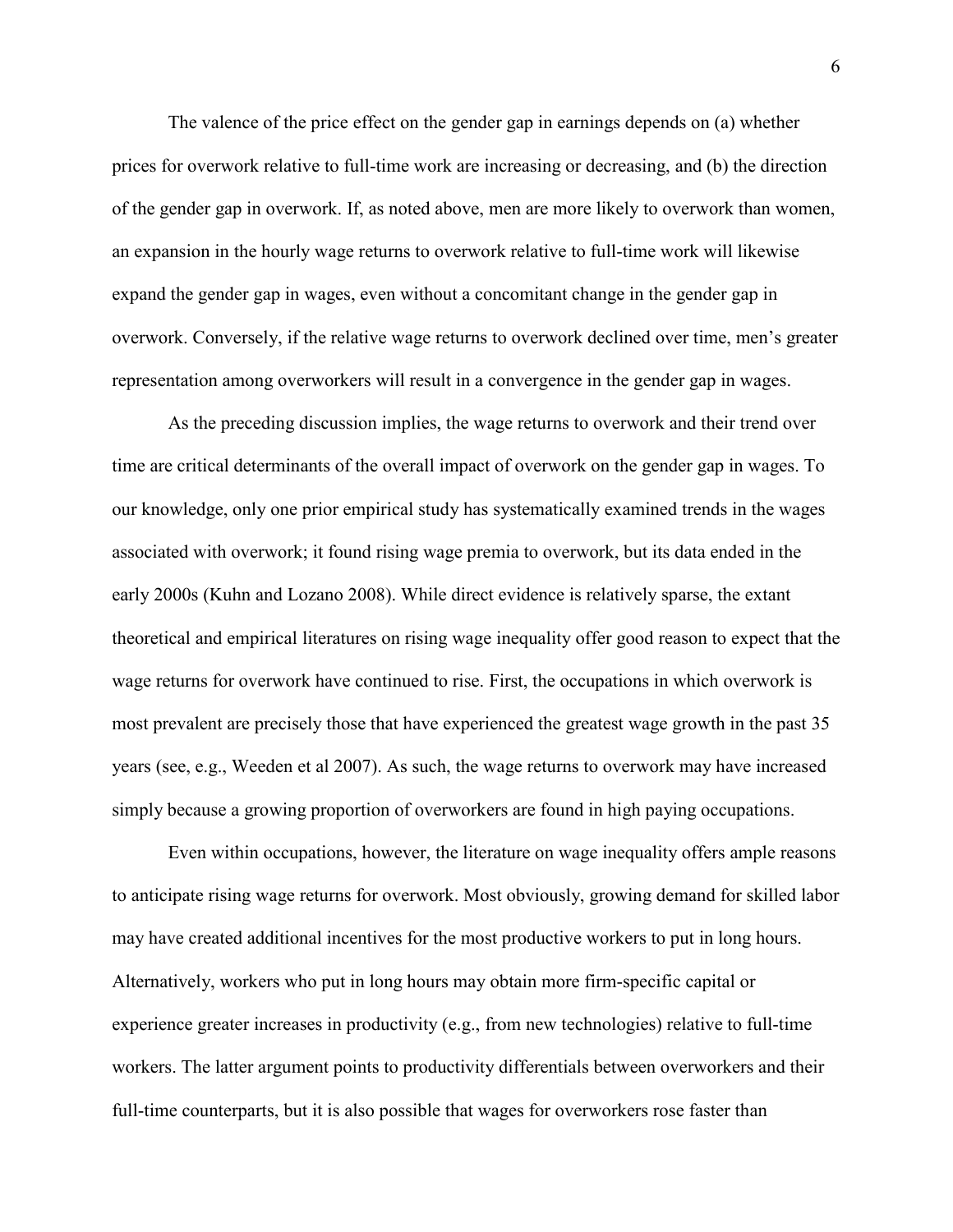productivity, especially as discrete promotion systems (e.g., partnerships in law firms, tenure systems in academe) or relative evaluation systems (in which workers are compared against each other) diffused (see, e.g., Landers et al 1996). Both changes have taken place in the context of deindustrialization, globalization, and the emergence of shareholder value systems that, as some scholars argue, pressured employers to stratify their workforces into a set of core employees who work full-time (or longer) hours for relatively high pay and a set of contingent workers who work part-time, under subcontracts, or in temporary positions, typically for lower pay (e.g., DiPrete et al. 2002; Fligstein and Shin 2004; Kalleberg, Reskin, and Hudson 2000; Tilly 1996; Kalleberg 2001).

For our purposes, the critical issue is not *why* relative returns to overwork have increased, but merely whether they have increased, and how this increase affected trends in the gender wage gap. A wage premium for overwork means that any increase in the gender gap in overwork will, all else being equal, exacerbate the gender gap in wages, and convergence in overwork will attenuate the gender gap in wages, both through the composition change effect. Similarly, in the absence of a wholesale reversal in the gender gap in overwork, rising wages for overwork will, all else being equal, widen the gender wage gap through the price change effect.

#### **Data, Methods, and Variables**

Our analytic goal, then, is to estimate the relationship between the trend in overwork and the trend in the gender gap in hourly wages, both for the entire labor market and for professional and managerial occupations. We rely on (1) a graphical presentations of trends in the gender gap in wages, the gender gap in work hours, and the net returns to work hours (overwork, full-time work, and part-time work); and (2) formal wage decompositions, developed by Juhn, Murphy, and Pierce (1991; hereafter "JMP" decomposition; also see Blau and Kahn 2006), which allow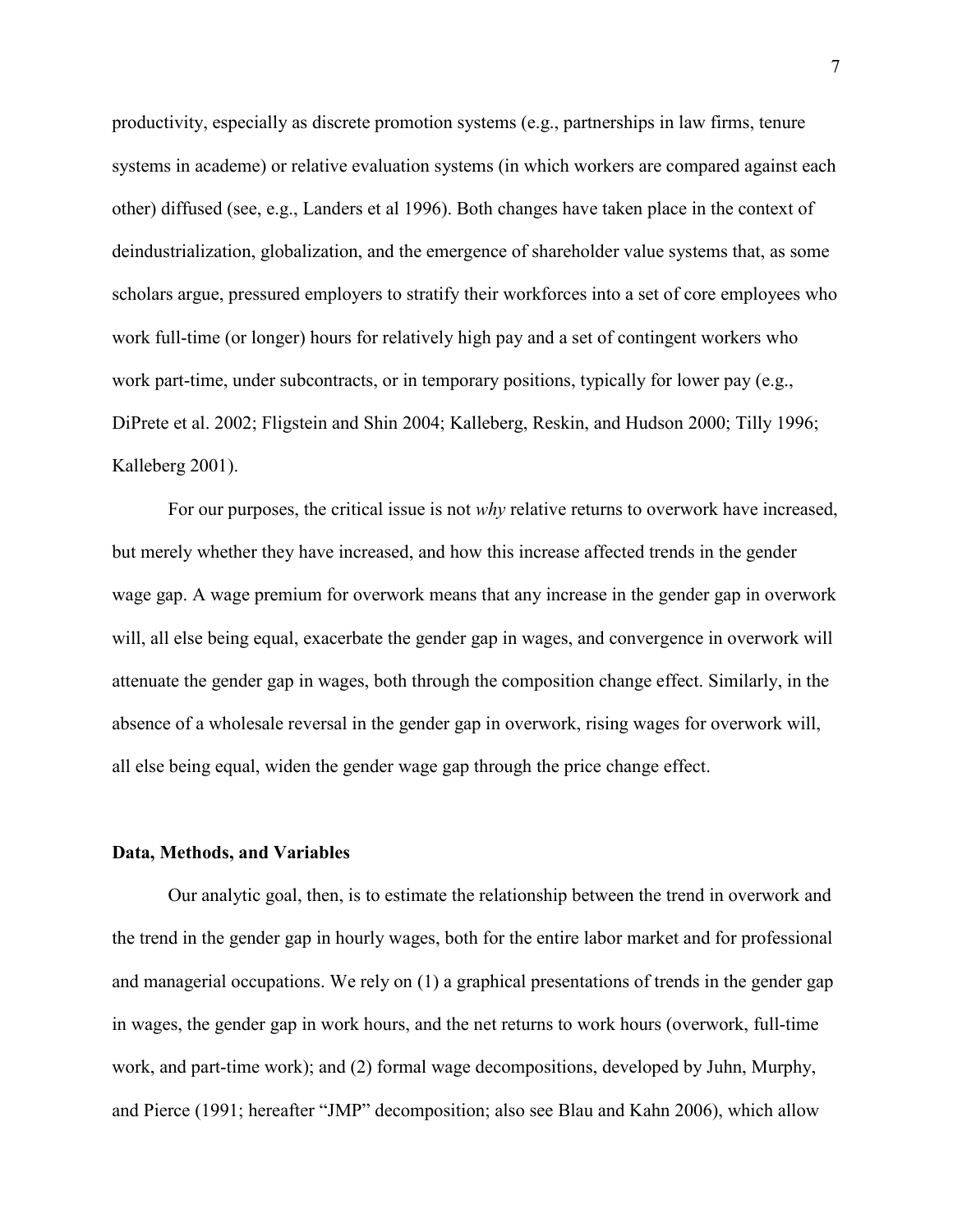us to quantify composition change and price change effects.

#### *Data*

Our primary data are the Merged Outgoing Rotation Groups of the CPS (MORG; Bureau of Labor Statistics / NBER, years vary). The graphical presentation of trends uses all available MORG surveys from 1979 to 2009. The JMP decomposition relies on the 1979, 1989, 1999 and 2007 surveys; we chose 2007, rather than 2009, as the end point in order to estimate effects under similar macroeconomic conditions. In a supplementary analysis, we also deploy SIPP data from 1996 and 2004 and compare it to CPS data from these years.

Our analytic sample is limited to noninstitutionalized civilian workers aged 18 to 64. Following conventional practice, we exclude workers whose wages fall below \$1/hour or above \$100/hour in 1979 US dollars (Angrist and Krueger, 1999; Card and Dinardo, 2002; Mishel, Bernstein, and Schmitt, 2001). We also exclude self-employed workers, whose earnings information is unavailable in the MORG data. The final CPS sample sizes are 4,983,248 for the graphical trend analyses and 627,763 for the JMP decompositions. All analyses of CPS data use the BLS-provided sampling weights.

#### *Decomposition Method*

 $\overline{a}$ 

Although our descriptive analysis relies on methods that will be familiar to most readers, the same may not be true for JMP decompositions. This method begins with a wage equation for men, and assumes that prices for male workers with the observed human capital characteristics will, in the absence of discrimination, prevail for women as well.<sup>1</sup> The JMP model takes the form:

<sup>&</sup>lt;sup>1</sup> We also estimated JMP models using wage equations based on (a) price effects for women, and (b) price effects for pooled data. These analyses (available from the first author) yielded estimates of our core variables that do not differ substantively from those presented here.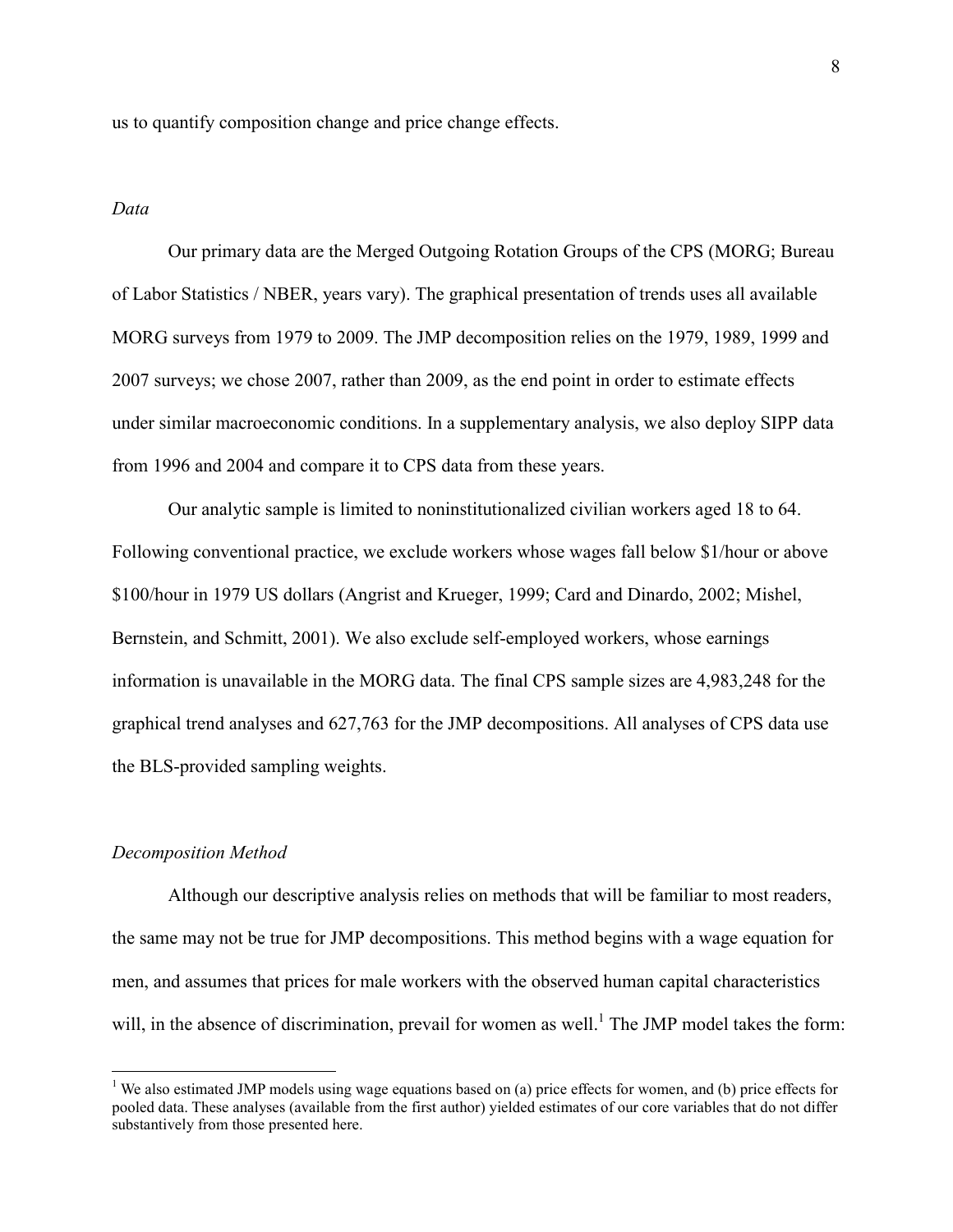$$
y_{it} = x_{it}b_t + \sigma_t \theta_t, \qquad (1)
$$

where  $y_{it}$  is the log of wages for individual  $i$  in year  $t$ ; x is a row vector of independent variables; b is a column vector of regression coefficients;  $\sigma$  is the residual standard deviation of men's wages for that year, which measures the male residual wage inequality; and  $\theta$  is a standardized residual with mean zero and variance 1 for each year. The difference in the gender wage gap between two time points, denoted by 0 and 1, can be decomposed into four components (see Blau and Kahn 2006; Juhn et al. 1991):

$$
Observed x effect = (\Delta x_1 - \Delta x_0)b_1
$$
 (2)

Observed price effect =  $\Delta x_0(b_1-b_0)$  (3)

Unobserved quantity effect =  $(\Delta \theta_1 - \Delta \theta_0) \sigma_1$  (4)

Unobserved price effect =  $\Delta\theta_0(\sigma_1 - \sigma_0)$  (5).

In these equations, ∆ denotes the average male-female difference in the variable it precedes. Equations (4) and (5) estimate the contribution of price and quantity changes in unobserved variables on the changes in the wage gap. The unobserved quantity effect measures the contribution of changing gender gaps in the relative positions (i.e., percentile rankings) in the men's residual wage distribution. The unobserved price effect measures the changes in the gender gap in wages due to changes in men's residual wage distribution, under the assumption that women's percentile rankings in the male residual wage distribution remained constant.

We are primarily interested in the estimates from equations (2) and (3). The observed x effect (the quantity or composition effect; see Equation 2) is the portion of the variance explained by changes in the gender gap in the quantity of each observed predictor of wages x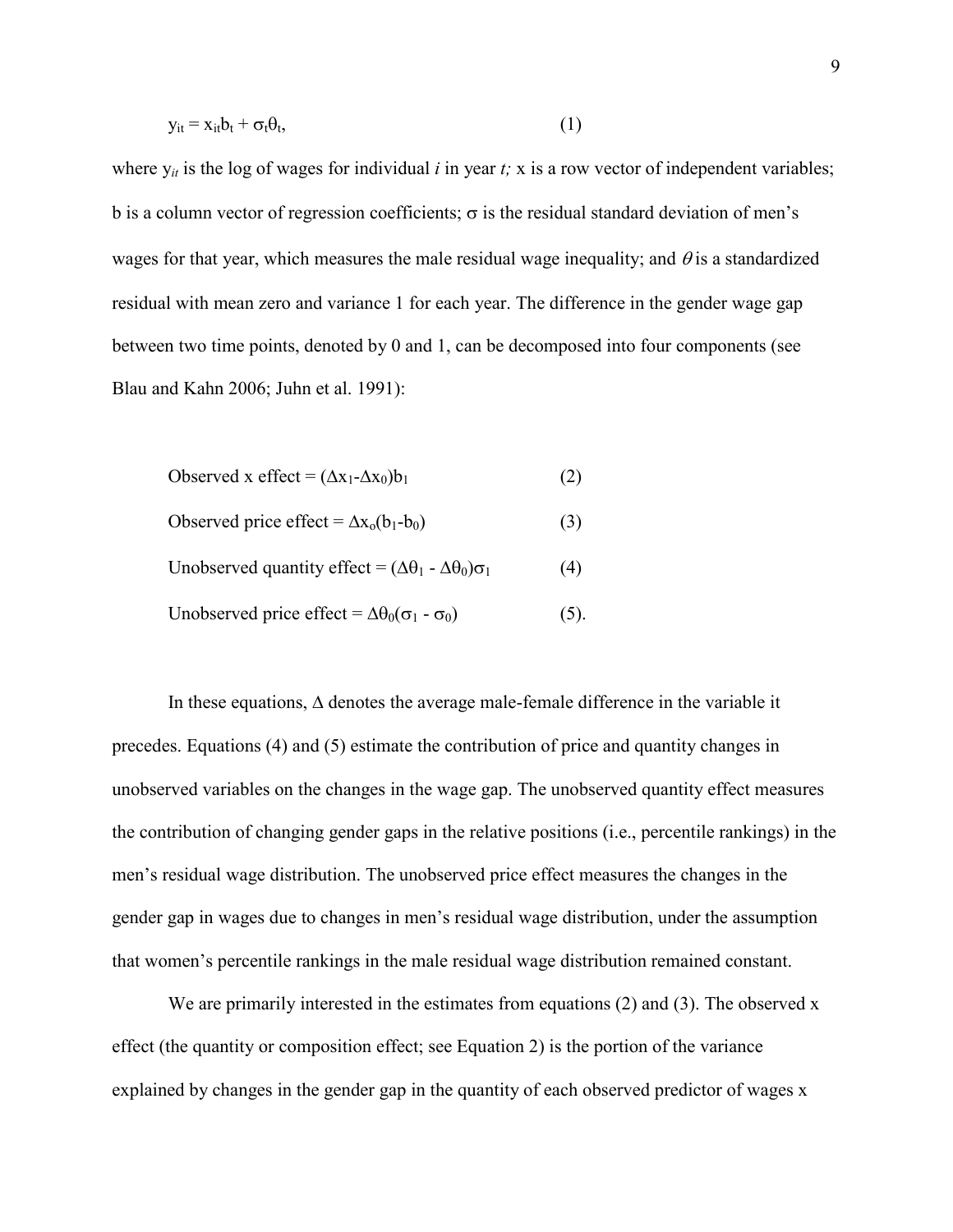(e.g., overwork, education). The observed price effect indicates changes in the gender wage gap due to the changes in the price of each predictor x. The estimated effects from these equations allow us to evaluate the extent to which shifts in the gender gap in work hours or the price associated with overwork lessened or exacerbated the gender gap in wages. These estimates are adjusted for the effects of other wage covariates in x*,* which we describe below.

#### *Variables*

 $\overline{a}$ 

The dependent variable in our analyses is hourly wages. Wages are logged in the regression and decomposition analysis but unlogged in the descriptive analysis, to aid in interpretability. Wages are adjusted for inflation using the Bureau of Economic Analysis' Personal Consumption Expenditures Deflator and expressed in 2004 dollars, and those that are top-coded in the CPS to preserve confidentiality are multiplied by 1.4 (see, e.g., Card and DiNardo 2002). We present results from hourly wage data calculated from edited earnings data, but we also estimated models using unedited earnings data and found substantively identical results for the coefficients of interest.<sup>2</sup>

#### [Table 1]

Work hours are measured with a set of dummy variables that adopt standard cut points in the work-family and labor economic literature: less than 35 hours (part-time), 35 hours or more but less than 50 hours (full-time), and 50 hours or more (overwork).<sup>3</sup> In our regression analyses,

<sup>&</sup>lt;sup>2</sup> The imputation method the BLS uses in the edited series to assign earnings to missing data can bias downward the estimated effects of variables (e.g., detailed occupation) that are excluded from the imputation equations or "hot deck" cell definitions. This "match bias" is likely increasing over time as the percentage of cases with missing earnings grows (e.g., Hirsch and Schumacher 2004, Heckman and LaFontaine 2004). Given our goal is not to estimate detailed occupation effects, we use edited earnings.

<sup>&</sup>lt;sup>3</sup> Among overworkers, men work an average of 55.8 hours per week (sd=8.4) and women an average of 54.8 hours per week (sd=8.1); moreover, more men appear in the right tail of the distribution than women. Sensitivity checks using alternative specifications of overwork, work hours, and wages generated substantively similar results (available from the first author on request).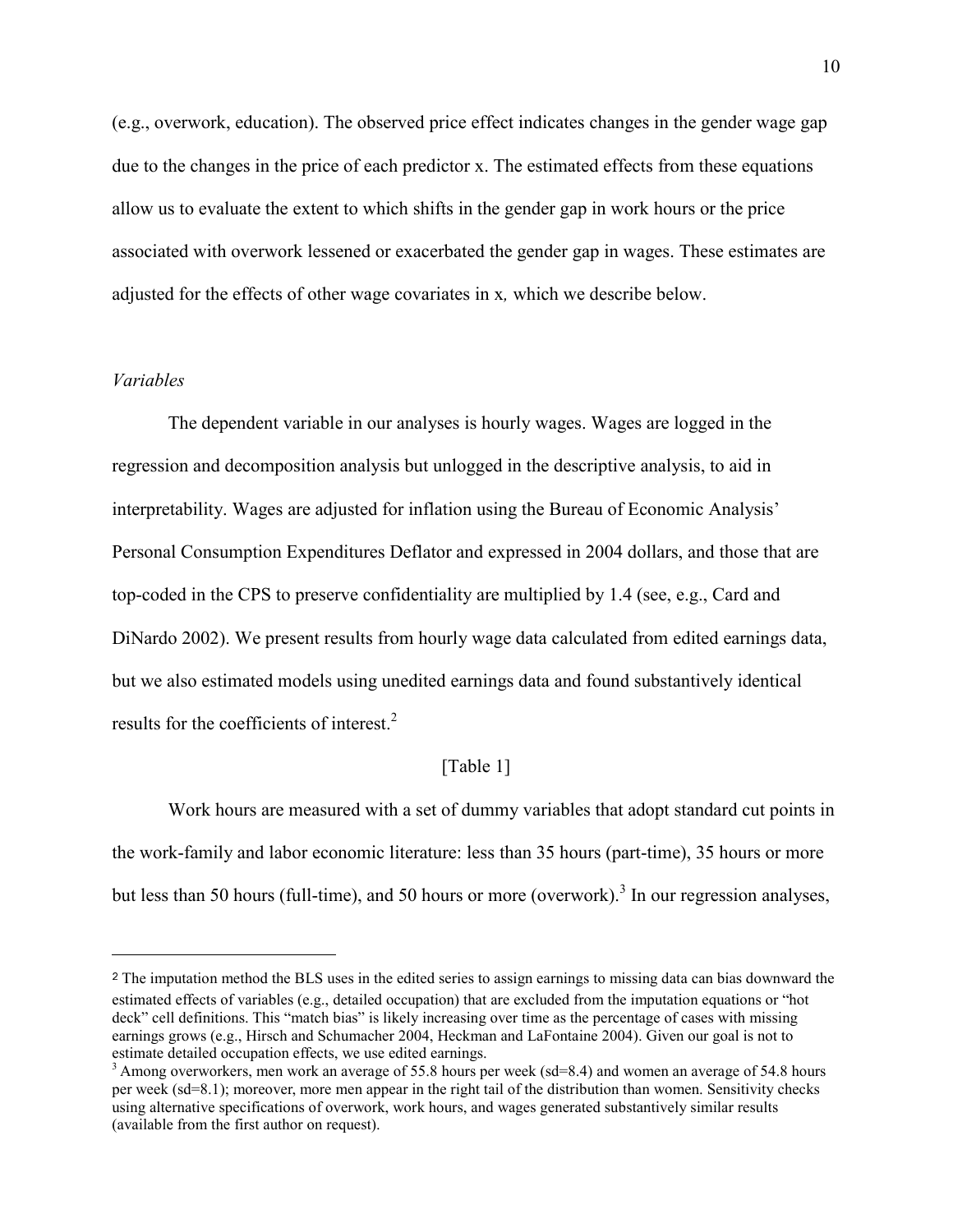we further differentiate part-time for economic reasons (i.e., "could not find full-time work"), part-time for non-economic reasons, and part-time for unspecified or missing reasons.<sup>4</sup> Our other covariates include gender, race, age, age squared, education (5 categories), marital status (married or unmarried; not used in the decomposition analysis), potential years of work experience (i.e., age – years of schooling – 6), experience squared, region, metropolitan residence, and whether the job is in the public sector. Table 1 presents the means and standard deviations of these variables for the survey years used in the JMP decomposition, and Table A1 presents them for the full sample.

Some of the wage equations fit to data for the entire labor market include measures of detailed occupation (e.g., lawyer, carpenter). Because consistent occupation codes are not available in the MORG series, we use occupation codes that are indigenous to each survey. This yields 421 occupation "effects" in 1979, 502 in 1989, 496 in 1999, and 500 in 2007. The JMP decomposition requires that identical variables are fit in each year's model, a problem that we bypass with a two-step analysis: we first regress logged wages on the full set of indigenous occupation dummy variables, and we then apply the JMP decomposition to the residuals, with all other control variables fit in  $x$ .<sup>5</sup> The resulting estimates of the price and composition overwork effects can be understood as the average effects that obtain within occupations, given that all between-occupation differences in wages are purged from the data.

We also present estimates from models applied to data that are restricted to each of two major occupation groups, professionals and managers. To obtain indicators of professional or managerial occupations that are consistent across MORG surveys, we "backcode" using gender-

<u>.</u>

<sup>&</sup>lt;sup>4</sup> The BLS does not ask workers who work more than 35 hours per week to give reasons for their hours.

<sup>&</sup>lt;sup>5</sup> One could also backcode detailed occupations in the 1983-2007 data into the 1970 Census Occupational Classification codes. Given our goal is simply to adjust the estimated overwork effect for cross-occupational differences in pay, not to identify particular occupation effects, the two-step analysis is preferable.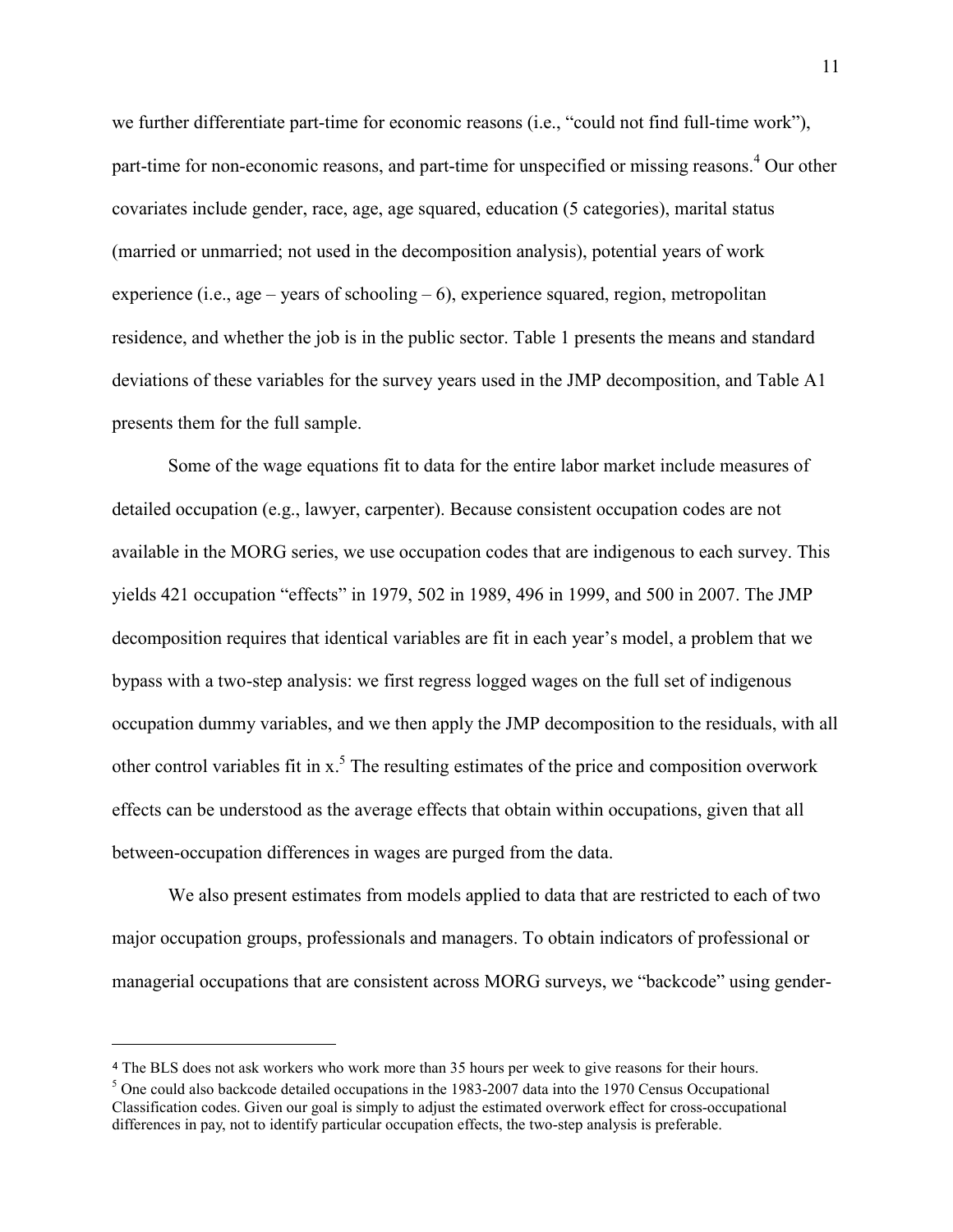specific weights to translate 2000, 1990, and 1980 COC codes to a set of 1970 COC codes (see Weeden 2004; also 2005a, b). Although aggregating detailed occupations into professions and managers does not capture the full extent of occupational heterogeneity in work hours or wages (see, e.g., Weeden et al 2007; Peterson and Morgan 1995), it allows us to identify differences in the overwork effect across regions of the labor market where "greedy occupations" are most likely to be found. $6$ 

Our estimates of the overwork effect are adjusted for the standard human capital and occupational "controls" that one typically sees in contemporary wage equations. We recognize, however, that our models do not include three sets of known correlates of wages: marital and parental status, experience and job tenure, and union status. We exclude marital and parental status because, as noted above, the JMP models assume that the price effects of the observed covariates are the same across groups. This assumption does not hold for either marital or parental status (see, e.g., Korenman and Neumark 1991; Budig and England 2001; Correll et al. 2007; Waldfogel 1997). Including one or both of these variables may underestimate their price effects on the widening gender wage gap.<sup>7</sup> We instead allow their effects to be captured by the unexplained terms (equations 4 and 5).

Measures of work experience, job tenure, and union membership are also absent from our core JMP models because of shortcomings of the CPS data. The CPS data lack measures of work experience and job tenure altogether, and union status is available only in the later years of the series. Because the omission of these covariates may bias the estimated overwork coefficients, we provide a supplementary analysis of SIPP data, which contain the requisite measures. We cannot rely exclusively on the SIPP, because of the limited time span in which reliably

 $\overline{a}$ 

<sup>&</sup>lt;sup>6</sup> In theory we could examine trends at the detailed occupation level, but in practice many detailed occupations contain too few cases in a given year or cluster of years to generate robust estimates. A future project will examine the characteristics of occupations associated with trends in the gender gap in wages.

<sup>&</sup>lt;sup>7</sup> Parental status is also not consistently available in the MORG surveys.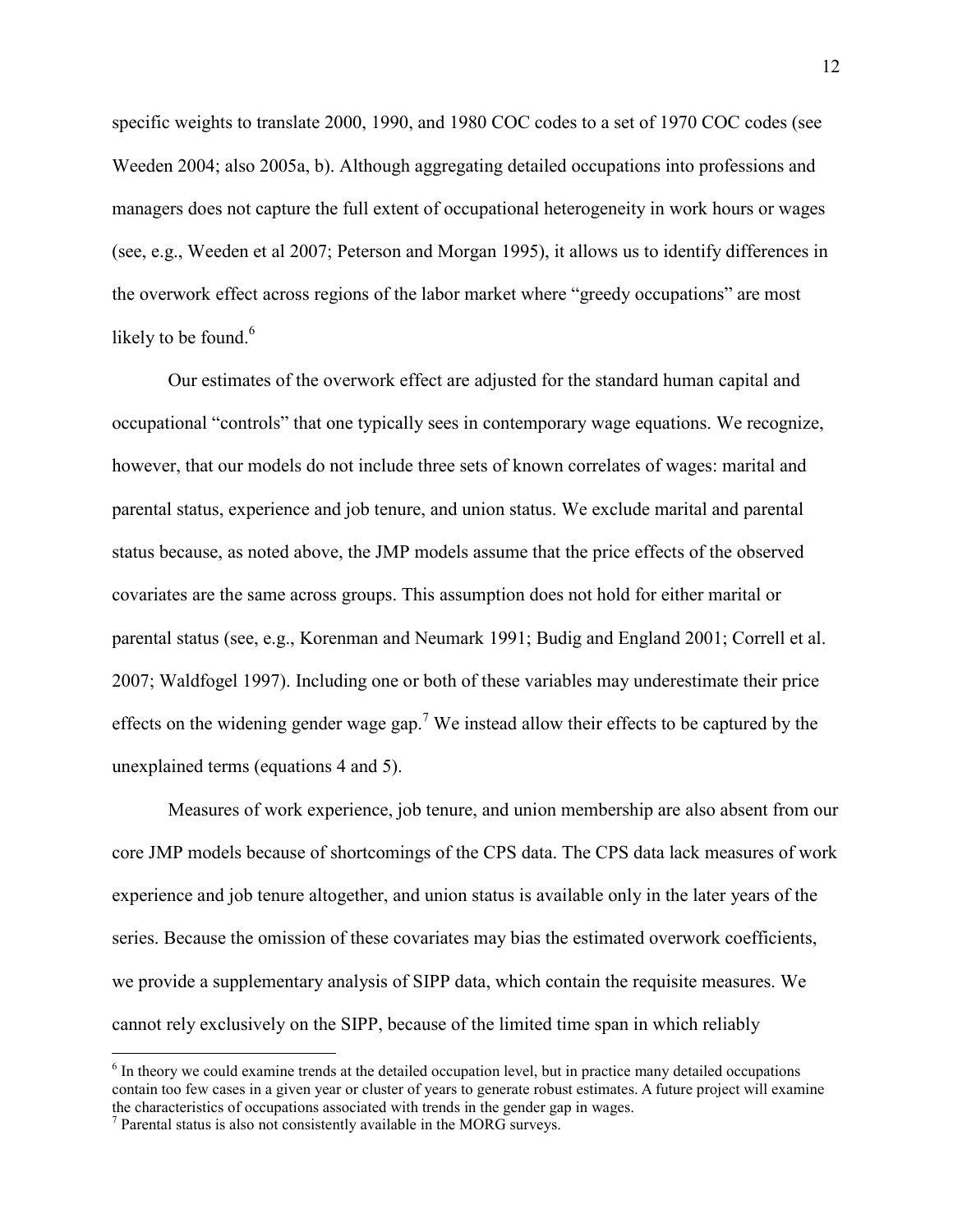comparable data are available.

## **Results**

We begin with an overview of gross trends in the gender gap in wages, the gender gap in work hours, and net wage returns to overwork. These analyses set the stage for the subsequent JMP decomposition results and the analysis of overwork's effect on trend in the gender gap in wages in professional and managerial occupations.

#### *Trends in Wages, Overwork, and Its Returns*

Figure 1 reiterates the slow convergence in men and women's wages in the 1990s and early 2000s observed in other research (Blau and Kahn 2006), and shows the stagnation first evident in the early 2000s continued throughout the decade. Indeed, in the first fifteen years of our data, from 1979 to 1995, the ratio of women's wages as a proportion of men's increased from 0.65 to 0.78, a change of 20%. Over the next fifteen years, the gender wage ratio rose only 0.03 points (to 0.81), a change of just 3.8%.

## [Figure 1]

Figure 2 shows the trend of the proportion of men and women who worked at least 50 hours per week and, for comparison, those who worked full time. The key result is that although the proportion of overworking men and women increased, the gender gap in overwork remained nearly constant. In 1979, 15% of men and 3% of women worked 50 hours or more per week (see Figure 2a). By the late 1990s, these percentages peaked at 19% of men and 7% of women. The trend in overwork reversed for men in the 2000s and stagnated for women, generating a slight decline in the gender gap in overwork. However, with the exception of this "recession" effect, the gender gap in the proportion of overworkers has remained largely stable over the past 30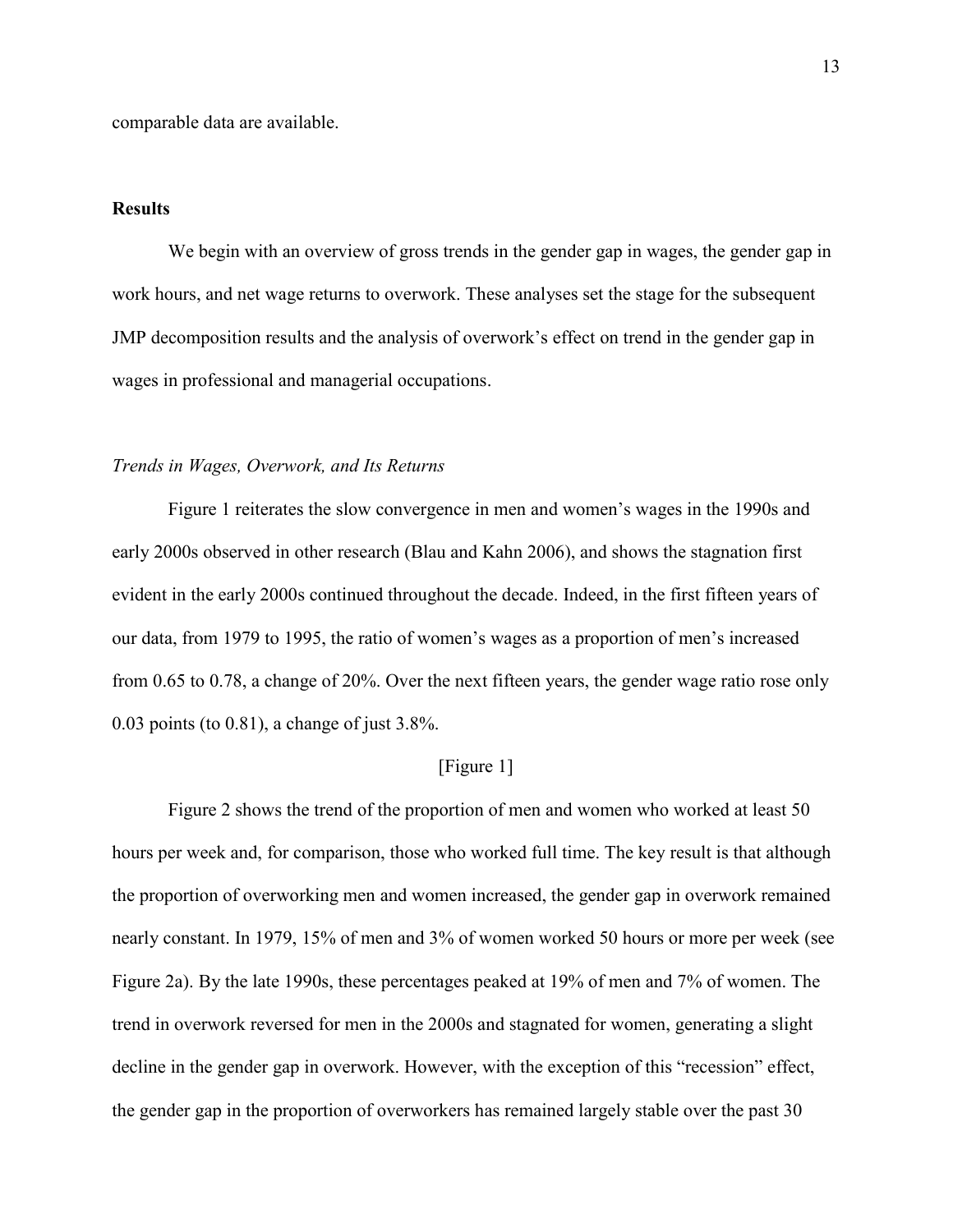years, in stark contrast to the narrowing gender gap in full-time work (see Figure 2b).<sup>8</sup> This result is consistent with prior research showing that "stalled revolution" in the gender gap in domestic labor is especially consequential for women's ability to enter jobs where overwork is part of the workplace culture (e.g., Hochschild and Machung 1989; Stone 2007). It also suggests that compositional changes in the gender gap in overwork did not contribute to the decline in the (unadjusted) gender gap in wages, a result that we examine further in our JMP decomposition.

## [Figure 2]

Figure 3 presents trends in the wage premium or penalty, by gender, associated with overwork. Not surprisingly, Figure 3a shows that the trend in the gender gap in wages among full-time workers mirrors that of all workers. The wages of full-time men decreased in real dollar terms until the mid-1990s, increased from the late 1990s to the early 2000s, and remain constant thereafter. The wages of full-time women, by contrast, increased monotonically and at roughly the same pace over the entire period.

#### [Figure 3]

Overworkers' hourly wages show a dramatic increase over the 30 years of our data (see Figure 3b). The wages of overworking men increased rapidly between the mid-1990s and the 2000s, remained steady until 2007, and rose again in 2008 and 2009. The wages of overworking women also increased, but more steadily. The striking result of Figure 3b, though, is not the gender gap in the wages of overworkers, but wage growth of overworkers of both genders.

Figure 4 assesses whether rising returns to overwork is driven by compositional shifts in the pool of overworkers. If, for example, overwork became increasingly concentrated among college-educated workers, we might anticipate that the apparent increase in the returns to

 $\overline{a}$ 

<sup>&</sup>lt;sup>8</sup> The gender gap in part-time work also decreased over this period, although less sharply than the gender gap in fulltime work.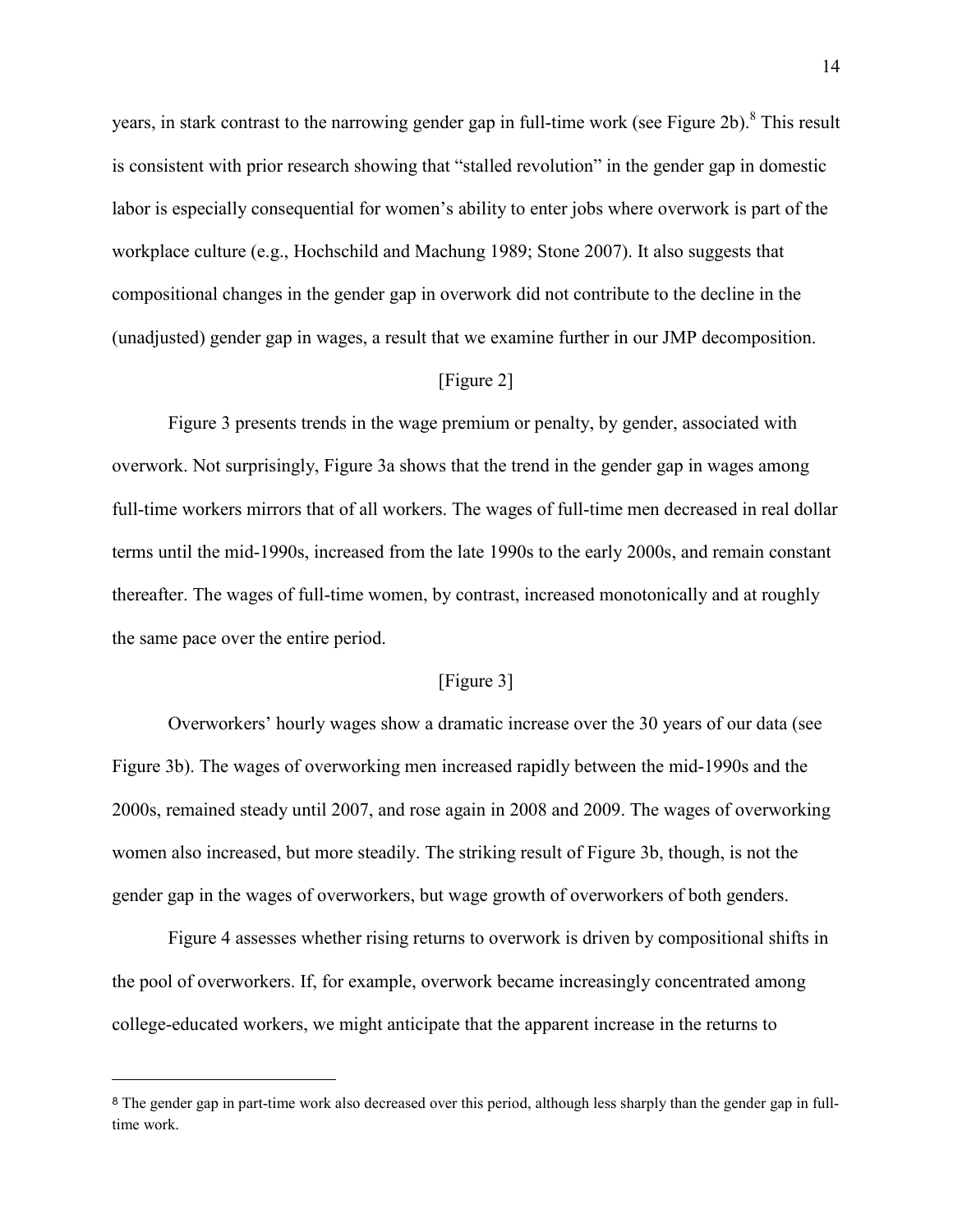overwork will disappear once we adjust for rising returns to a college degree. The estimates in Figure 4, which map trend in *net* hourly wage returns to overwork relative to full-time workers, are based on a regression of (logged) wages on the full complement of control variables (see Table A1). The effects of overwork are statistically significant ( $p < .05$ ) in all years except 1994 to 1996 for men, and 1995, 1996, and 1998 for women.  $9$ 

#### [Figure 4]

Figure 4 reveals three important findings. First, rising wage returns to overwork are not simply a function of compositional shifts in measured human capital attributes: we see a similar trend in Figure 4 as in Figure 3. Second, and also as in Figure 3, the wage returns to overwork do not differ appreciably by gender. Third, and for our purposes most critically, the net wage returns to overwork reversed sign, from negative to positive, over the period of our data. The magnitude of this shift is substantial: the wage penalty for overwork in 1979 was 14% for men and 16% for women; by 1989, it had decreased by a third; by the mid-1990s, it had become a wage *premium*; and by 1999, overworking men earned 4% more and overworking women earned 2% more than their full-time counterparts. The returns to overwork continuously increase afterward, such that by 2009, the wage premium for overwork had increased to 6% for both men and women.

This increase in overwork wage premium is as consequential as it is dramatic. When coupled with a persistent gender gap in overwork, it implies that the effect of overwork on the gender gap in wages has reversed: before 1999, overwork had a net suppressing effect on the gender gap in hourly wages, whereas after 1999, it had a net exacerbating effect. This result is even more striking if one assumes that as the norm of overwork diffuses, workers are, if anything, more likely to over-report their work hours. All else equal, this should *underestimate* the increase in the wage premium for overwork, given that employers do not typically pay for hours that

<u>.</u>

<sup>&</sup>lt;sup>9</sup> We note that 1994 and 1995 are years in which the CPS data may be suspect (see, e.g., Lemieux 2006).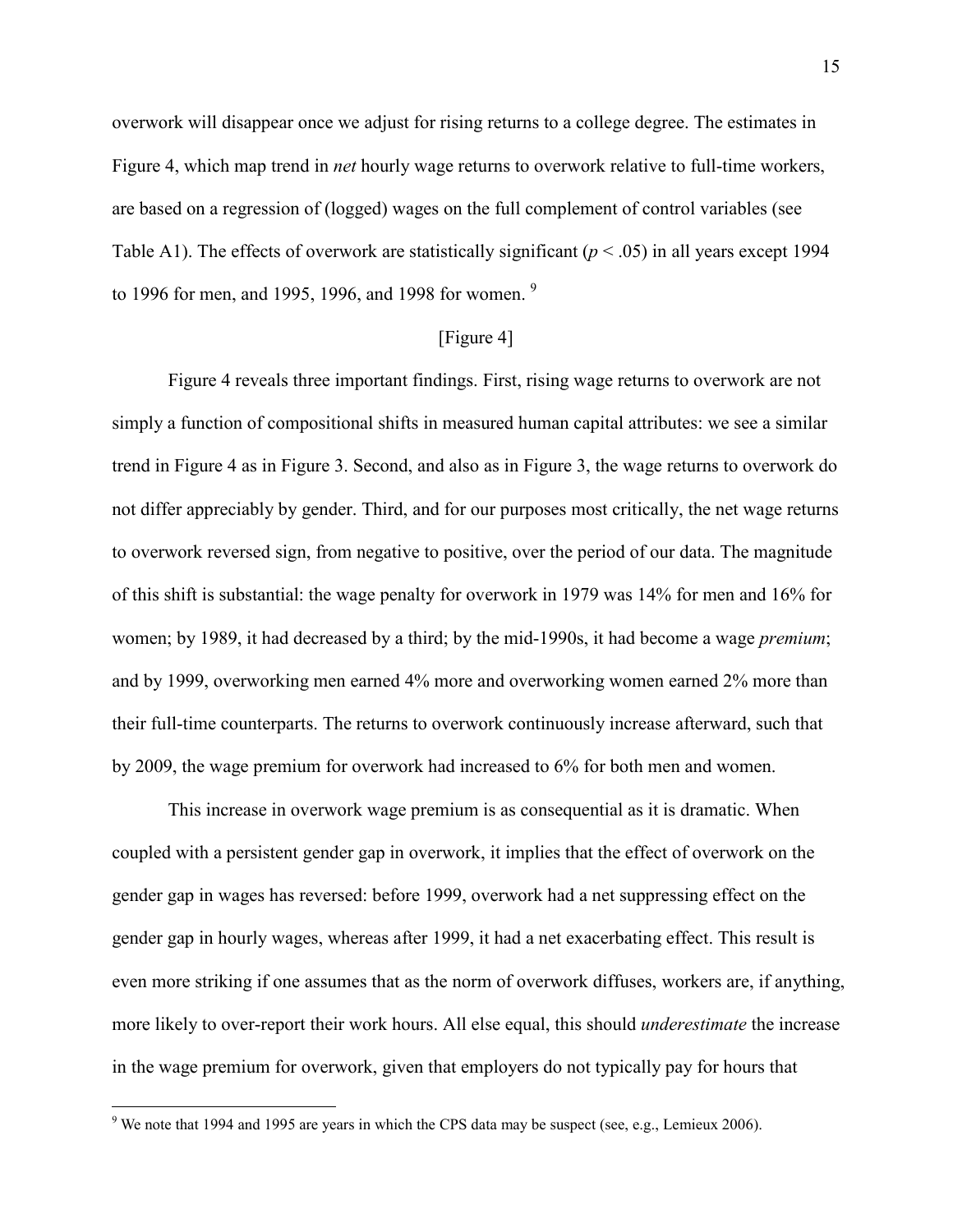employees report on surveys but do not work.

The preceding results offer initial evidence that the trend toward long work hours is implicated in the stagnation of the gender gap in earnings. The effect of overwork does not seem to be generated by a growing gender gap in overwork or by gender-specific prices for overwork, but by rising returns to overwork. In the JMP decomposition that follows, we estimate the magnitude of these compositional and price change effects and compare them to composition and price change effects of other known and oft-studied covariates of wages.

#### *Decomposition of the Overwork Effect*

Table 2 shows the decomposition of changes in the gender gap in wages between 1979 and 2007. The results in the first column are based on a regression of log hourly wages on the work hour variables, workers' age, age squared, race, education, potential years of work experience, potential experience squared, region, and sector. The coefficients in the second column also adjust for detailed occupation effects using the two-stage analysis described in the methods section.

## [Table 2]

The results of the first model estimates that the gender wage gap decreased by 0.21 log points, or about 19%, between 1979 and 2007 (see "change in differentials," Table 2). Both composition and price effects for overwork support our main contention, namely that the trend toward overwork exacerbated the gender wage gap and partially offset the wage-equalizing effect of other, more often studied social changes in men and women's human capital. Model 1 also shows that although both the net composition and price factor of overwork contributed to widening the gap (i.e., both effects are positive), the price effect had a much stronger impact on the gender gap in wages than the quantity effect (see also Figures 2, 3, and 4). More specifically,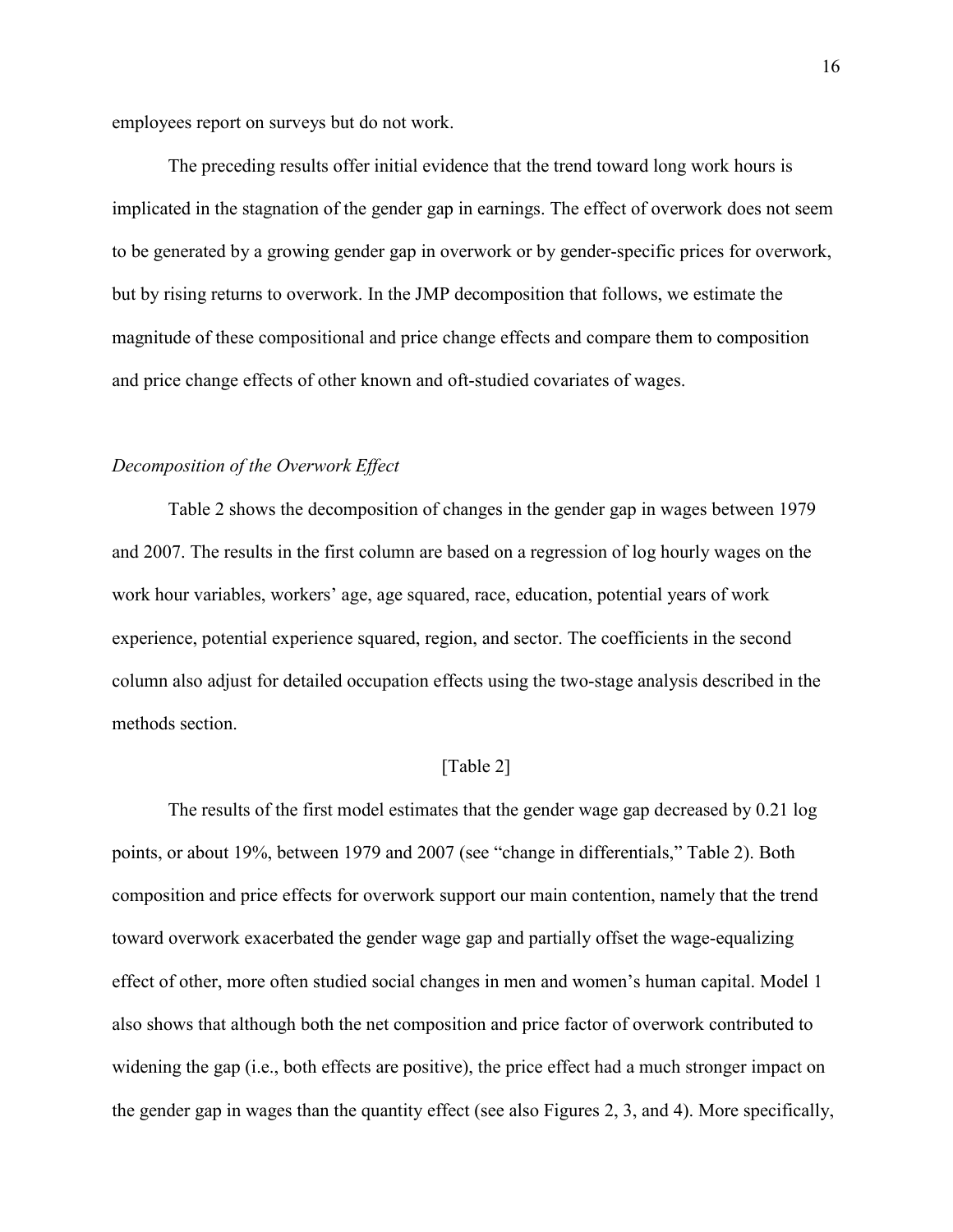the increased price for overwork widened the wage gap by  $0.02 \log \pi$  points, or  $9.5\%$  ( $0.02/0.21$ ) of the total change in the gender gap. By contrast, shifts in the gender gap in overwork increased the gender gap in wages by .002 log points, or  $1\%$  (0.002/0.21) of the total change.

How do the estimated effects of overwork compare to other known factors affecting trends in the gender gap in wages? Recognizing that it is always perilous to enter variables in a horse race, Table 2 nonetheless suggests that overwork has a greater effect in widening the gender gap in wages than other observed price and composition factors except potential experience (see below). Notably, rising returns to education equalized the gender gap in wages by an estimated -0.014 log points, or 6.6% of the total change. (As we will show below, some of this education effect is capturing experience and job tenure effects.) For all the attention lavished on rising returns to college and the reversal of the gender gap in college completion, the education price effect is exceeded by the overwork price effect. Whereas the convergence of the gender gap in education compressed the gender gap in wages, the persistent gender gap in overwork exacerbated it as the wage returns to overwork increased. This increase was sufficient to offset the wage-equalizing effects of education.

Without downplaying the importance of the overwork effect, it also bears noting that most of the changes in the gender wage gap between 1979 and 2007 were due to the improvement in women's *unobserved* labor market qualifications (see "Unobserved quantities" in Model 1). Unobserved price effects, by contrast, would have widened the gender gap in wages in the absence of compositional shifts. In both cases, the unobserved effects are greater in magnitude than the observed effects. As we alluded to above, we think it likely that a large component of these unobserved price and quantity effects are a function of changing patterns of gender segregation across high- and low-paying occupations, and of occupation-specific trends in the wage gap. If overwork is unevenly distributed across occupations with occupation-specific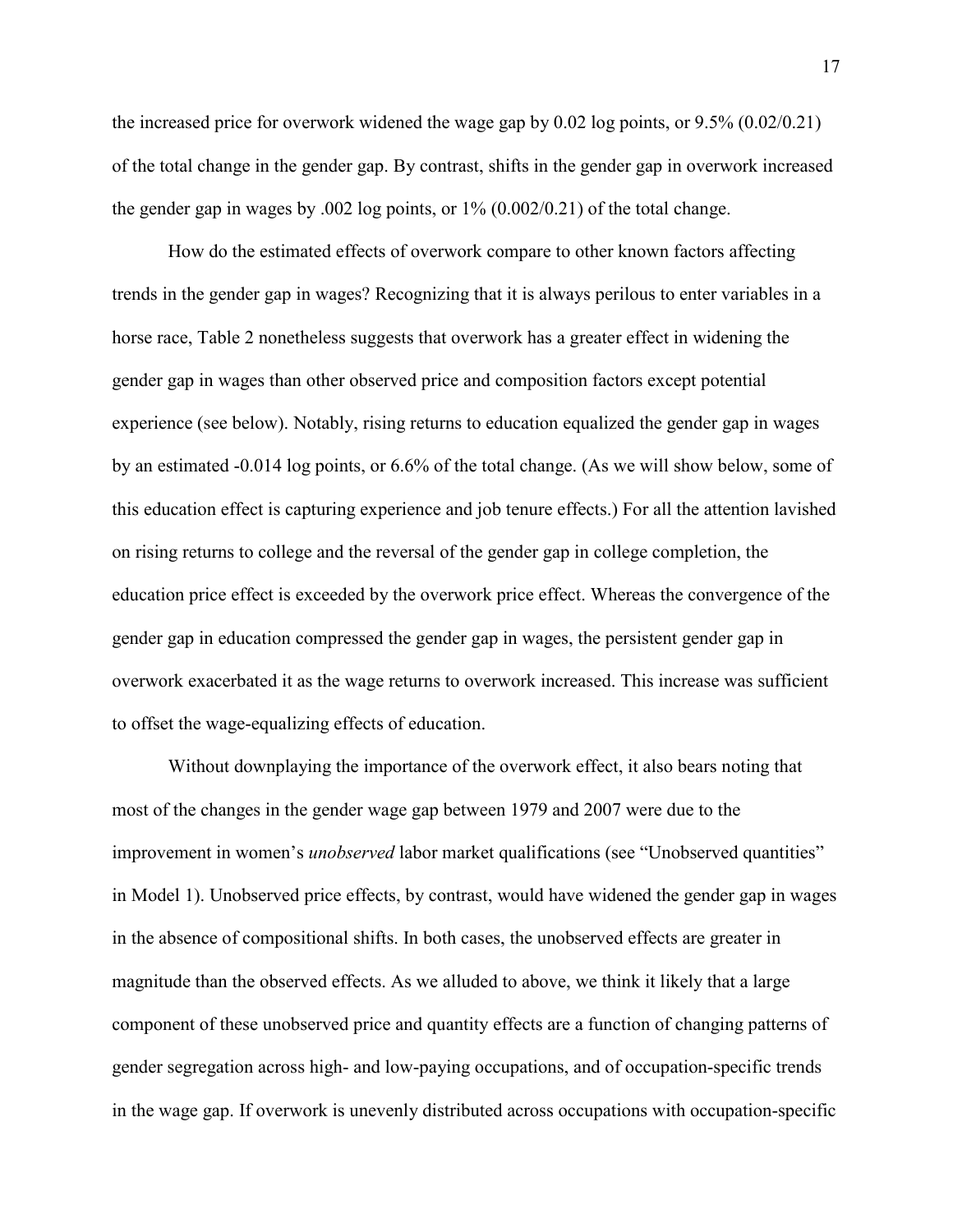wage profiles, it is also possible that the estimated overwork effects from Model 1 are simply picking up occupational segregation effects.

To assess this possibility, Model 2 of Table 2 presents estimates from a JMP decomposition model fit to data residualized on detailed occupations. These analyses will provide a lower-bound estimate of the "true" net overwork effect, because residualizing on occupations purges the data of between-occupation differences in overwork and its associated wage trend effects. The results show, firstly, that the "change in differentials" (i.e., the trend in the gender gap in wages) decreases to zero when we purge out between-occupation effects. This is consistent with prior research that shows the importance of occupational segregation on the gender gap in earnings (e.g., Blau et al. 2009). The composition effect of overwork remains as minimal in Model 2 as in Model 1, and the price effect remains positive. The magnitude of the overwork effect, however, decreases to 0.011 log points, compared to 0.020 log points in Model 1; or, put differently, just over half of the overwork effect observed in Model 1 can be attributed to rising prices for overwork within occupations, and just under half is attributable to the between occupation effects of differences in pay and the prevalence of overwork. The unobserved quantity and price effects in the purged data is also substantially smaller in magnitude and reversed in valence, suggesting that their large values in the unpurged model are the result of gender segregation.

We recognize that the results in Table 2 cover the entire span of the CPS data, and hence are not ideally suited for teasing out whether overwork helps explained the stagnation in the gender gap in wages that began in the 1990s (see Figure 1). To address this timing question, we apply the decomposition models (without residualizing on occupations) to changes across three time periods: 1979 to 1989, 1989 to 1999, and 1999 to 2007.

This more fine-grained analysis, which is presented in Table 3, reveals that the pace of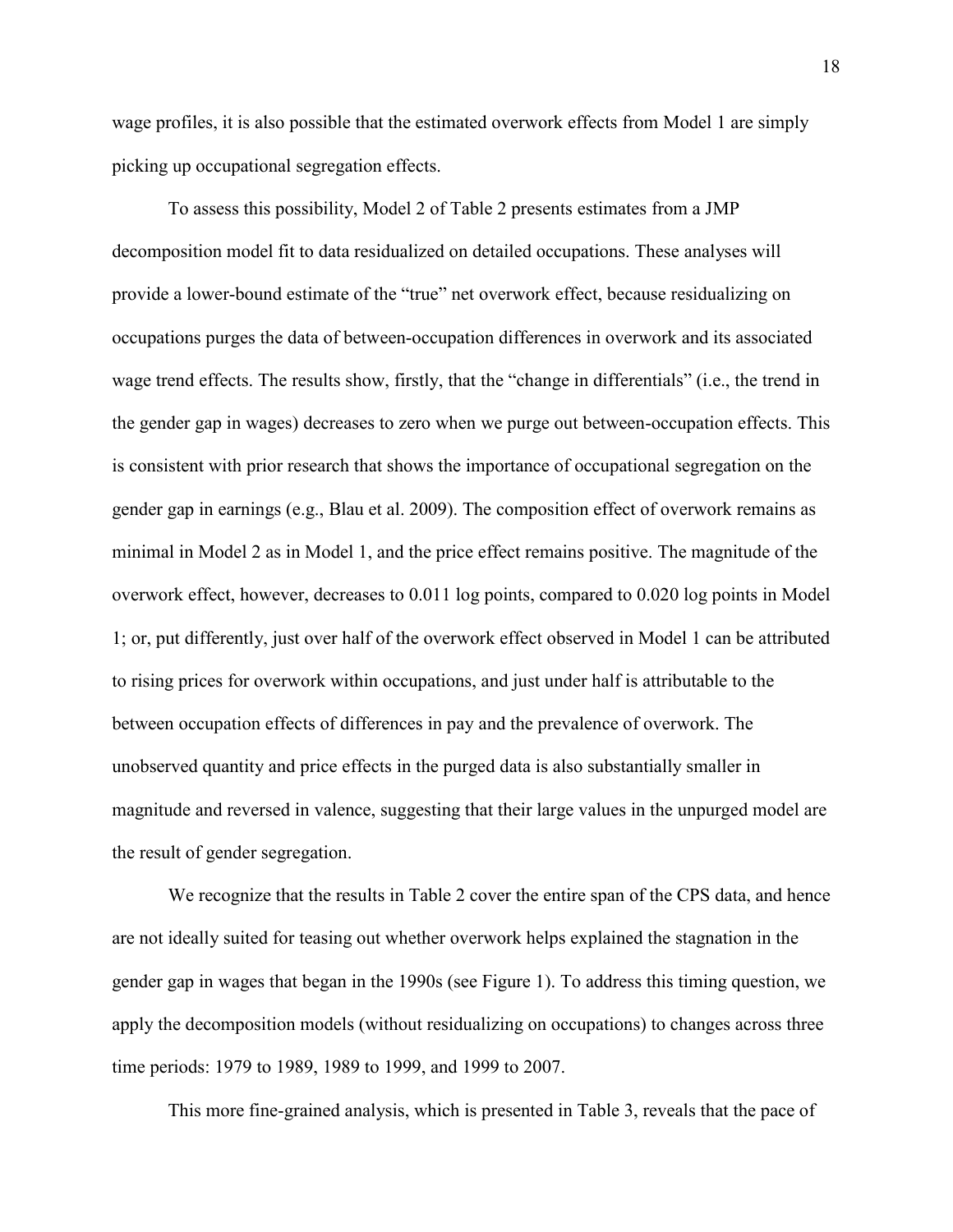convergence in men and women's wages has slowed over the three time periods (see also Figure 1). The gender gap in wages narrowed by about 11% between 1979 and 1989, 6% between 1989 and 1999, and 4% between 1999 and 2007. The price factor of overwork exacerbated the gender gap in wages across all three periods, but it was stronger in the two earlier periods (0.011 log points for both periods) than between 1999 and 2007 (less than 0.001 log points). As a proportion of the total change, the magnitude of the overwork price effect was about 10% between 1979 and 1989, 18% between 1989 and 1999, and 1% between 1999 and 2007. The upshot is that changing prices for overwork gives us some, but not complete, leverage on the question of why the gender wage gap stagnated in the 2000s.

## [Table 3]

If overwork had a significant but modest effect on the gender gap in wages in the 2000s, what else can account for the stagnation in the gender gap in wages in this period? The JMP decomposition estimates in Table 3 offer initial clues, although not terribly satisfying ones: the greatest effects on the gender gap were changes in the quantities of unobserved attributes in the 1990s and 2000s, and changes in the prices of unobserved attributes in the 2000s. As above, additional analyses (not shown) indicate that much of the unobserved quantity effects are absorbed by detailed occupations or correlates of detailed occupations: in models fit to data from which occupation effects have been purged, the estimated unobserved quantity effects decline by roughly 60% relative to the models fit to the unadjusted data between the 1990s and 2000s (results available from the first author). The price change effect of overwork remains positive in the purged data, but is reduced to roughly 60% (1980s and 2000s) to 70% (1990s) of its size in the unpurged data. Put differently, between 30% to 40% of the overwork effect observed in Table 3 cannot be attributed to occupational heterogeneity in overwork and wages. It is possible that the price and composition effects of overwork differ by occupation, an "interaction effect"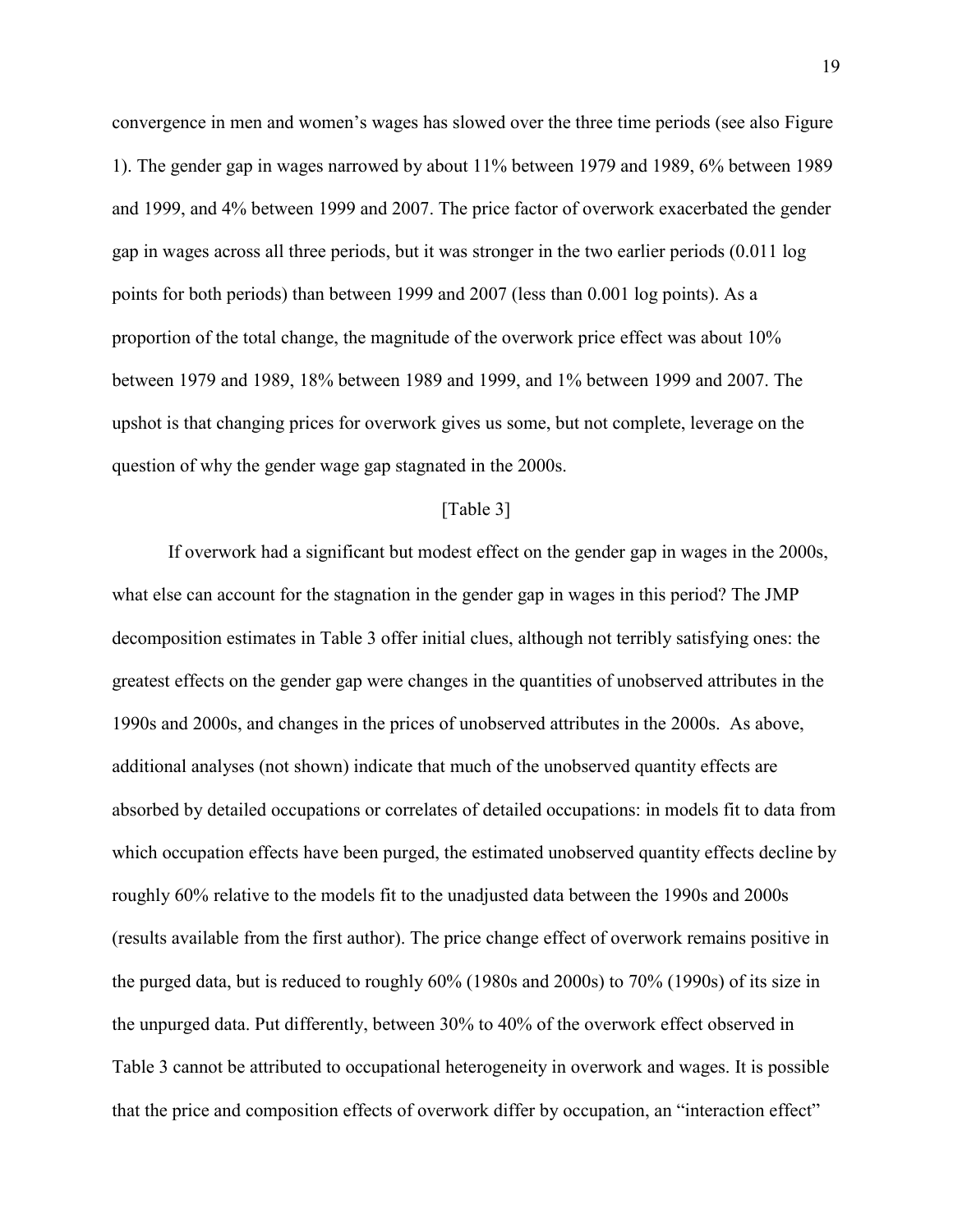that we explore in the occupation-specific analyses below.

## *Omitted Variables and the Robustness of the Overwork Effect*

Before we turn to the occupation-specific analyses, we think it useful to tease out further the source of the unobserved price and quantity effects observed in the CPS data, and in the process assess the robustness of the observed overwork effects on wage gap trends. As we noted in the "Data" section, these robustness checks rely on the SIPP data, which unlike the CPS data contain systematic information on unionization, actual work experience, and job tenure.

It is plausible that the unobserved quantity and price changes we observed in the CPS data are tied to declining union density and ability to negotiate favorable work contracts (e.g., Western and Rosenfeld 2011; Wallace, Leicht, and Raffalovich 1999). It also had a demonstrated and gender-specific effect on wage inequality: Western and Rosenfeld (2011) estimate that up to 50% of the decline in men's wages can be attributed to the shrinking union wage premium, but very little of shifts in women's wages (see also Card 2001; Card et al 2004). Critically, the decline of unionization may affect the observed estimates of the compositional and price change effects of overwork. If, for example, deunionization allowed employers greater flexibility in assigning work hours, it might increase the prevalence of overwork in labor market positions that no longer benefit from as substantial of a union wage premium.

Our supplementary analysis of the SIPP data shows that the decline in unionization and the union wage premium shrank the gender gap in earnings, but had no impact on the estimated overwork effect (see Table A2). More specifically, declining composition effects of union membership diminished the gender wage gap by 0.003 log points, or about 10% of the total, between 1996 and 2004. Perhaps because of the low rates of union during the period of the SIPP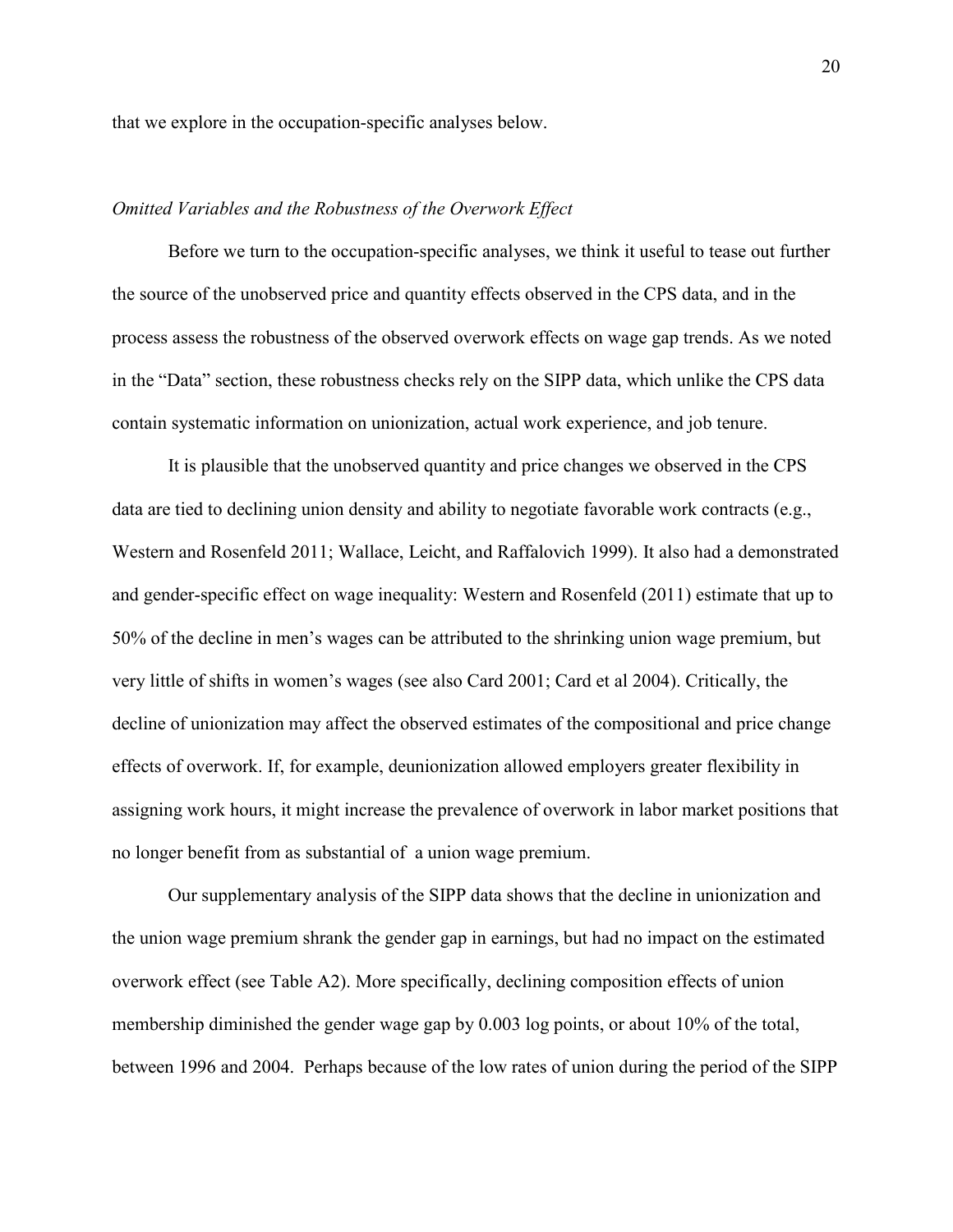data, changes in the price of union membership have little effect on the gender gap in wages.<sup>10</sup> More importantly for our purposes, the overwork price effect in the SIPP analysis is comparable in sign and magnitude to the estimated price effect in the CPS data from the same years. Evidently, the overwork effect observed in the CPS data is rarely affected by our forced omission of union membership.

The SIPP data also allow us to examine whether the omission of job tenure and actual work experience from the CPS analyses affect either the observed overwork effect or the size of the unobserved price and quantity changes. The SIPP data confirm that the potential work experience measure in the CPS does not accurately capture the price and composition effects of work experience on the gender gap in wages. Indeed, the SIPP data show that rising prices for work experience widened the gender wage gap, by 0.005 log points or 18% of the total change, between 1996 and 2004, whereas CPS estimates from the same period suggest that rising prices for potential work experience narrowed the wage gap by -0.004 log points, or 14 % of the total. The composition effect of experiences also reverses valence, from positive in CPS (0.009 log points) to negative in SIPP (-0.006 log points). The SIPP data also show that declining gender gaps in job tenure helped to compress the wage gap. The omission of these measures in the CPS also appears to lead to an overestimation of the price effect, and an underestimation of the composition effect of education, presumably because education is associated with omitted job tenure and actual work experience in the CPS model.

Critically, however, this misspecification of the underlying model in the CPS data does not lead to biased results in the estimated overwork effect (Table A2). Neither data set show a composition effect of overwork, and the price effect of overwork in the SIPP data is, if anything,

 $\overline{a}$ 

<sup>&</sup>lt;sup>10</sup> We also checked the union effect using the available CPS data (1983 and 2007), which yields the substantially same conclusion.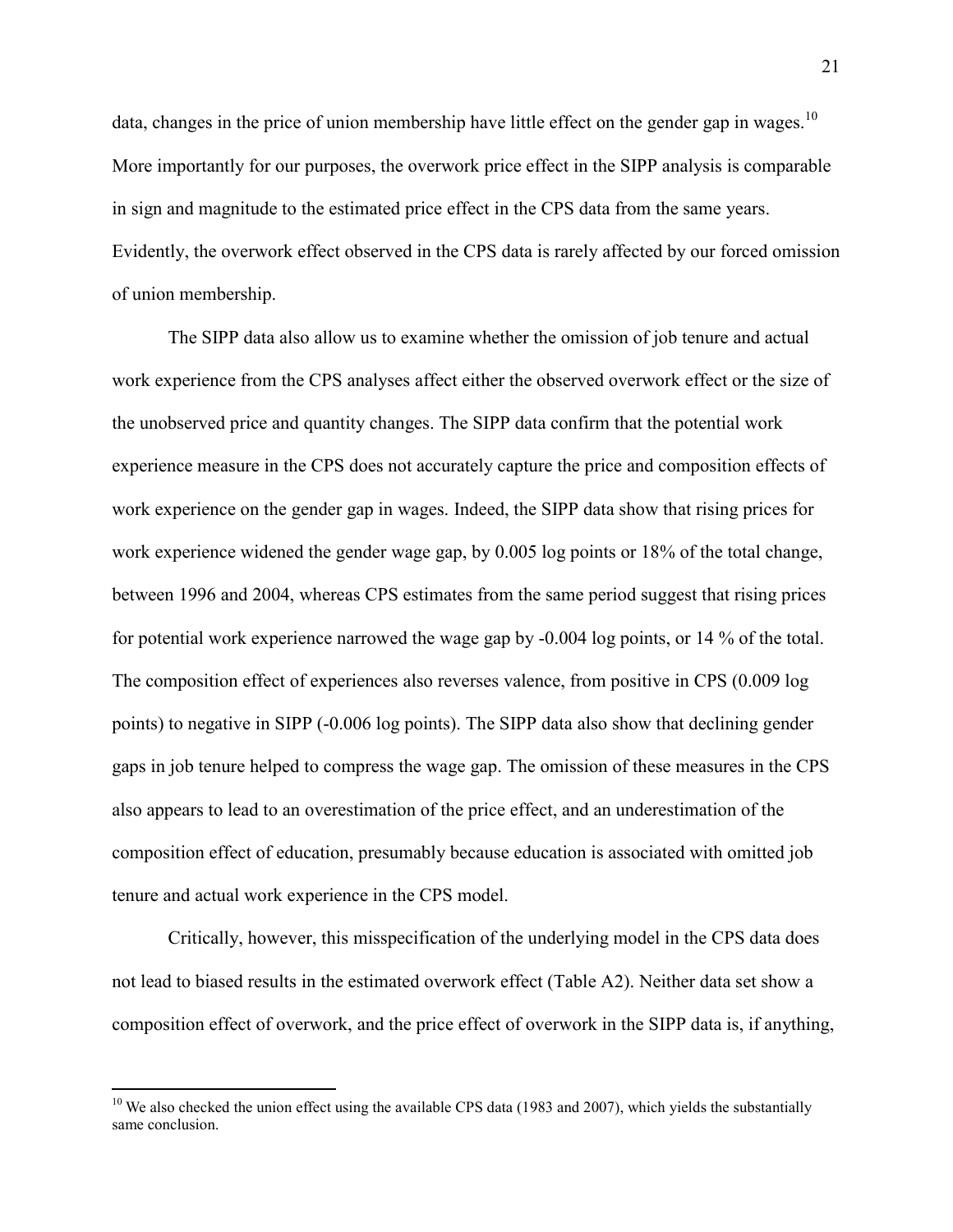slightly greater (0.005) than in CPS data for the same years (0.004). Thus, the forced omission of union membership, work experience, and job tenure from the CPS analysis, while unfortunate, does not fundamentally affect our conclusions about overwork and its impact on trends in the gender gap in wages.

## *Overwork in the Professions and Managerial Occupations*

Our final analysis assesses overwork as a potential source of cross-occupational differences in the gender gap in wages. In particular, we ask whether the overwork effect is more pronounced in professional and managerial occupations than it is across the labor market as a whole. As we argued above, it is in these occupations in which the logic of "greedy occupations" is the strongest and the gender gap in overwork the most pronounced.

As in our analysis of the entire labor market, we begin with descriptive results and then present the results of a JMP decomposition. The descriptive results show, firstly, that trends in the gender wage gap vary across occupation groups (compare Figure 5a and 5b; also Figure 1), a finding that has not been sufficiently appreciated in prior wage gap research. For example, whereas the gender gap in wages in managerial occupations (Figure 5b) declined sharply in the 1980s and more slowly thereafter, the gender gap in wages in professional occupations (Figure 5a) shrank through the mid-1990s, but stagnated or even grew thereafter.

#### [Figure 5]

If convergence in the gender gap in wages in professions and managerial occupations was slower than in the labor market as a whole, the takeoff in overwork in these two major occupation groups was more pronounced. In 1979, 18% of men and 8% of women professionals overworked, already a substantial percentage, but by the late 1990s, these percentages had increased to 25% and 12%, respectively (Figure 6a). Managers likewise experienced a growth in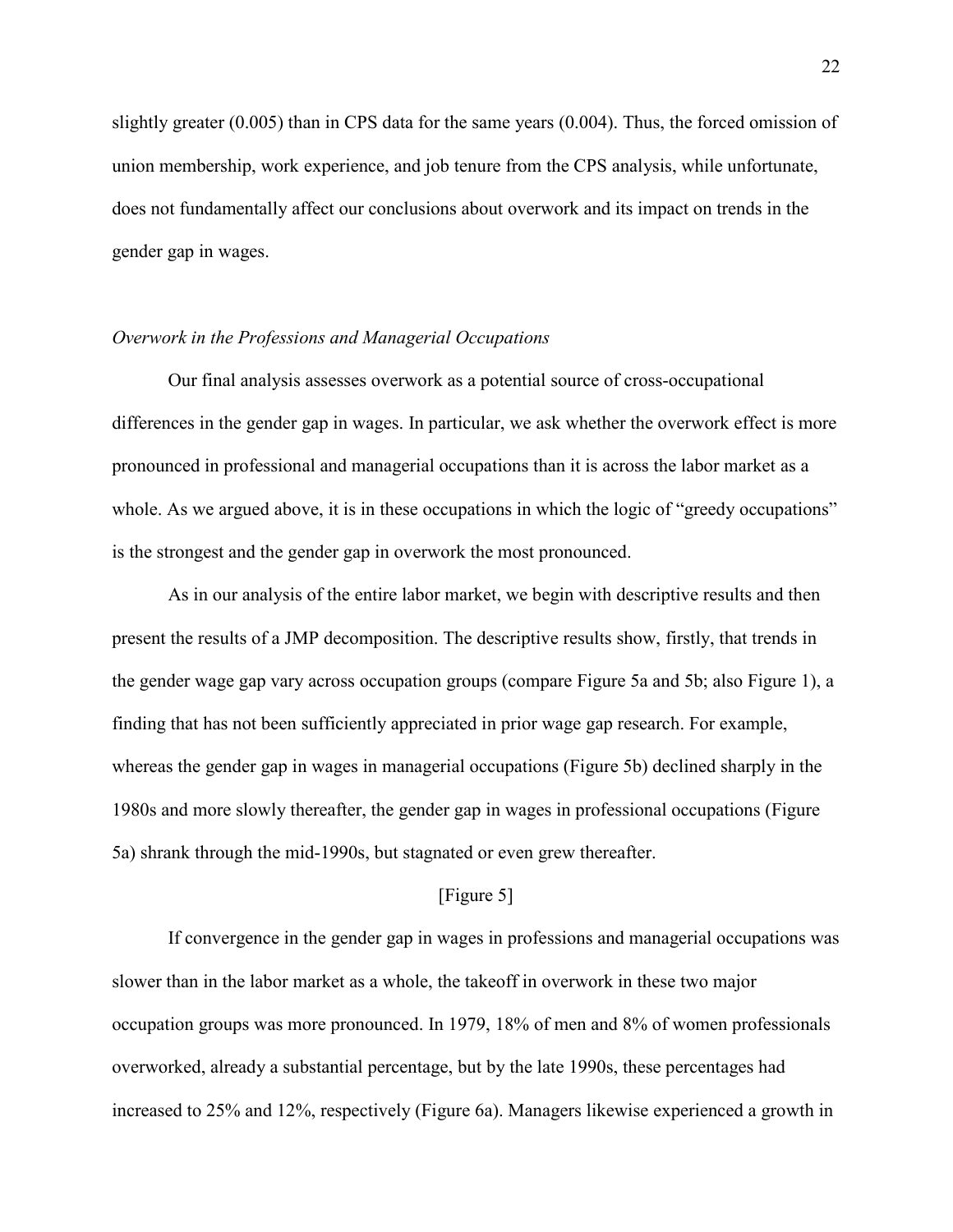overwork, with the percentage of men who overwork increasing from 31% in 1979 to 39% in 1999, and the percentage of women increasing from 10% to 16% (Figure 6b). The two occupation groups diverge, however, in the 2000s: in this period, the percentage of overworking professionals stayed roughly constant or decreased only slightly, whereas the percentage of overworking managers declined precipitously. However, with the exception of a modest contraction in managerial occupations in the 2000s, the gender gap in overwork remained remarkably steady in both occupation groups throughout the period.<sup>11</sup>

## [Figure 6]

The final figures show trends in the wage premium or penalty associated with overwork in the professions and managerial occupations, net of the CPS covariates.<sup>12</sup> Trends in the wage returns to overwork in the professional (Figure 7a) and managerial occupations (Figure 7b) are comparable to trends in other occupations: between 1979 and 2009, overworking professionals and managers pulled ahead from their full-time counterparts by approximately 0.2 log points in hourly wages (see also Figure 4). Coupled with especially large gender gaps in overwork in these occupations, the end result is that rising wages for overwork were especially consequential in the professional and managerial occupations.

#### [Figure 7]

Table 4 formalizes this result, presenting JMP decompositions for the two major occupation groups. As above, the price and composition change effects are net of the covariates of wage listed in Table 1. The first row indicates that the gender wage gap declined between 1979 and 2007 in both occupation groups, as indicated by negative coefficients. The decline was

 $\overline{a}$ 

<sup>&</sup>lt;sup>11</sup> While we think the backcoding method employed here most accurately capture consistent occupation effects among available methods, it is still possible that a sharp decrease occurred between 2002 and 2003 could be in part due to occupation coding changes.

<sup>&</sup>lt;sup>12</sup> The estimates in Figure 7 are based on pooled data, which allows us to generate more robust estimates in the occupation-specific samples.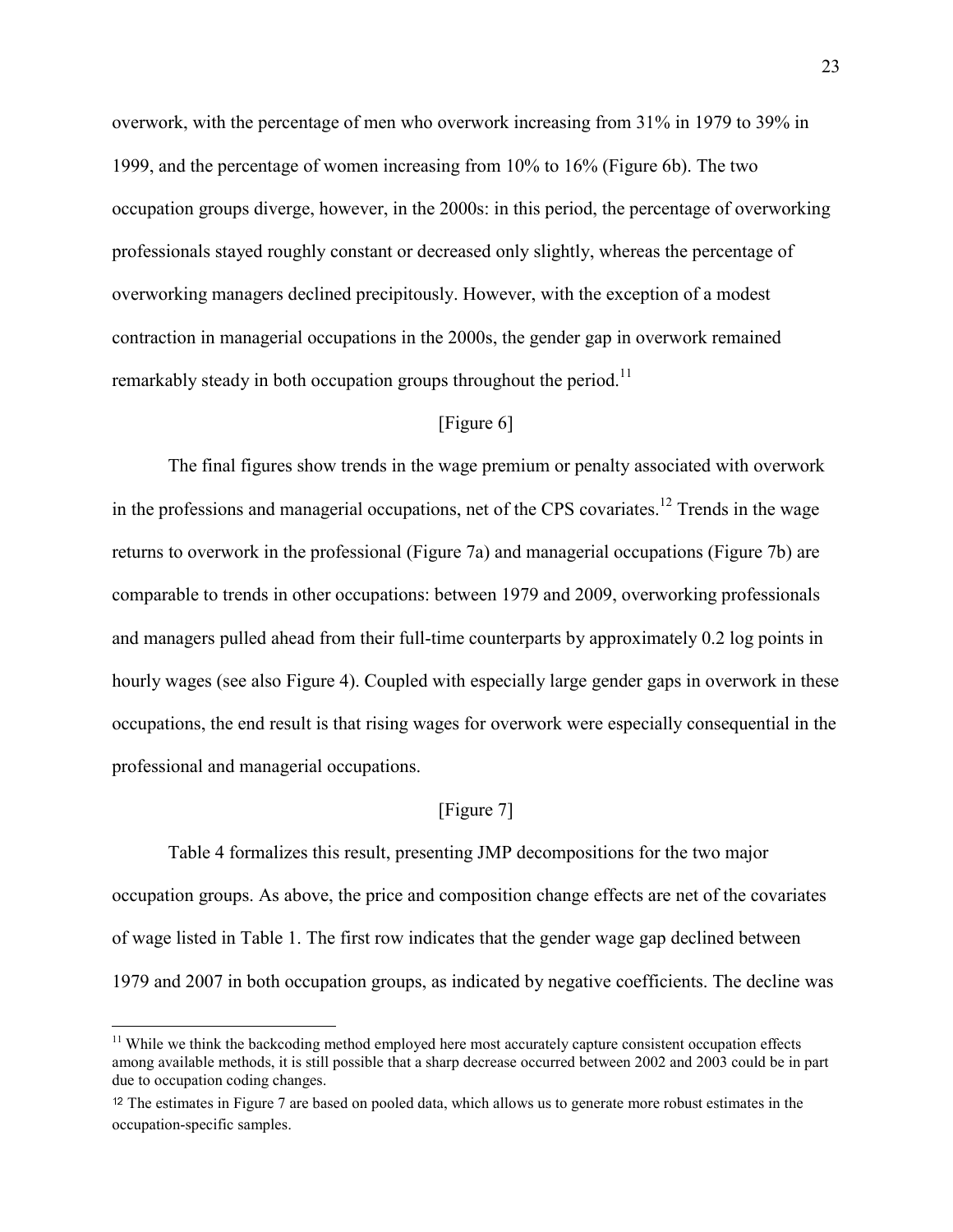more dramatic in managerial occupations (17%) than in the professions (8%), but in both groups it was substantially muted compared to the 21% decline observed for full sample (see Table 2).

#### [Table 4]

How much did rising returns to overwork contribute to these trends? The second column of Table 4 indicates positive price effects of overwork for both occupation groups. The magnitude of this price change effect greater in absolute terms in managerial occupations (0.034) than in professional occupations (0.024), although as a percentage of the total change in the gender gap in wages, the contribution of the price effect is greater in the professions (30%) than in managerial occupations (20%). Put differently, in the absence of rising returns to overwork, the gender gap in wages in managerial occupations would have declined by an additional 20%, and the gender gap in wages in the professions would have declined by a third again as much as it in fact did. In both groups, the price effect is larger than in the full sample (see Table 2), and it shows the largest effect (in percentage terms) among all occupation groups (not shown, but results available from the first author).

As in the full labor market, changes in the composition effect of overwork in the professions and management are quite small. The largest composition change effect is observed in the managerial occupations (0.007), where it accounts for 4% of the total change of the gender pay gap. Even in managerial occupations, however, the composition change effect is trivial compared to the price effects.

In summary, the growth in the hourly wage payoff to overwork was especially pronounced in the professions and management. In these occupations, the gender gap in wages has been especially sticky in the last two decades, and some of this stickiness can be traced to overwork and its gender-specific consequences.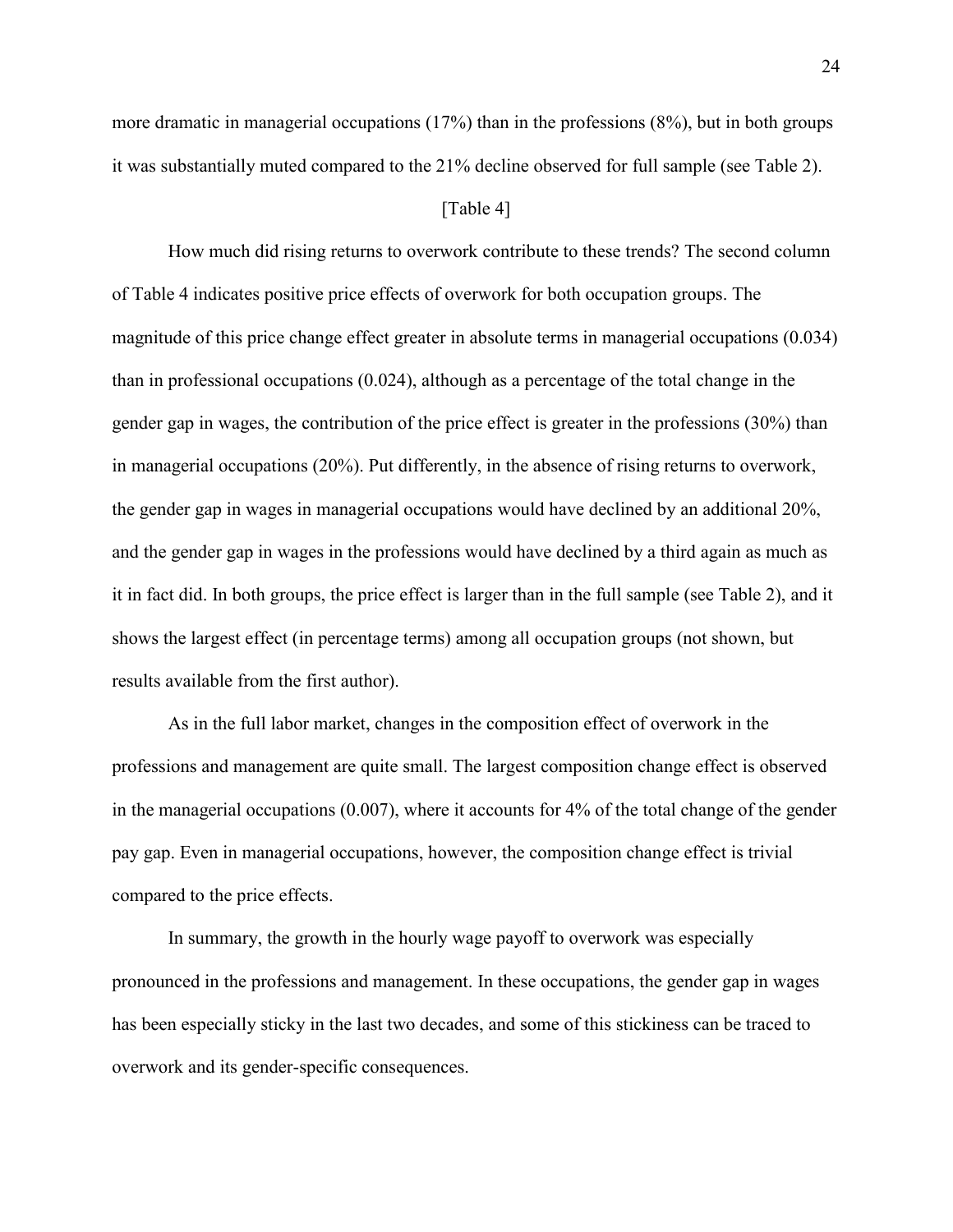#### **Conclusion**

This article points to the strong relationship between trends in overwork and trends in the gender gap in wages. Rising prices for overwork, in particular, widened the gender gap in hourly wages between 1979 and 2007, thereby counteracting the wage-equalizing effects of women's massive gains in educational attainment and other wage-related human capital attributes. Approximately half of the effect of overwork is a function of the unequal distribution of overwork across occupations that experienced different pay growth, and half occurs within occupations. Our results also show that the overwork effect is particularly strong in the professions and management, the "greedy occupations" that have attracted so much sociological interest for so long (e.g., Coser 1974). In these occupations, rising prices for overwork entirely offset the wage-gap compressing effects of ever more equal educational attainment.

As important as this overwork effect is, it cannot explain why the convergence in the gender gap in wages slowed so dramatically in the 2000s. This period saw virtually no convergence in the gender gap in overwork, meaning that there were no compositional changes in overwork that could attenuate the gender gap in wages. To be sure, the 2000s did not differ from the 1980s or 1990s in this regard: compositional change effects were weak throughout the period of this study (see, e.g., Figure 2a). However, the price change effect of overwork was also reduced virtually to zero in the 2000s, unlike the 1980s and 1990s.

What, then, can account for stagnation of the gender gap in the 2000s, above and beyond that which can be linked to overwork? Our analysis of the CPS data did not identify a "smoking gun," nor did our analysis of SIPP data: although the latter show that compositional and price changes in actual experience, job tenure, and unionization – all of which are unmeasured in the CPS – had modest equalizing effects on wages, they cannot account for stagnation of the gender gap in wages. Much of the slowdown in wage convergence appears instead to be due to slowing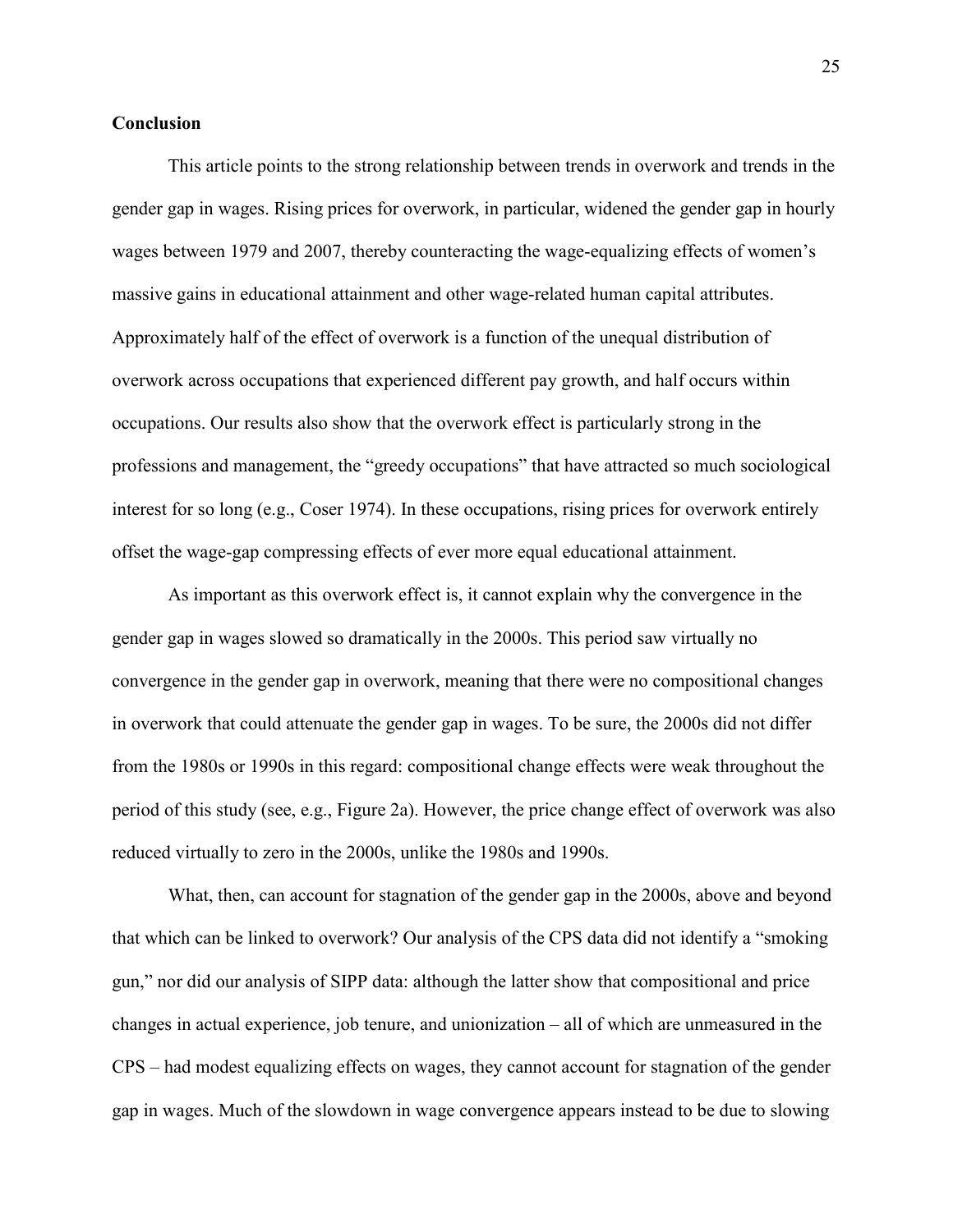rates of gender integration in occupations that are pulling apart from each other in their pay. It is beyond the scope of this article to explore this desegregation effect further, but we nonetheless note that our results are consistent with the claim that occupational segregation can coexist with egalitarianism as long as cultural belief systems support "separate but equal" roles for men and women (see Charles and Grusky 2004).

Our results also beg a second question: why did the price of overwork increase so spectacularly? Across the labor force as a whole, the overwork wage penalty of the 1980s gave way to a wage premium after the mid-1990s. The wage returns to overwork remained negative in the professions, but shrank dramatically over time, thereby generating an inequality-exacerbating price effect in these occupations as well. Space and data limitations prevent us from teasing out the sources of this shift here, but we see this area as ripe for additional research.

Rising rates of overwork and rising returns to overwork appear, at first glance, to be gender neutral processes: there is nothing inherently gendered, for example, about an employment system in which an employee's assumed value is linked to work hours. We also found no evidence of gender differences in the returns to overwork. However, even ostensibly gender-neutral shifts in the social organization of work and family can have decidedly genderrelevant consequences. In this case, the growth in overwork and its wage returns, when coupled with persistent gender gaps in overwork, exacerbated gender inequality in wages and fully offset the equalizing effect of women's rapid gains in educational attainment. New ways of organizing work reproduce old forms of inequality.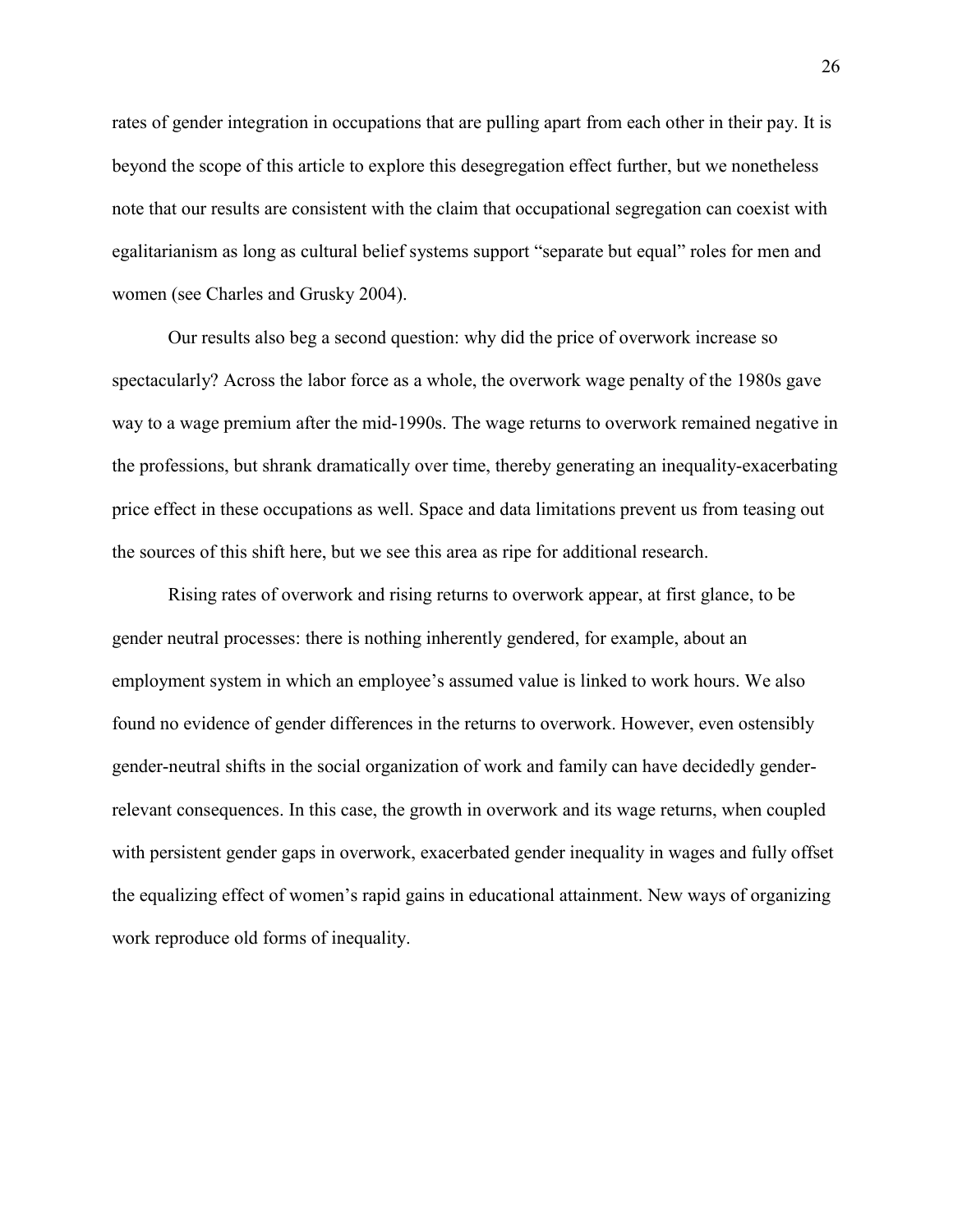## **References**

- Acker, Joan. 1990. "Hierarchies, Jobs, Bodies: A Theory of Gendered Organizations." *Gender & Society* 4(2):139.
- Bianchi, Suzanne M., John Robinson, and Melissa A. Milkie. 2006. *Changing Rhythms of American Family Life.* Washington, DC: ASA Rose Series.
- Biggart, Laura, and Margaret O'Brien. 2010. "UK Father's Long Work Hours: Career Stage or Fatherhood?" *Fathering.* 22 Sept. 2010.
- Blair-Loy, Mary. 2003. *Competing Devotions: Career and Family Among Women Executives*. Cambridge: Harvard University Press.
- Blau, Francine D. and Lawrence M. Kahn. 1997. "Swimming Upstream: Trends in the Gender Wage Differential in the 1980s." *Journal of Labor Economics* 15(1):1-42.
- ----. 2006. "The U.S. Gender Pay Gap in the 1990s: Slowing Convergence." *Industrial and Labor Relations Review* 60(1):45-66.
- Blau, Francine D., Mary C. Brinton, and David B. Grusky. 2006. *The Declining Significance of Gender?* New York: Russell Sage Foundation Publications.
- Blau, Francine, Marianne Ferber, and Anne Winkler. 2009. *The Economics of Women, Men, and*  Work, 6<sup>th</sup> edition. NY: Prentice.
- Buchmann, Claudia and Thomas A. DiPrete. 2006. "The Growing Female Advantage in College Completion: The Role of Family Background and Academic Achievement." *American Sociological Review* 71(4):515-541.
- Budig, Michelle J., and Paula England. 2001. "The Wage Penalty for Motherhood." *American Sociological Review* 66(2):204-225.
- Bureau of Labor Statistics. Years vary. Merged Outgoing Rotation Group of the Current Population Survey. Accessed through NBER.
- Card, David. 2001. "The Effect of Unions on Wage Inequality in the US Labor Market." *Industrial and Labor Relations Review* 54(2): 296-315.
- Card, David, and John E. DiNardo. 2002. "Skill Biased Technological Change and Rising Wage Inequality: Some Problems and Puzzles." *Journal of Labor Economics* 20(4): 733-83.
- Card, David, Thomas Lemieux, and W. Craig Riddell. 2004. "Unions and Wage Inequality." *Journal of Labor Research* 25(4): 519-562.
- Castilla, Emilio J. 2008. "Gender, Race, and Meritocracy in Organizational Careers." *American Journal of Sociology* 113(6): 1479-1526.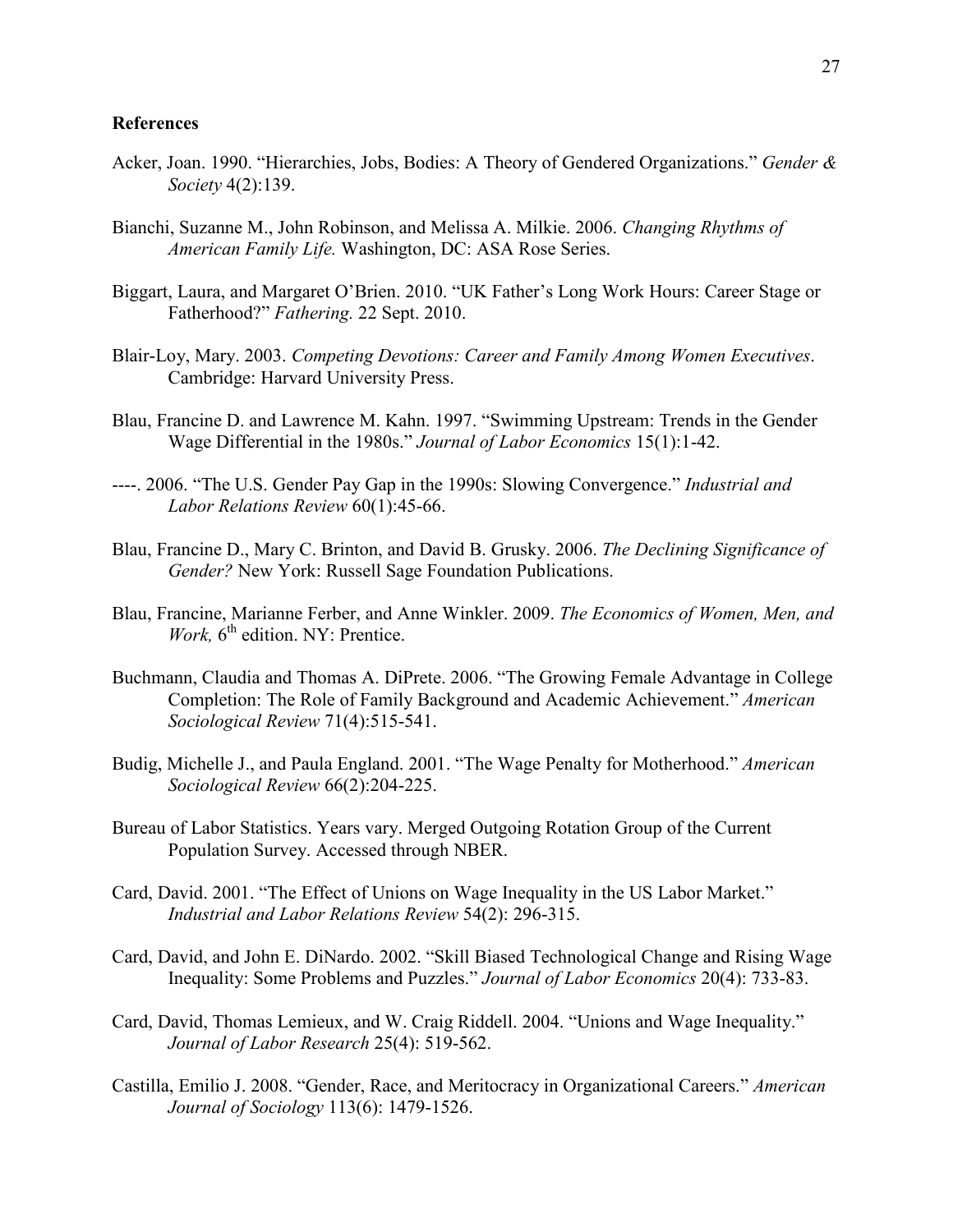- Castilla, Emilio J., and Stephen Benard. 2010. "The Paradox of Meritocracy in Organizations." *Administrative Science Quarterly* 55(4): 543-76.
- Cha, Youngjoo. 2010. "Reinforcing Separate Spheres: The Effect of Spousal Overwork on the Employment of Men and Women in Dual-Earner Households." *American Sociological Review* 75(2):303-329.
- Charles, Maria, and David B. Grusky. 2004. *Occupational Ghettos: The Worldwide Segregation of Women and Men*. Stanford: Stanford University Press.
- Clarkberg, Marin and Phyllis Moen. 2001. "Understanding the Time-Squeeze: Married Couples' Preferred and Actual Work-Hour Strategies." *American Behavioral Scientist* 44:1115.
- Correll, Shelley J., Stephen W. Benard, and In Y. Paik. 2007. "Getting a Job: Is There a Motherhood Penalty?" *American Journal of Sociology* 112(5):1297-1338.
- Coser, Louis. 1974. *Greedy Institutions.* NY: Free Press.
- DiPrete, Thomas A., Dominique Goux, and Eric Maurin. 2002. "Internal Labor Markets and Earnings Trajectories in the Post-Fordist Economy: An Analysis of Recent Trends." *Social Science Research* 31:175-196.
- Dobbin, Frank, Soohan Kim, and Alexandra Kalev. 2011. "You Can't Always Get What You Need: Organizational Determinants of Diversity Programs." *American Sociological Review* 76(3): 386-411.
- Epstein, Cynthia F., Carroll Seron, Bonnie Oglensky, and Robert Saute. 1999. *The Part-Time Paradox. Time Norms, Professional Lives, Family and Gender*. NY: Routledge.
- Fligstein, Neil, and Taek-Jin Shin. 2004. "The Shareholder Value Society: A Review in Changes in Working Conditions in the U.S., 1976–2000," In K. Neckerman (ed.), *Social Inequality*. New York: Russell Sage.
- Geist, Claudia, and Philip N. Cohen. 2011. "Headed Toward Equality? Housework Change in Comparative Perspecitve." *Journal of Marriage and Family* 73(August): 832-844.
- Goldin, Claudia, Lawrence Katz, and Ilyana Kuziemko. 2006. "The Homecoming of American College Women: The Reversal of the College Gender Gap." *Journal of Economic Perspectives* 20(4):133-156.
- Heckman, James J., and Paul A. LaFontaine. 2004. "Bias-Corrected Estimates of GED Returns." *Journal of Labor Economics* 24(3): 661-700.
- Hirsch, Barry and Edward J. Schumacher. 2004. Match Bias in Wage Gap Estimates Due to Earnings Imputation. *Journal of Labor Economics*, 22, 689-722.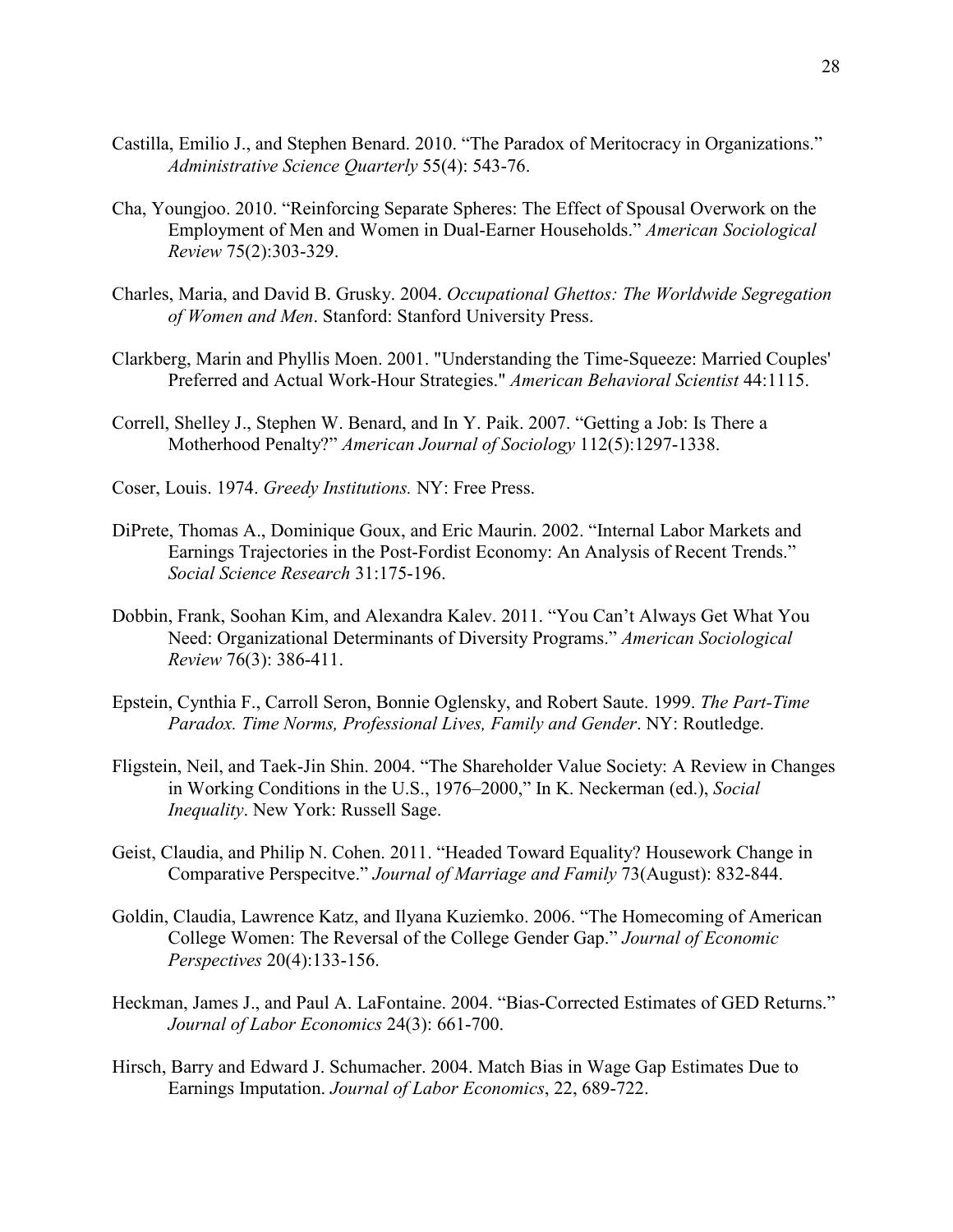- Hirsh, Elizabeth. 2009. "The Strength of Weak Enforcement: The Impact of Discrimination Charges on Sex and Race Segregation in the Workplace." *American Sociological Review*  74(2): 245-71.
- Hochschild, Arlie R. and Anne Machung. 2003 [1989]. *The Second Shift*. New York: Penguin Books.
- Jacobs, Jerry A. and Kathleen Gerson. 2004. *The Time Divide: Work, Family, and Gender Inequality*: Harvard University Press.
- Jackson, Robert Max. 1998. *Destined for Inequality: The Inevitable Rise of Women's Status.*  Harvard University Press.
- Juhn, Chinhui , Kevin M. Murphy, and Brooks Pierce. 1991. "Accounting for the Slowdown in Black-White Wage Convergence." Pp. 107-43 in *Workers and Their Wages*, edited by M. Kosters. Washington, DC: AEI Press.
- Kalleberg, Arne L. 2001. "Evolving Employment Relations in the United States." Pp. 187-206 in *Sourcebook of Labor Markets: Evolving Structures and Processes*, edited by I. E. Berg and A. L. Kalleberg. New York: Kluwer.
- Kalleberg, Arne L., Barbara F. Reskin, and Ken Hudson. 2000. "Bad Jobs in America: Standard and Nonstandard Employment Relations and Job Quality in the United States." *American Sociological Review* 65(April): 256-76.
- Kelly, Erin L. 2010. "Failure to Update: An Institutional Perspective on Noncompliance with the Family and Medical Leave Act." *Law & Society Review* 44(1):33-66.
- Kelly, Erin L., Samantha K. Ammons, Kelly Chermack, and Phyllis Moen. 2010. "Gendered Challenge, Gendered Response." *Gender & Society* 24(3):281-303.
- Korenman, Sanders and David Neumark. 1991. "Does Marriage Really Make Men More Productive?" *Journal of Human Resources* 26(2):282-307.
- Kuhn, Peter and Fernando Lozano. 2008. "The Expanding Workweek? Understanding Trends in Long Work Hours among U.S. Men, 1979-2006." *Journal of Labor Economics* 26(2):311-343.
- Landers, Renee M., James B. Rebitzer, and Lowell J. Taylor. 1996. "Human Resources Practices and the Demographic Transformation of Professional Labor Market." Pp. 215-246 in *Broken Ladders: Managerial Careers in the New Economy*, edited by P. Osterman. New York: Oxford University Press.
- Lemieux, Thomas. 2006. "Increasing Residual Wage Inequality: Composition Effects, Noisy Data, or Rising Demand for Skill?" *American Economic Review* 96(3): 461-98.

Maume, David J., and Marcia L. Bellas. 2001. "The Overworked American or the Time Bind?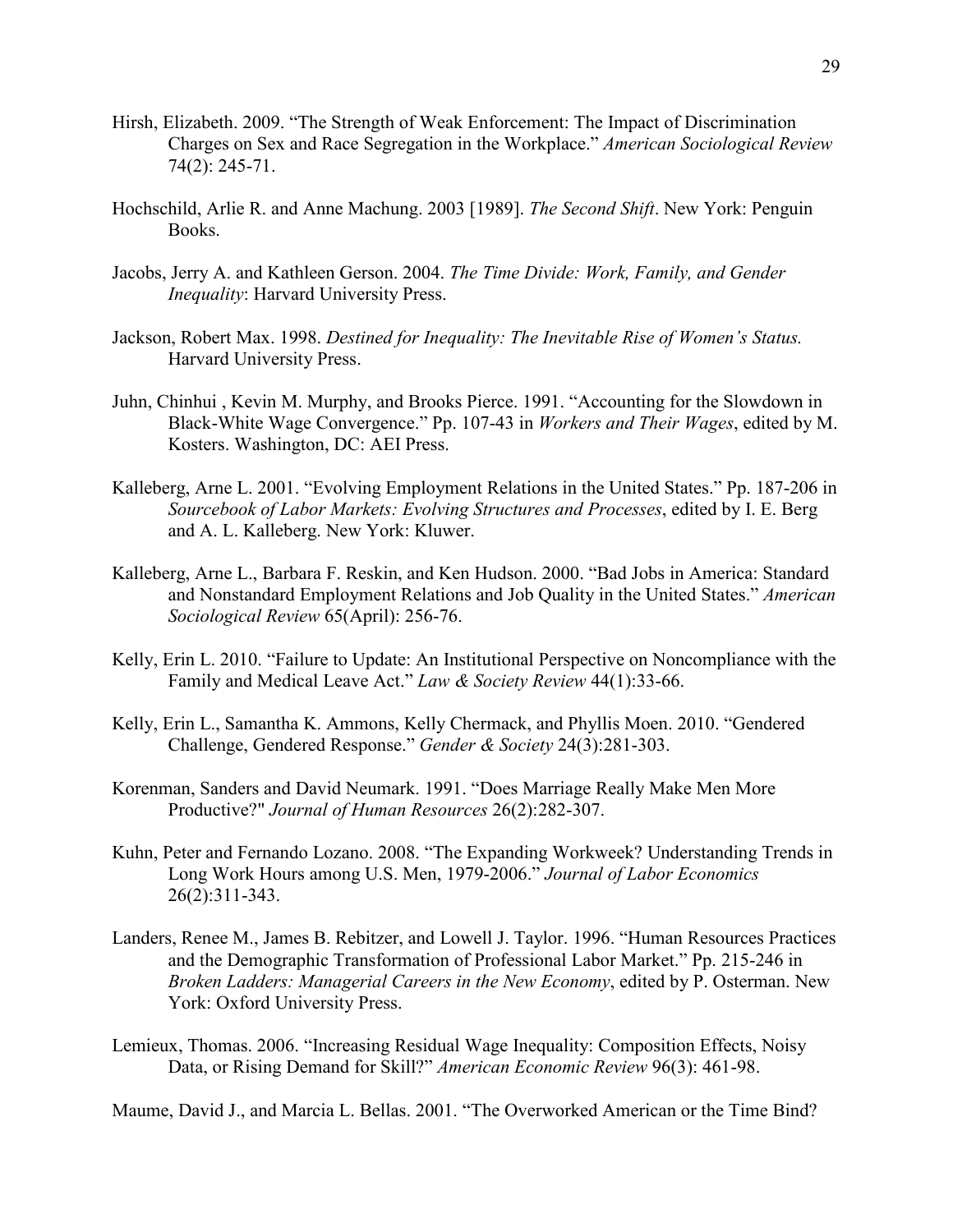Assessing Competing Explanations for Time Spent in Paid Labor." *American Behavioral Scientist* 66(7): 1137-1156.

- Newman, Katherine. 1994. *Declining Fortunes: The Withering of the American Dream*. New York: Basic Books.
- Perlow, L. A. 2001. "Time to Coordinate: Toward an Understanding of Work-Time Standards and Norms." *Work and Occupations* 28(1):91.
- Petersen, Trond, and Laurie A. Morgan. 1995. "Separate and Unequal: Occupation-Establishment Sex Segregation and the Gender Wage Gap." *The American Journal of Sociology* 101(2):329-365.
- Presser, Harriet B. 2005. *Working in a 24/7 Economy: Challenges for American Families*. New York: Russell Sage Foundation Publications.
- Ridgeway, Cecilia L. 1997. "Interaction and the Conservation of Gender Inequality: Considering Employment." *American Sociological Review* 62(2):218-235.
- Roth, Louise M. 2006. *Selling Women Short: Gender Inequality on Wall Street*. Princeton: Princeton University Press.
- Schor, Juliet B. 1993. *The Overworked American: The Unexpected Decline of Leisure*. NY: Basic Books.
- Sharone, Ofer. 2004. "Engineering Overwork: Bell-Curve Management at a High-Tech Firm." Pp. 191-218 in *Fighting for Time: Shifting Boundaries of Work and Social Life* edited by C. F. Epstein and A. L. Kalleberg. NY: Russell Sage Foundation.
- Shannon, Michael, and Michael P. Kidd. 2003. "Projecting the US Wage Gap, 1995-2040." *Atlantic Economic Journal* 31(4): 316-29.
- Smith, James P., and Michael P. Ward. 1984. *Women's Wages and Work in the Twentieth Century.* Santa Monica, CA: The Rand Corporation.
- Stone, Pamela. 2007. *Opting Out?: Why Women Really Quit Careers and Head Home*. Berkeley: University of California Press.
- Tilly, Chris. 1996. *Half a Job: Bad and Good Part-Time Jobs in a Changing Labor Market*. Philadelphia: Temple University Press.
- Waldfogel, Jane. 1997. "The Effect of Children on Women's Wages." *American Sociological Review* 62(2):209-217.
- Wallace, Michael, Kevin T. Leicht, and Lawrence E. Raffalovich. 1999. "Unions, Strikes, and Labor's Share of Income: A Quarterly Analysis of the United States, 1949-1992." *Social Science Research* 28:265-88.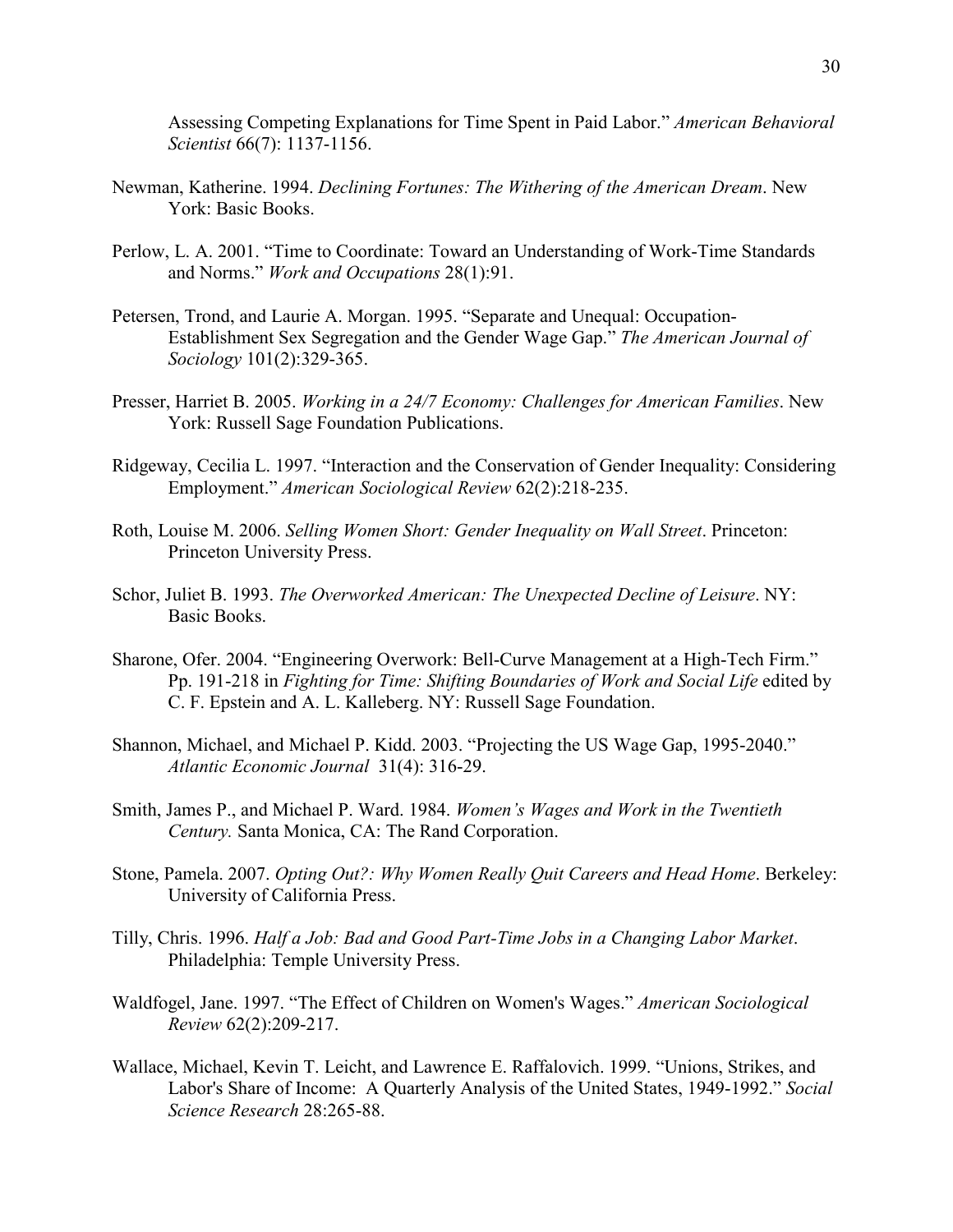- Weeden, Kim A. 2004. "Profiles of Change: Sex Segregation in the United States, 1910-2000." Pp. 131-178 in *Occupational Ghettos: The Worldwide Segregation of Women and Men*, edited by M. Charles and D. B. Grusky. Stanford: Stanford University Press.
- Weeden, Kim A., and Jesper B. Sørenson. 2004. "A Framework for Analyzing Multidimensional Segregation." In *Occupational Ghettos:The Worldwide Segregation of Women and Men*, edited by M. Charles and D. B. Grusky. Stanford: Stanford University Press.
- Weeden, Kim A., Young-Mi Kim, Matthew Di Carlo, and David B. Grusky. 2007. "Social Class and Earnings Inequality." *American Behavioral Scientist* 50(5): 702-36.
- Western, Bruce, and Jake Rosenfeld. 2011. "Unions, Norms, and the Rise in American Earnings Inequality." *American Sociological Review* 76: 513-37.
- Williams, Joan C. 2000. *Unbending Gender: Why Family and Work Conflict and What to Do About It*. New York: Oxford University Press.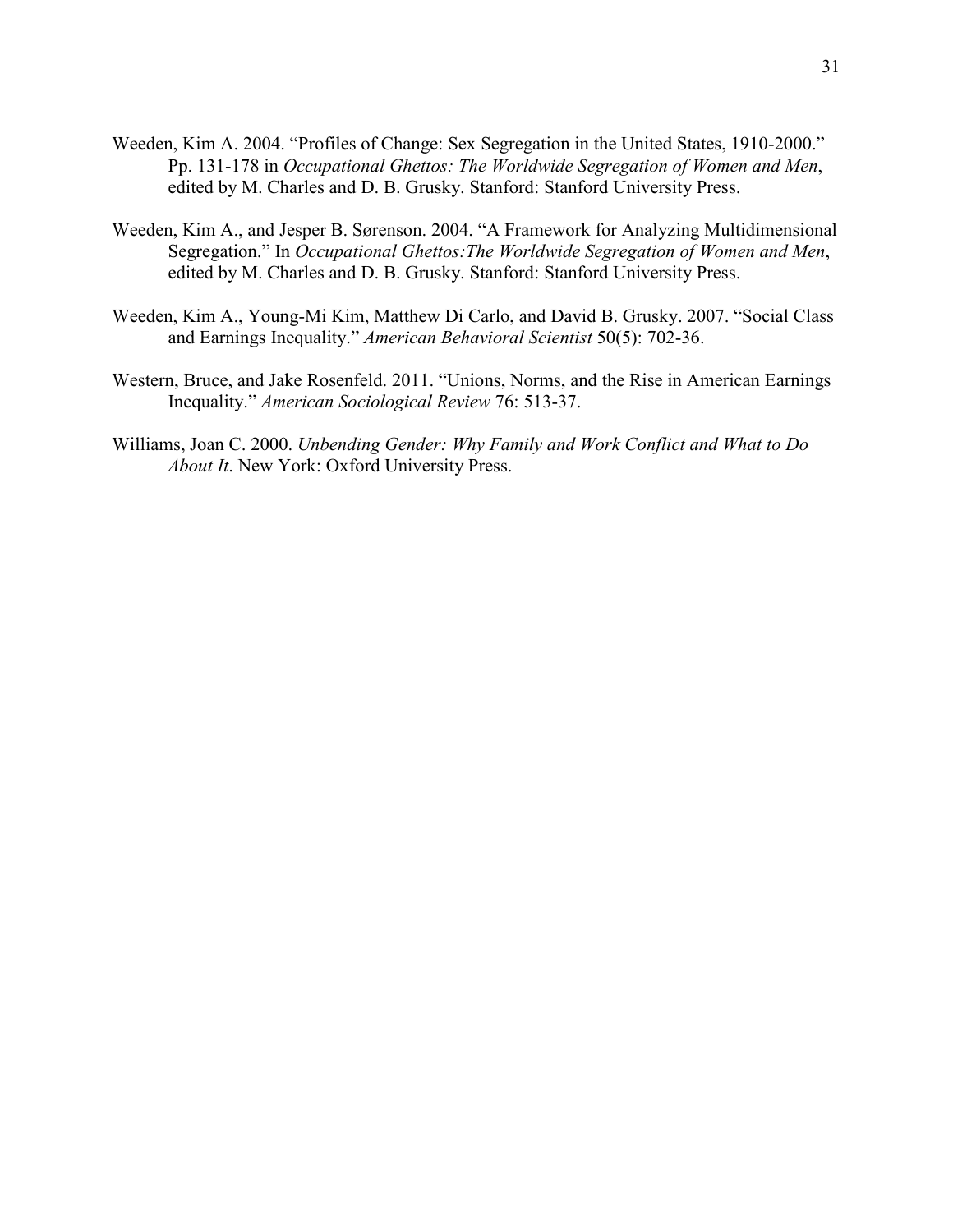

Figure 1. Women's mean hourly wages as a proportion of men's

Source: CPS MORG data, 1979-2009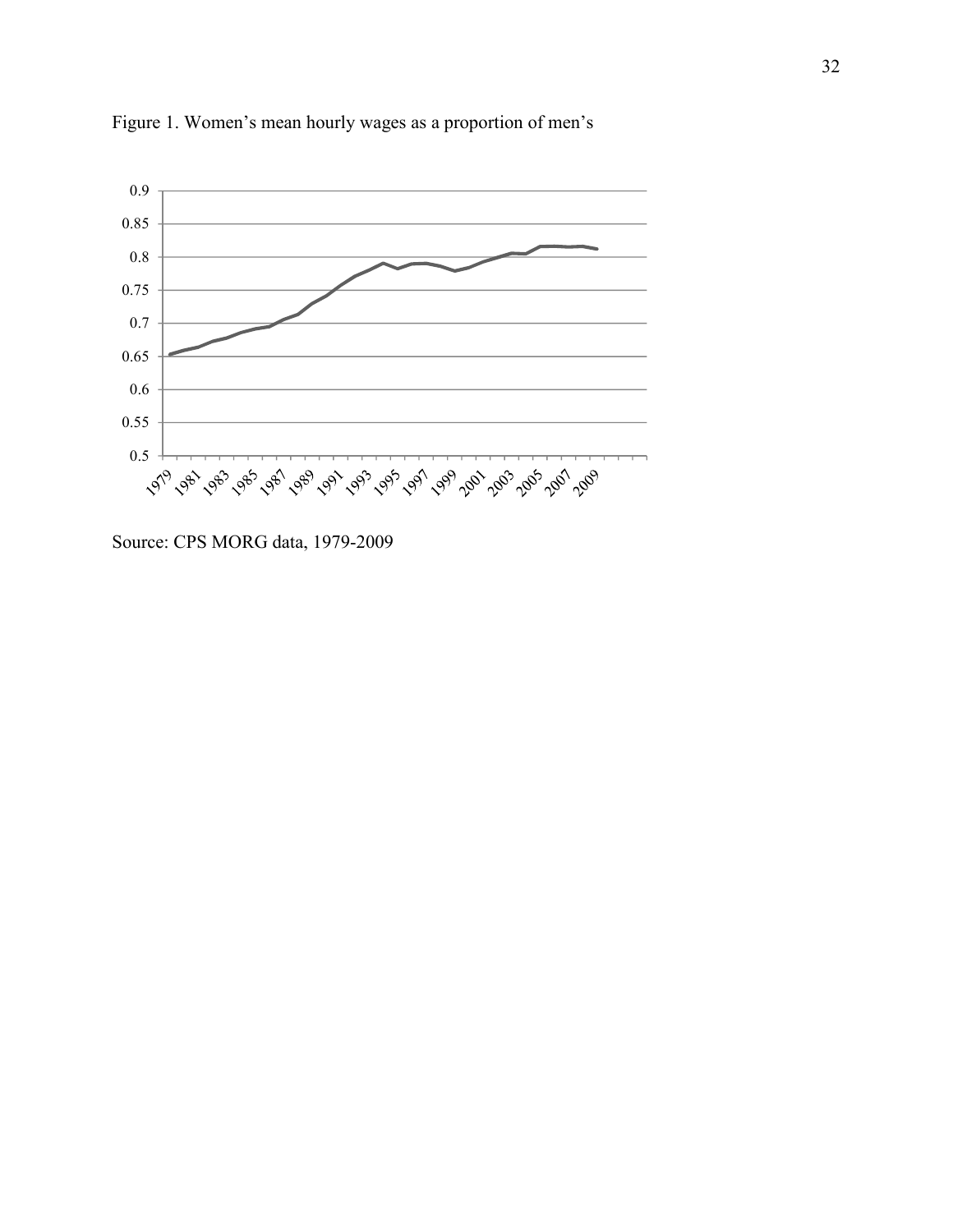

Figure 2. Proportion of men and women by work hour status

(b) Full-time

Source: CPS MORG data, 1979-2009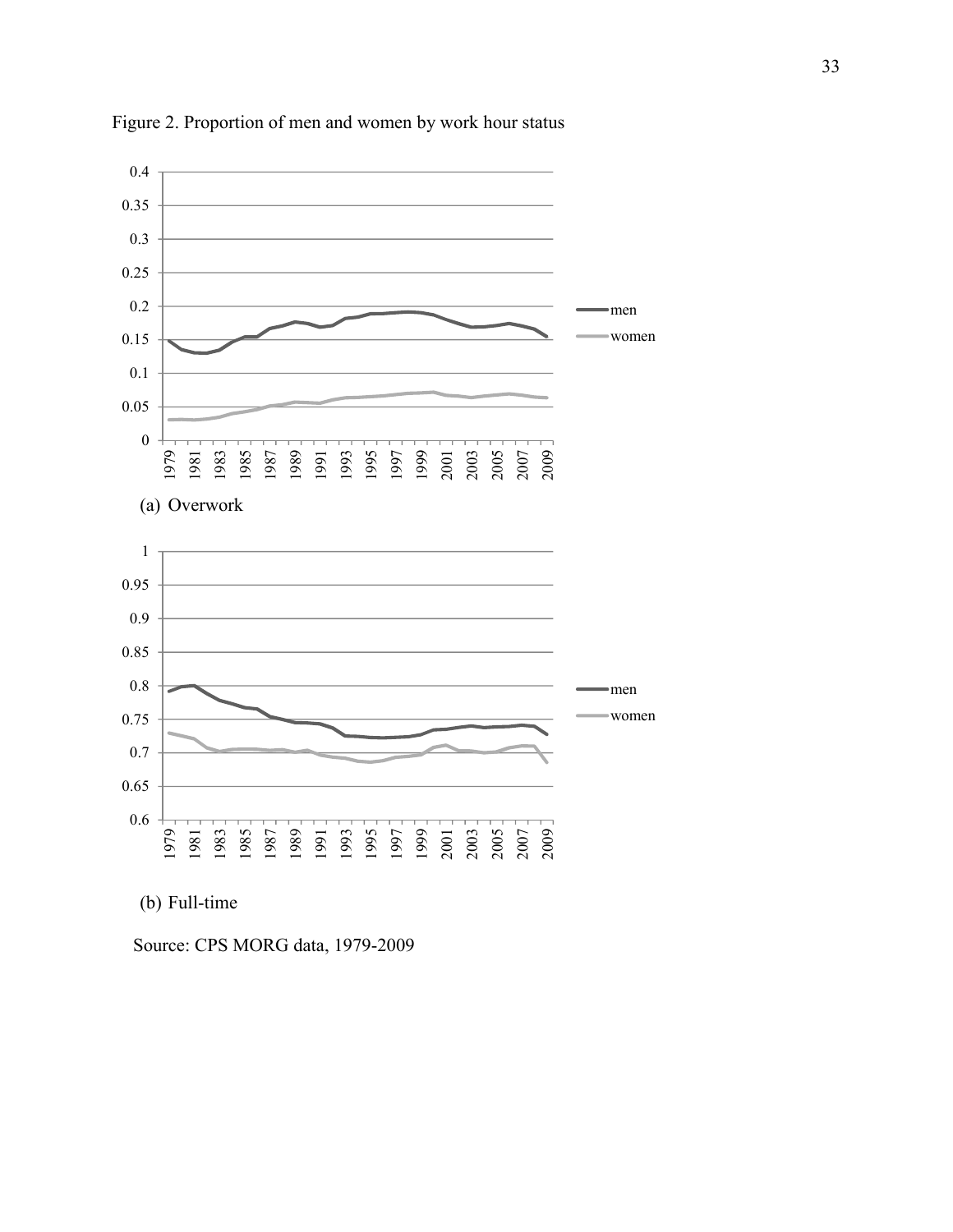

Figure 3. Hourly wages of men and women by work hour status (in 2004 dollars)

Source: CPS MORG data, 1979-2009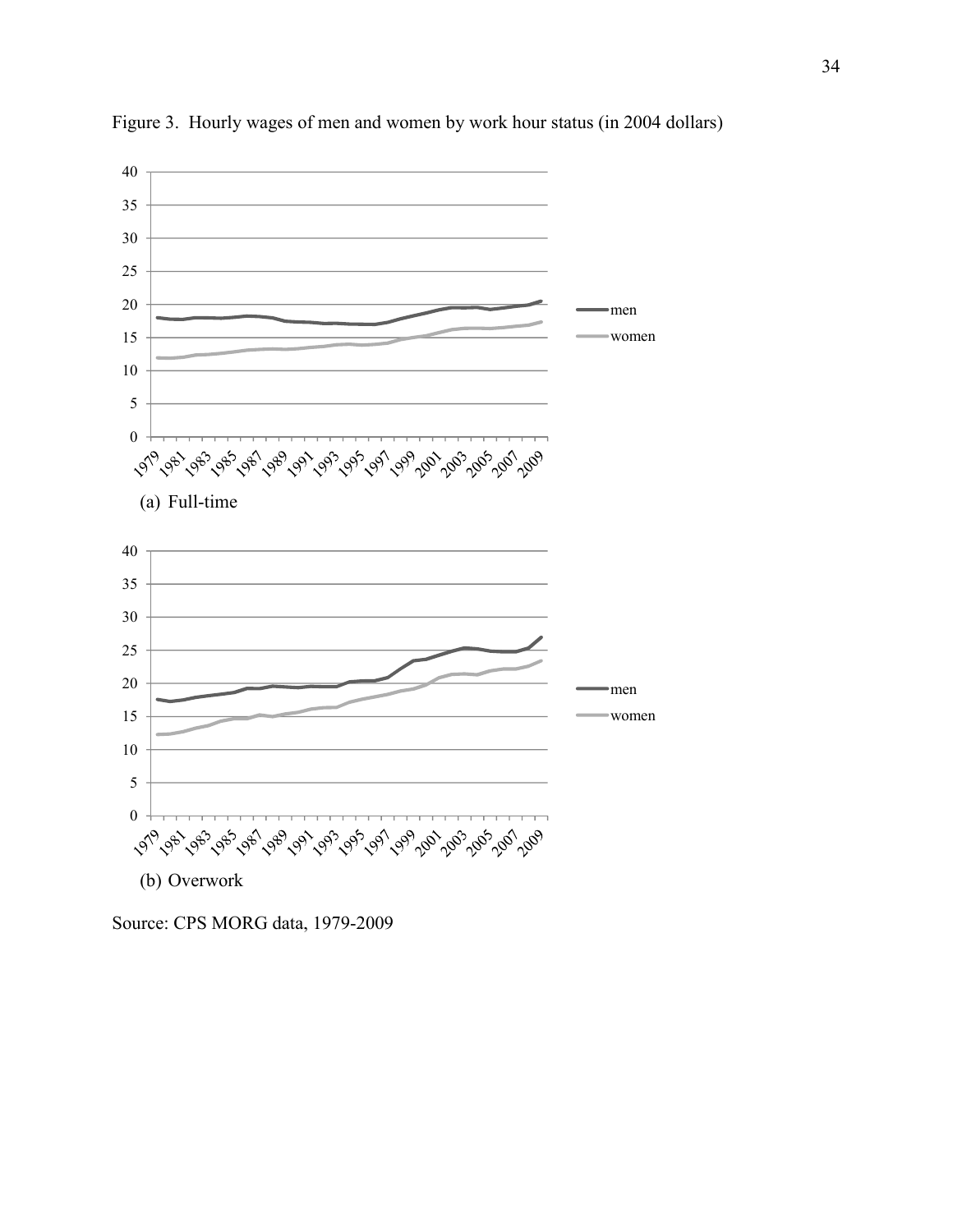

Figure 4. Adjusted mean hourly wages of overworkers as a proportion of wages of full-time workers

Note: The effects are adjusted by demographic and job-related factors (see Table A1)

Source: CPS MORG data, 1979-2009.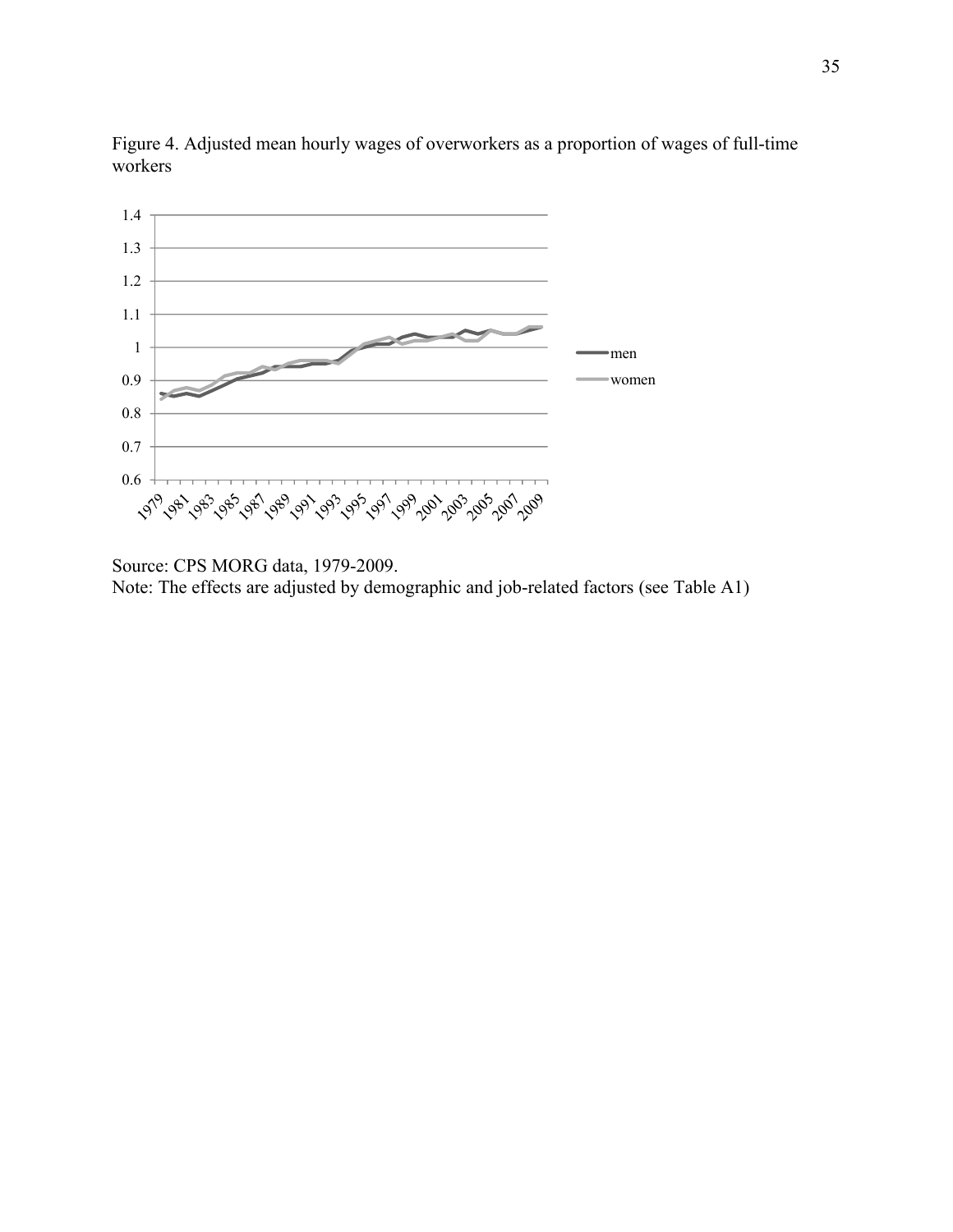

Figure 5. Women's mean hourly wages as a proportion of men's by occupation group

Source: CPS MORG data, 1979-2009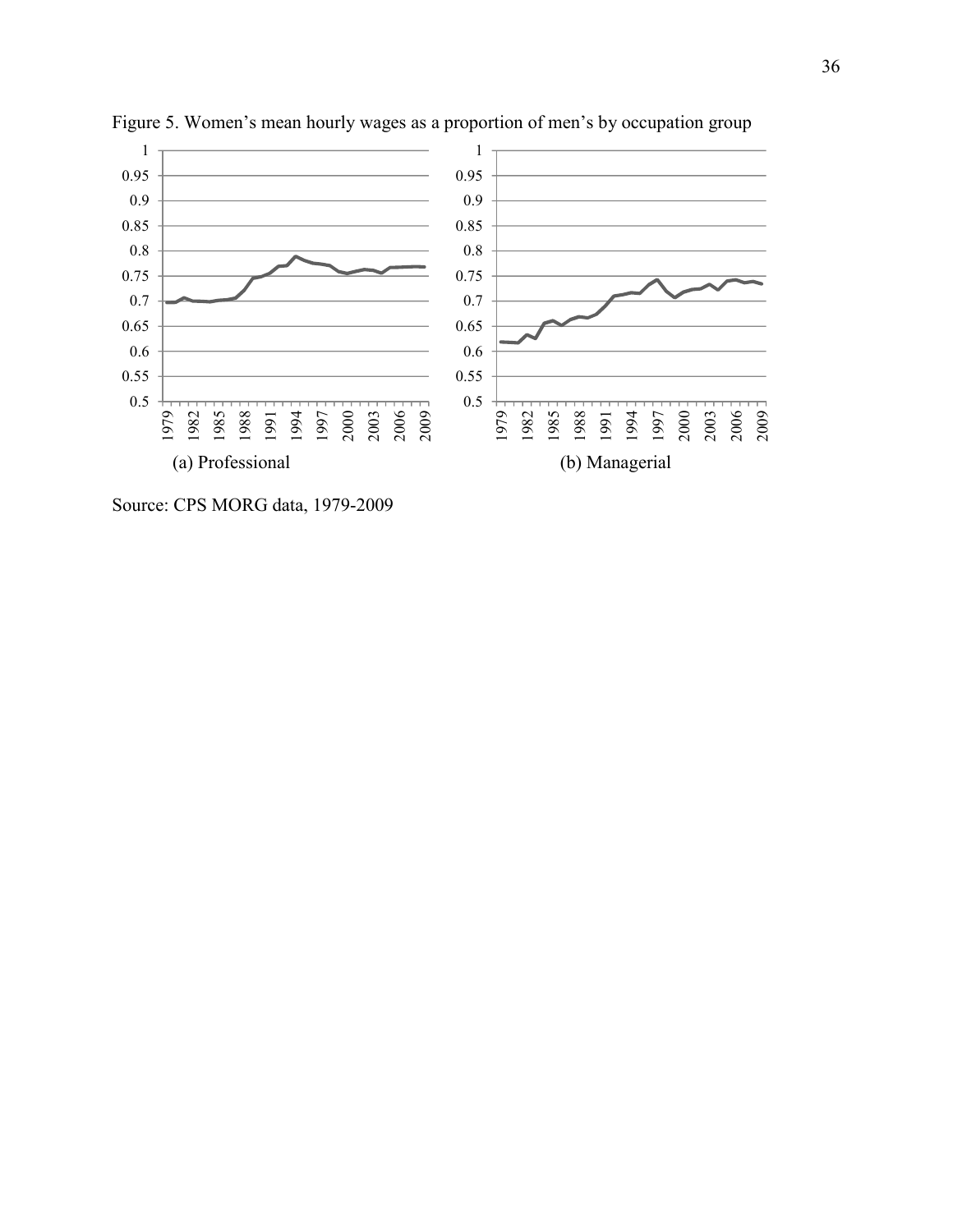

Figure 6. Proportion of men and women who worked 50 hours or more by occupation group

Source: CPS MORG data, 1979-2009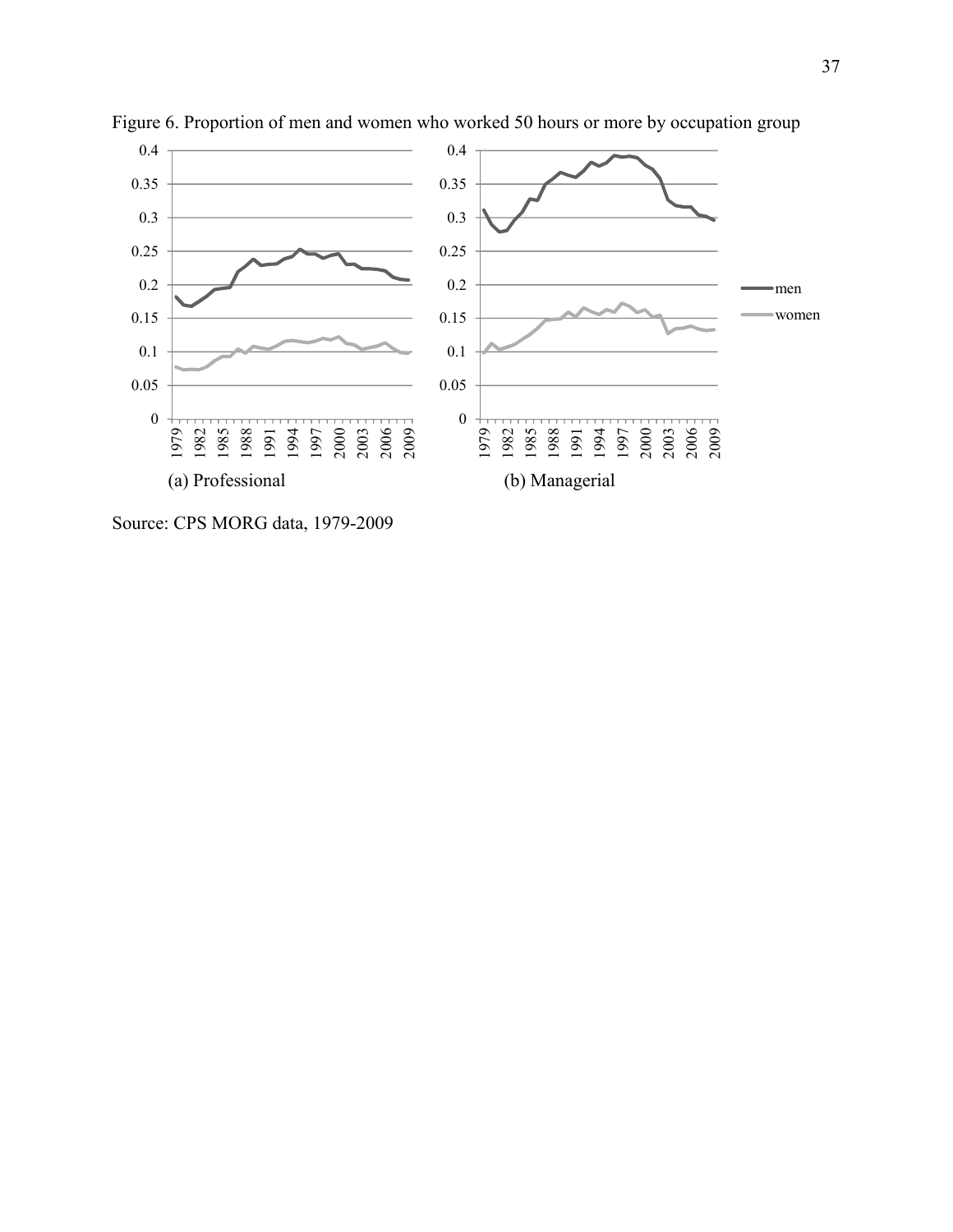

Figure 7. Adjusted mean of hourly wages of overworkers as a proportion of wages of full-time workers, by occupation group

(a) Professional (b) Managerial

Source: CPS MORG data, 1979-2009 Note: The effects are adjusted by demographic and job-related factors (see Table A1)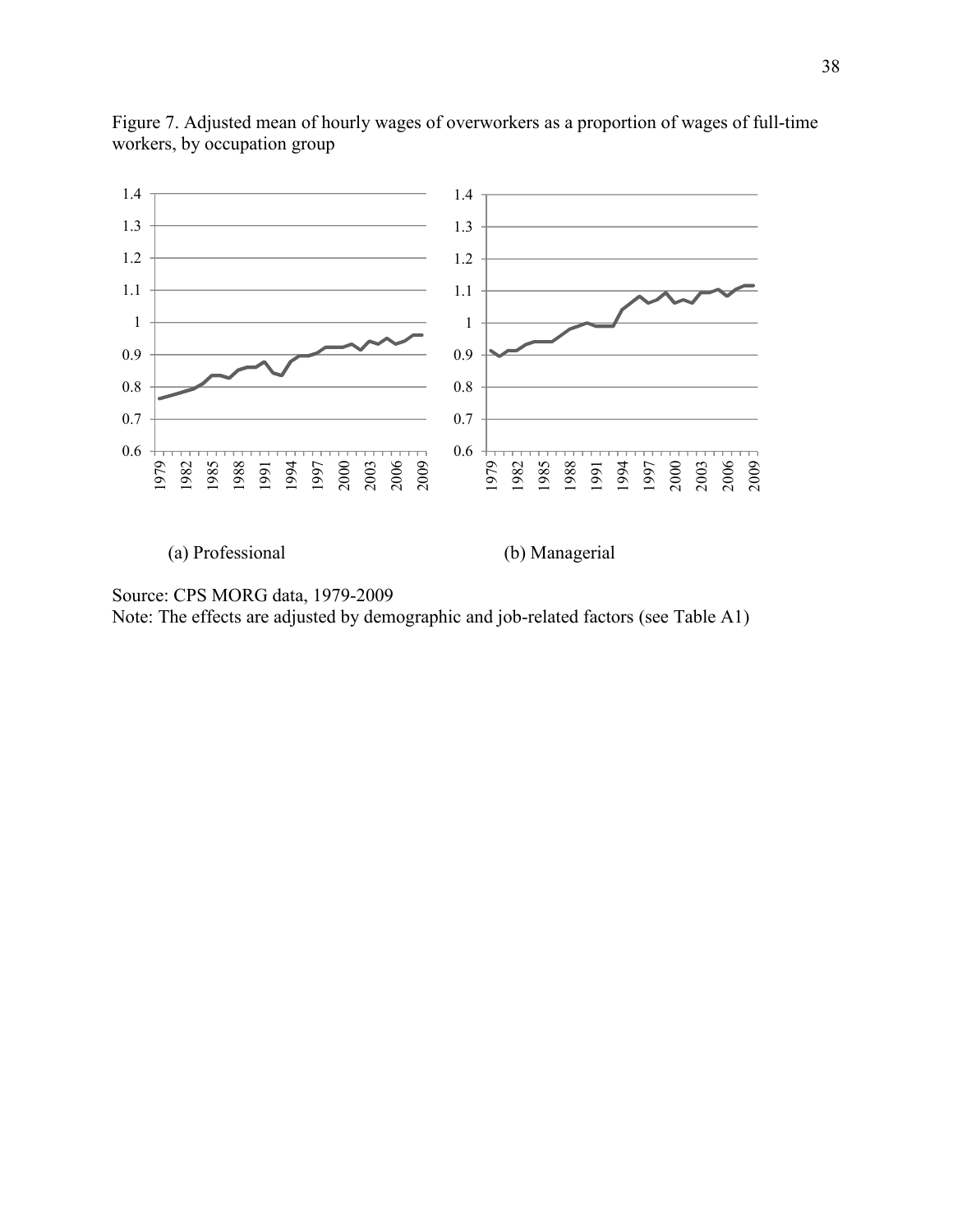| Variable                                   | Men      |           | Women    |           |
|--------------------------------------------|----------|-----------|----------|-----------|
|                                            | Mean     | Std. Dev. | Mean     | Std. Dev. |
| Natural logarithm of hourly wages          | 7.352    | 0.568     | 7.094    | 0.533     |
| Hourly wages (2004 US\$)                   |          |           |          |           |
| 1979                                       | 17.588   | 9.998     | 11.486   | 6.093     |
| 1989                                       | 17.271   | 11.250    | 12.606   | 7.555     |
| 1999                                       | 18.731   | 13.430    | 14.593   | 9.861     |
| 2007                                       | 19.956   | 14.577    | 16.272   | 11.552    |
| Overwork (works 50 or more hours per week) |          |           |          |           |
| 1979                                       | 0.149    |           | 0.031    |           |
| 1989                                       | 0.177    |           | 0.057    |           |
| 1999                                       | 0.190    |           | 0.071    |           |
| 2007                                       | 0.171    |           | 0.068    |           |
| Part-time, non-economic reasons            | 0.053    |           | 0.178    |           |
| Part-time, economic reasons                | 0.016    |           | 0.029    |           |
| Part-time, missing reason                  | 0.009    |           | 0.026    |           |
| Age                                        | 37.651   | 12.038    | 37.908   | 12.193    |
| Age squared                                | 1562.530 | 956.113   | 1585.688 | 966.654   |
| <b>Black</b>                               | 0.101    |           | 0.127    |           |
| Hispanic                                   | 0.114    |           | 0.089    |           |
| Other race                                 | 0.041    |           | 0.043    |           |
| High school graduate                       | 0.342    |           | 0.351    |           |
| Some college                               | 0.257    |           | 0.295    |           |
| College graduate                           | 0.171    |           | 0.178    |           |
| Advanced degree                            | 0.086    |           | 0.077    |           |
| Potential work experience                  | 18.562   | 12.229    | 18.609   | 12.458    |
| Potential work experience squared          | 494.084  | 533.025   | 501.512  | 532.913   |
| Midwest                                    | 0.245    |           | 0.246    |           |
| South                                      | 0.340    |           | 0.346    |           |
| West                                       | 0.217    |           | 0.207    |           |
| Metropolitan resident                      | 0.811    |           | 0.813    |           |
| Public sector                              | 0.145    |           | 0.198    |           |
| N                                          | 328,564  |           | 299,199  |           |

Table 1. Means and standard deviations of variables used in the JMP decomposition, by gender

Source: CPS MORG data, 1979, 1989, 1999, and 2007.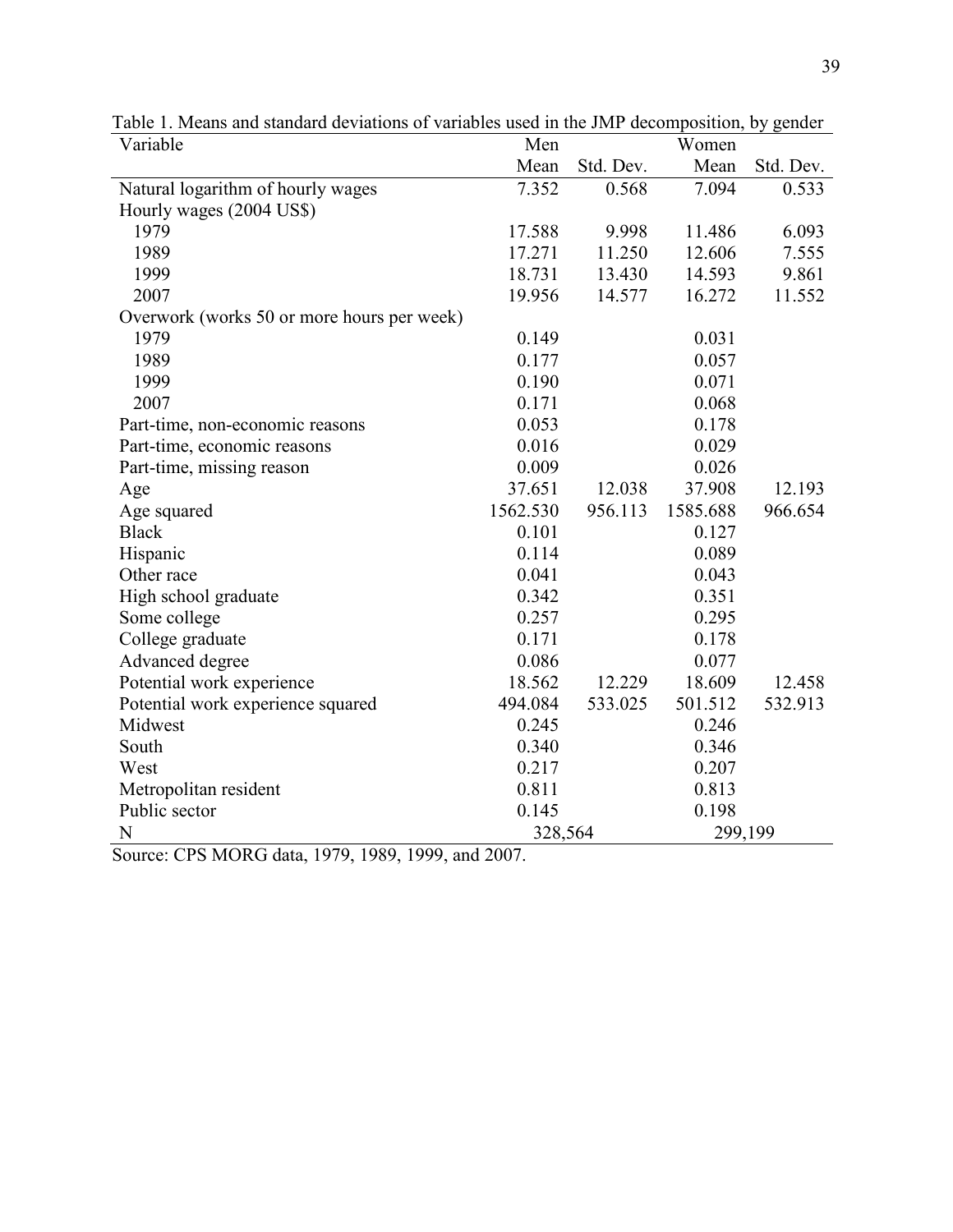|                                | 1979-2007          |            |  |  |
|--------------------------------|--------------------|------------|--|--|
|                                | Model 1<br>Model 2 |            |  |  |
|                                | Occupation         | Occupation |  |  |
|                                | Not adjusted       | adjusted   |  |  |
| Change in differentials        | $-0.212$           | 0.000      |  |  |
| Observed prices                |                    |            |  |  |
| All $b's$                      | 0.005              | 0.009      |  |  |
| Overwork                       | 0.020              | 0.011      |  |  |
| Part-time variables            | $-0.002$           | 0.000      |  |  |
| Age variables                  | 0.008              | 0.006      |  |  |
| Race variables                 | 0.001              | 0.002      |  |  |
| <b>Education</b> variables     | $-0.014$           | $-0.006$   |  |  |
| Potential experience variables | $-0.004$           | $-0.003$   |  |  |
| Region variables               | 0.000              | $-0.001$   |  |  |
| Metropolitan resident          | $-0.004$           | 0.000      |  |  |
| Sector                         | $-0.004$           | $-0.001$   |  |  |
| Observed x's                   |                    |            |  |  |
| All $x's$                      | $-0.047$           | $-0.017$   |  |  |
| Overwork                       | 0.002              | 0.002      |  |  |
| Part-time variables            | $-0.013$           | $-0.006$   |  |  |
| Age variables                  | $-0.057$           | $-0.023$   |  |  |
| Race variables                 | $-0.004$           | $-0.002$   |  |  |
| <b>Education</b> variables     | $-0.008$           | 0.000      |  |  |
| Potential experience variables | 0.031              | 0.010      |  |  |
| Region variables               | 0.001              | 0.001      |  |  |
| Metropolitan resident          | 0.002              | 0.001      |  |  |
| Sector                         | 0.001              | 0.000      |  |  |
| Unexplained differential       | $-0.170$           | 0.008      |  |  |
| Unobserved prices              | 0.023              | $-0.001$   |  |  |
| Unobserved quantities          | $-0.193$           | 0.009      |  |  |
| N                              | 316,893            |            |  |  |

Table 2. Decomposition of changes in the gender wage gap, 1979-2007

Source: CPS MORG data, 1979 and 2007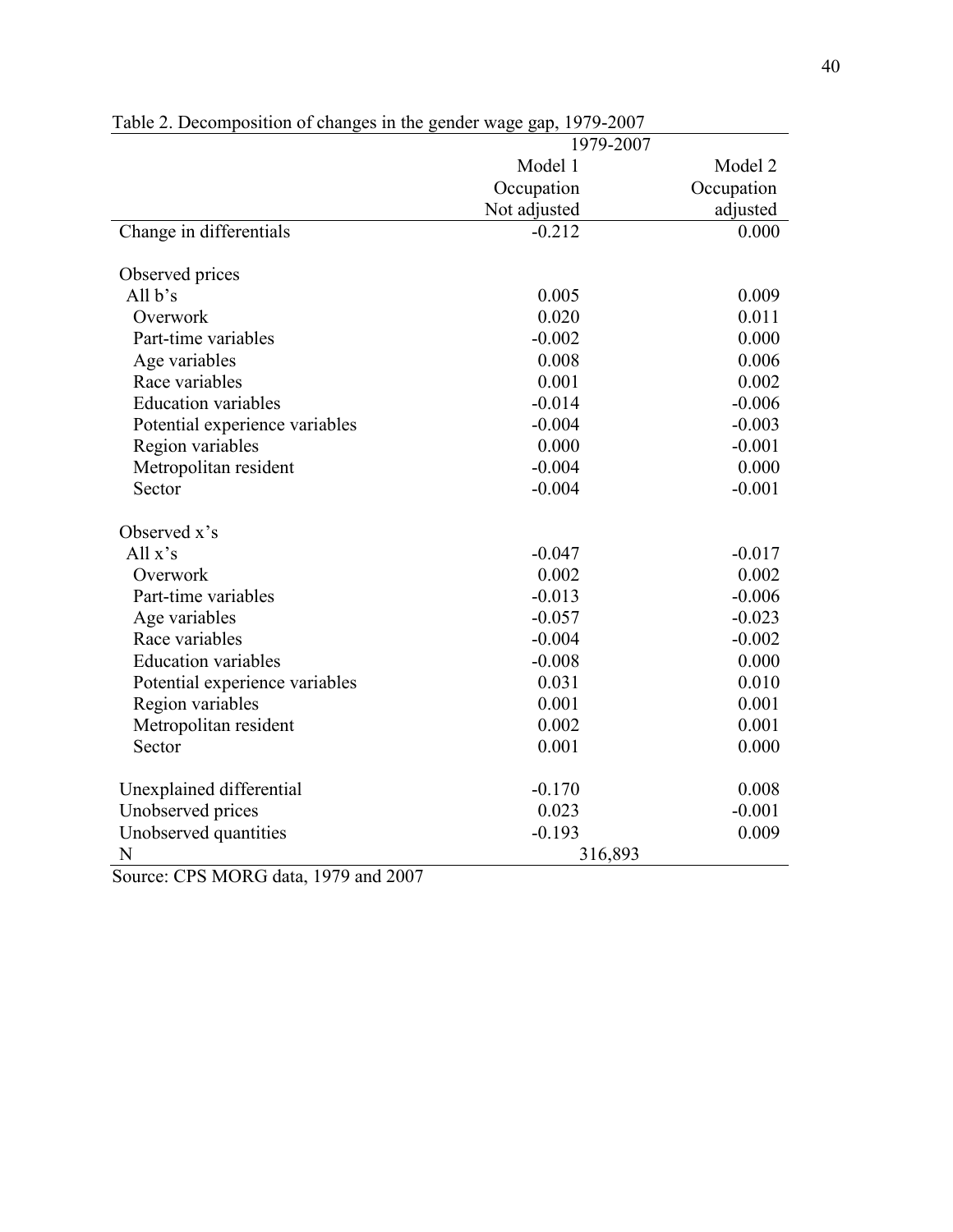|                                | 1979-1989 | 1989-1999 | 1999-2007 |
|--------------------------------|-----------|-----------|-----------|
| Change in differentials        | $-0.109$  | $-0.062$  | $-0.042$  |
|                                |           |           |           |
| <b>Observed Prices</b>         |           |           |           |
| All $b's$                      | 0.018     | 0.002     | 0.002     |
| Overwork                       | 0.011     | 0.011     | 0.000     |
| Part-time variables            | $-0.002$  | $-0.009$  | 0.000     |
| Age variables                  | 0.000     | 0.001     | 0.005     |
| Race variables                 | 0.000     | 0.000     | 0.001     |
| <b>Education variables</b>     | 0.001     | $-0.001$  | $-0.003$  |
| Potential experience variables | 0.000     | 0.000     | $-0.002$  |
| Region variables               | 0.000     | 0.000     | 0.001     |
| Metropolitan resident          | 0.000     | 0.000     | 0.000     |
| Sector                         | $-0.002$  | 0.001     | $-0.001$  |
|                                |           |           |           |
| Observed x's                   |           |           |           |
| All $x's$                      | $-0.023$  | $-0.014$  | $-0.028$  |
| Overwork                       | 0.000     | 0.000     | $-0.001$  |
| Part-time variables            | $-0.004$  | $-0.005$  | $-0.005$  |
| Age variables                  | $-0.030$  | $-0.011$  | $-0.015$  |
| Race variables                 | $-0.002$  | 0.001     | $-0.003$  |
| <b>Education variables</b>     | $-0.002$  | $-0.006$  | $-0.011$  |
| Potential experience variables | 0.016     | 0.007     | 0.007     |
| Region variables               | 0.000     | 0.001     | 0.000     |
| Metropolitan resident          | 0.001     | 0.000     | 0.000     |
| Sector                         | 0.000     | 0.000     | 0.000     |
|                                |           |           |           |
| Unexplained differential       | $-0.104$  | $-0.050$  | $-0.015$  |
| Unobserved prices              | 0.022     | 0.000     | 0.008     |
| Unobserved quantities          | $-0.126$  | $-0.050$  | $-0.024$  |
| N                              | 319,797   | 310,870   | 307,966   |

Table 3. Decomposition of changes in the gender wage gap, 1979-1989, 1989-1999, and 1999- 2007  $\overline{\phantom{0}}$ 

Source: CPS MORG data, 1979, 1994, and 2007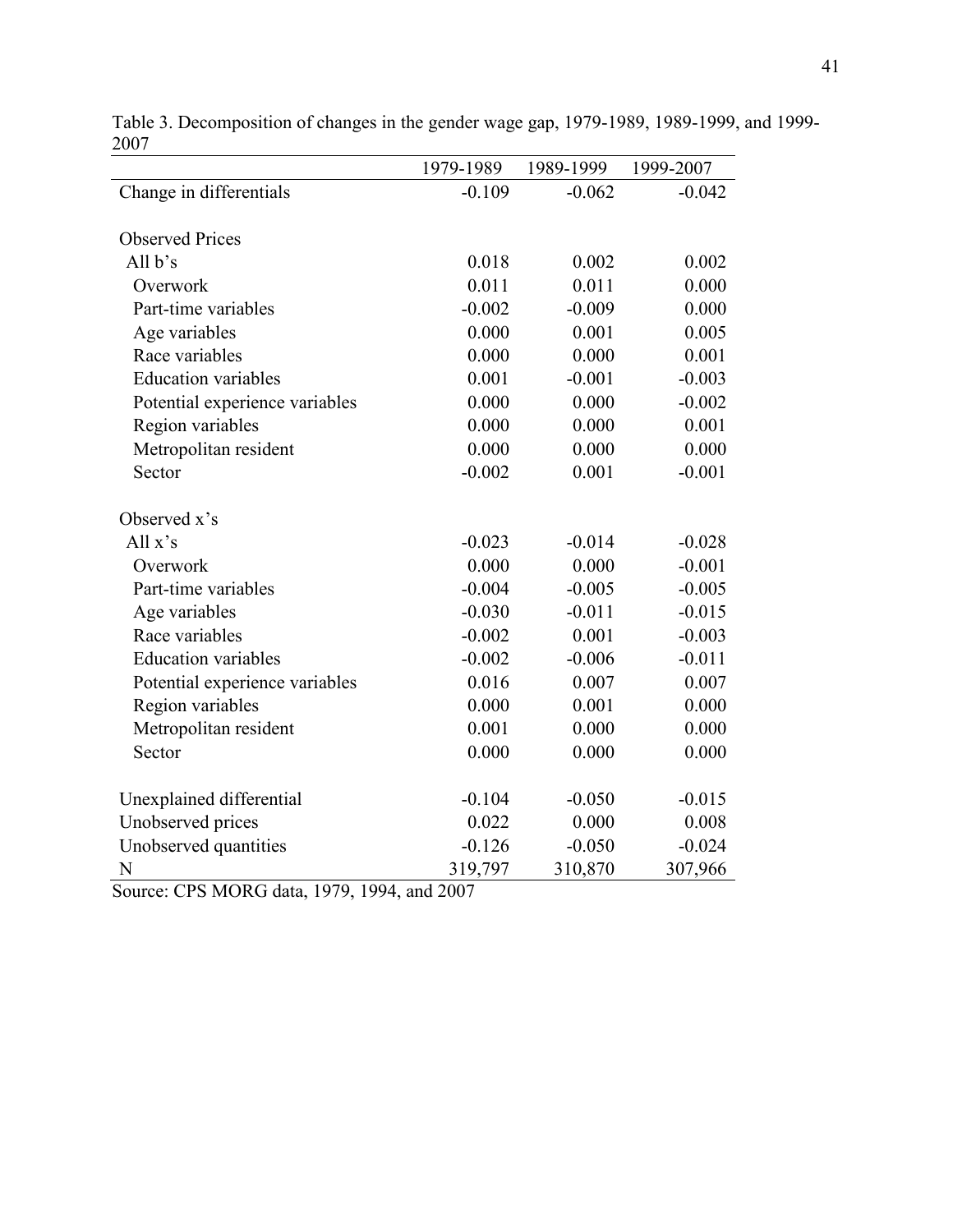|                          | Professionals | Managers |
|--------------------------|---------------|----------|
| Change in the gender gap | $-0.081$      | $-0.171$ |
| Overwork prices          | 0 0 2 4       | 0.034    |
| Overwork quantity        | $-0.001$      | 0.007    |

Table 4. Decomposition of overwork effect on the gender gap in wages by occupation, 1979 to 2007

Source: CPS MORG data, 1979 and 2007.

Notes: Each decomposition model also fits the variables listed in Table 1.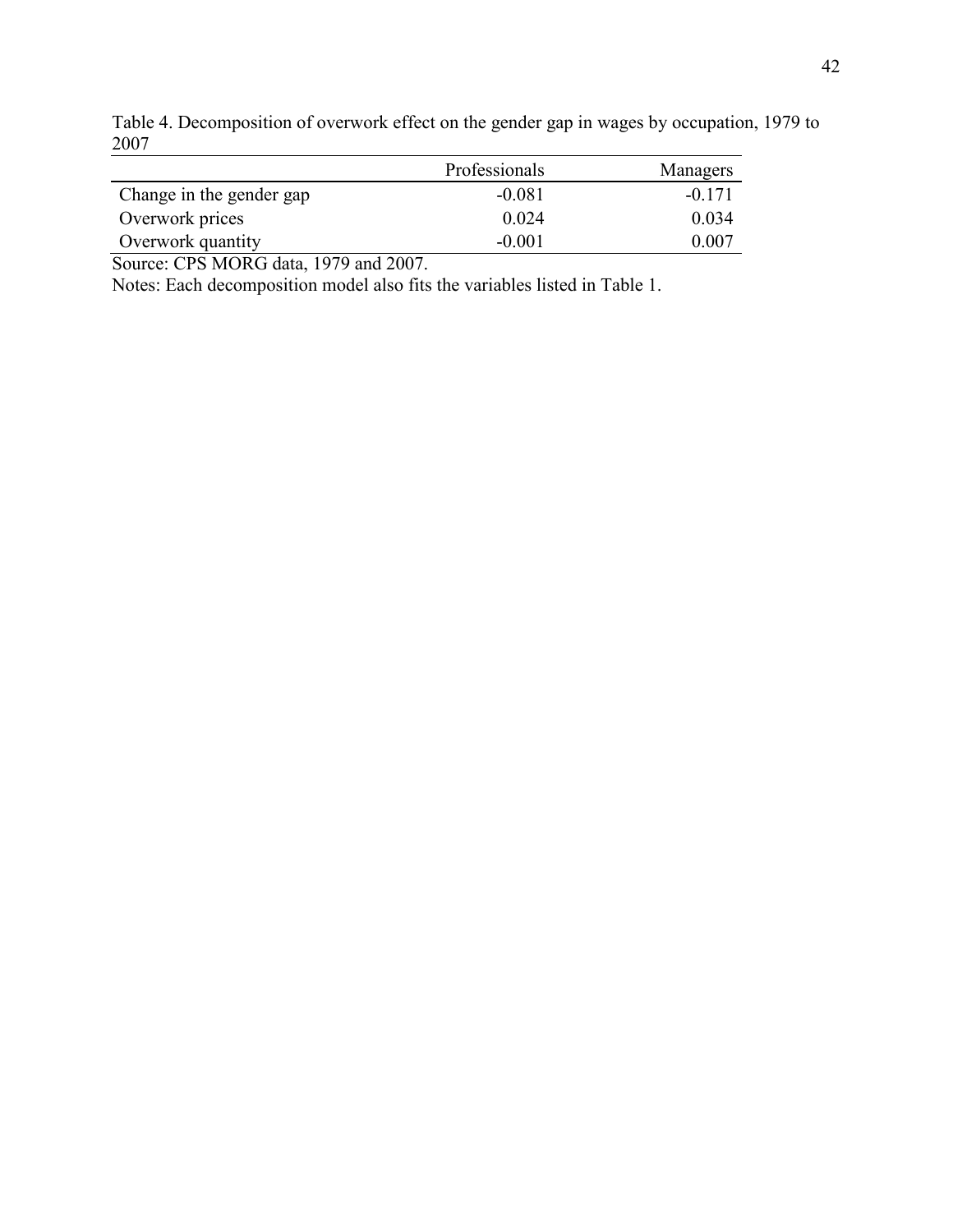# **Appendix**

| Variable                                    | Men      |           | Women    |           |
|---------------------------------------------|----------|-----------|----------|-----------|
|                                             | Mean     | Std. Dev. | Mean     | Std. Dev. |
| Hourly wages, logged                        | 7.336    | 0.577     | 7.089    | 0.536     |
| Hourly wages (2004 US pennies)              | 1828.393 | 1258.034  | 1400.087 | 947.587   |
| Overwork (usual work hours 50 or more)      | 0.169    |           | 0.059    |           |
| Part-time, non-economic reasons             | 0.054    |           | 0.176    |           |
| Part-time, economic reasons                 | 0.022    |           | 0.037    |           |
| Part-time, missing reasons                  | 0.009    |           | 0.026    |           |
| Age                                         | 37.573   | 11.899    | 37.839   | 12.023    |
| Age squared                                 | 1553.308 | 944.801   | 1576.344 | 952.887   |
| Married                                     | 0.722    |           | 0.742    |           |
| <b>Black</b>                                | 0.099    |           | 0.125    |           |
| Hispanic                                    | 0.116    |           | 0.087    |           |
| Other race                                  | 0.042    |           | 0.042    |           |
| High school graduate                        | 0.343    |           | 0.352    |           |
| Some college                                | 0.262    |           | 0.302    |           |
| College graduate                            | 0.172    |           | 0.178    |           |
| Advanced degree                             | 0.086    |           | 0.076    |           |
| Potential work experience                   | 18.449   | 12.061    | 18.517   | 12.288    |
| Potential work experience squared           | 485.829  | 524.615   | 493.873  | 524.824   |
| Midwest                                     | 0.242    |           | 0.244    |           |
| South                                       | 0.343    |           | 0.347    |           |
| West                                        | 0.218    |           | 0.207    |           |
| Metropolitan resident                       | 0.809    |           | 0.810    |           |
| Public sector                               | 0.146    |           | 0.197    |           |
| N<br>$CDQ$ $MODQ$ $1 + 1070$ 0000<br>$\sim$ |          | 2,580,696 |          | 2,403,179 |

Table A1. Means and standard deviations of variables, all CPS years

Source: CPS MORG data, 1979-2009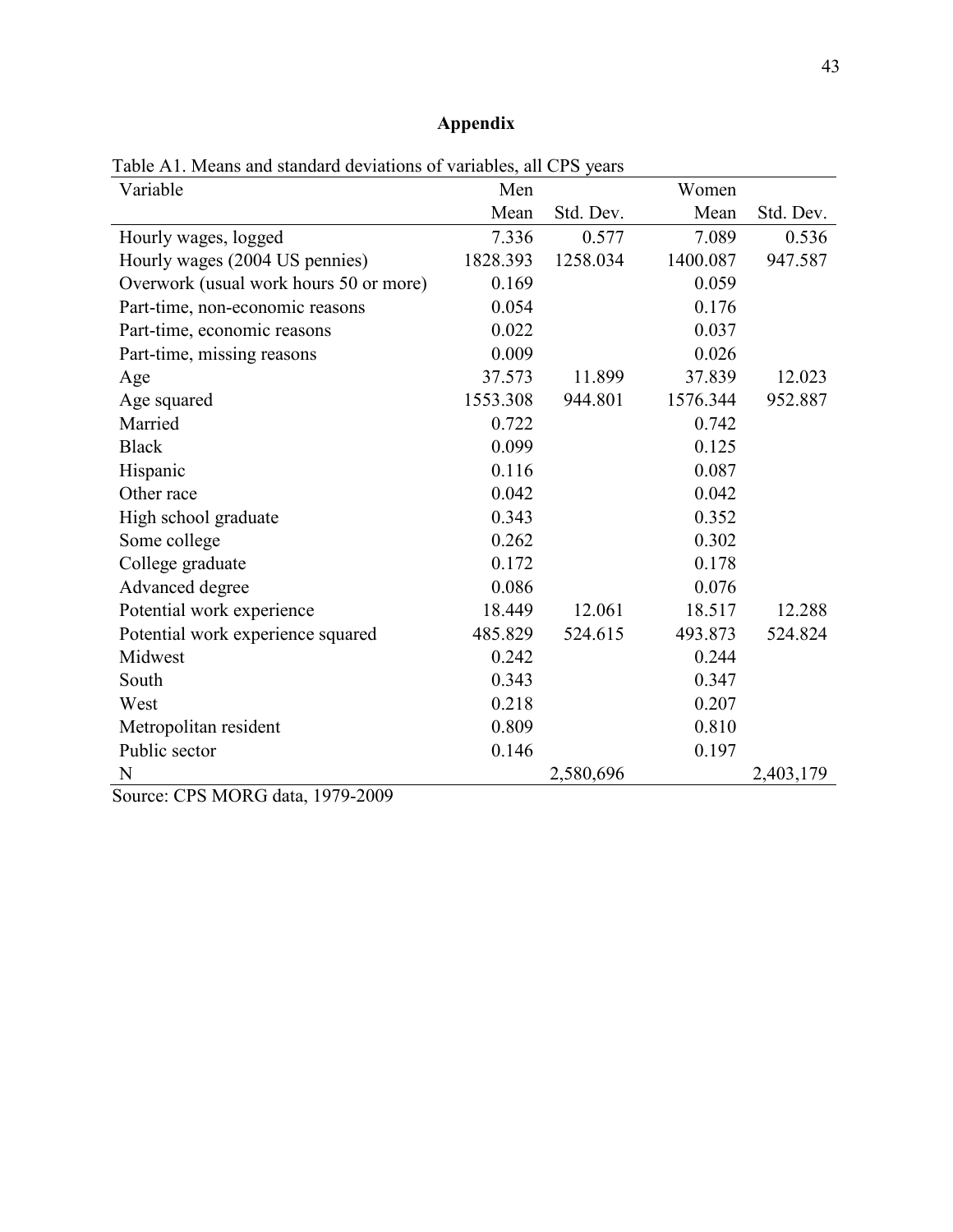| $\mathsf{c}_1$                 | SIPP, 1996-2004 | CPS, 1996-2004 |
|--------------------------------|-----------------|----------------|
| Change in differentials        | $-0.028$        | $-0.029$       |
| Observed prices                |                 |                |
| All b's                        | 0.016           | 0.008          |
| Overwork                       | 0.005           | 0.004          |
| Part-time variables            | 0.005           | 0.001          |
| Age variables                  | 0.003           | 0.009          |
| Race variables                 | 0.001           | 0.000          |
| <b>Education variables</b>     | $-0.001$        | $-0.004$       |
| Experience variables           | 0.005           |                |
| Potential experience variables |                 | $-0.004$       |
| Region variables               | 0.000           | 0.000          |
| Metropolitan resident          | 0.000           | 0.000          |
| Sector                         | 0.000           | 0.002          |
| Union                          | 0.000           |                |
| Job tenure variables           | $-0.002$        |                |
| Observed x's                   |                 |                |
| All $x's$                      | $-0.034$        | $-0.019$       |
| Overwork                       | 0.000           | 0.000          |
| Part-time variables            | $-0.003$        | $-0.005$       |
| Age variables                  | $-0.001$        | $-0.016$       |
| Race variables                 | $-0.003$        | $-0.001$       |
| <b>Education</b> variables     | $-0.012$        | $-0.005$       |
| Experience variables           | $-0.006$        |                |
| Potential experience variables |                 | 0.009          |
| Region variables               | 0.000           | $-0.001$       |
| Metropolitan resident          | 0.001           | 0.001          |
| Sector                         | 0.001           | 0.000          |
| Union                          | $-0.003$        |                |
| Job tenure variables           | $-0.007$        |                |
| Unexplained differential       | $-0.011$        | $-0.018$       |
| Unobserved prices              | $-0.001$        | 0.003          |
| Unobserved quantities          | $-0.010$        | $-0.021$       |
| N                              | 77,373          | 302,423        |

Table A2. Decomposition of trends in the gender wage gap between 1996 and 2004, SIPP and CPS

Source: SIPP 1996 and 2004; CPS MORG data, 1996 and 2004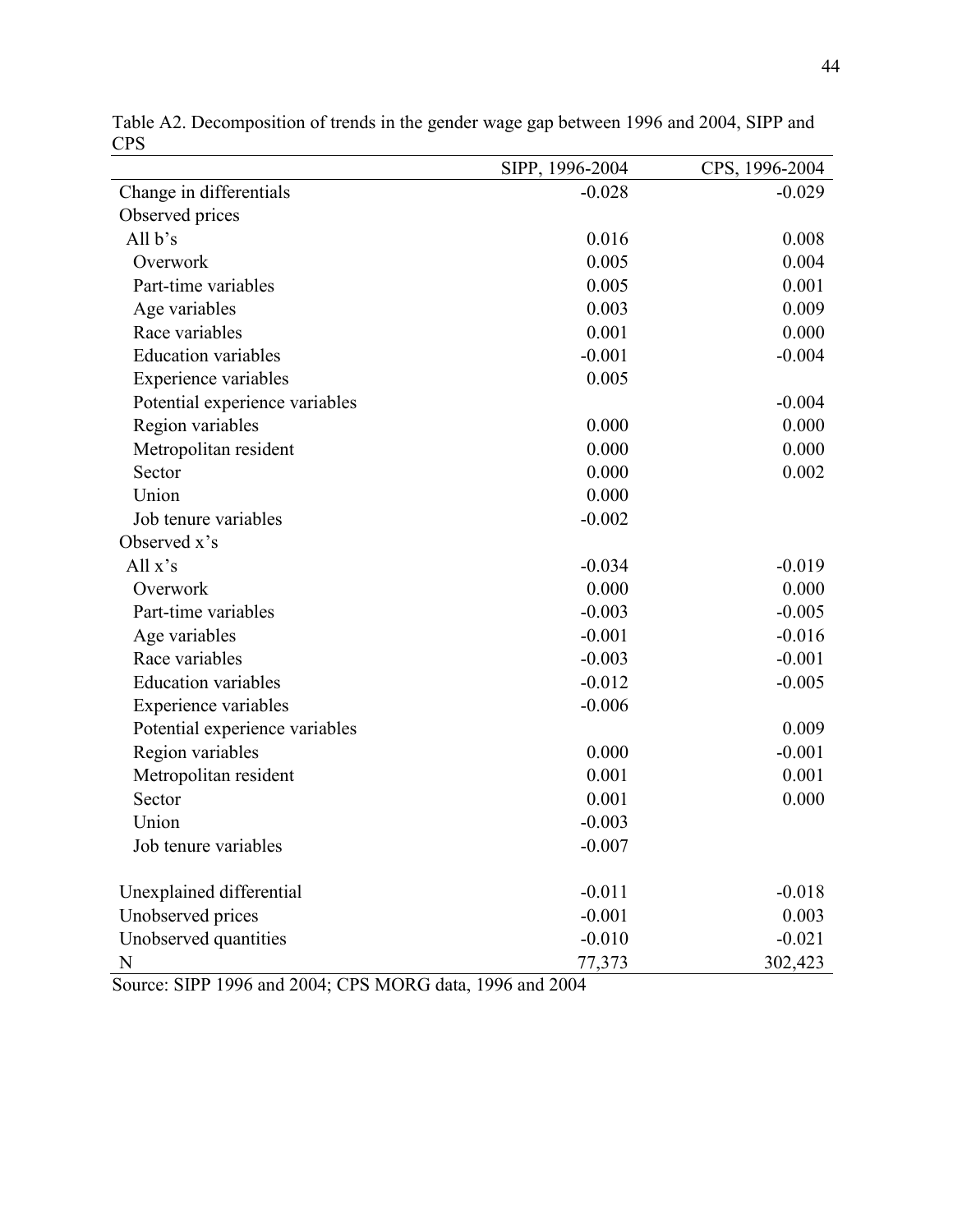# **Supplementary Appendix for Reviewers**

# **Overwork and the Slow Convergence in the Gender Gap in Wages**

This appendix reports additional details about the distribution of work hours (Table S1 and Figure S1), trends in work hours within our work-hour categories (Figure S2a-c), and results from alternative model specifications.

Table S1. Means and standard deviations of weekly work hours, by work hour category

|           |           | Men   |      | Women     |       |      |
|-----------|-----------|-------|------|-----------|-------|------|
|           |           |       | Std. |           |       | Std. |
|           | N         | Mean  | Dev. | N         | Mean  | Dev. |
| Part-time | 214,273   | 21.84 | 7.58 | 589,794   | 21.70 | 7.71 |
| Full-time | 1,921,380 | 40.46 | 2.17 | 1,676,215 | 39.81 | 2.10 |
| Overwork  | 445,043   | 55.84 | 8.37 | 137,170   | 54.75 | 8.06 |

Figure S1. Histograms of weekly work hours

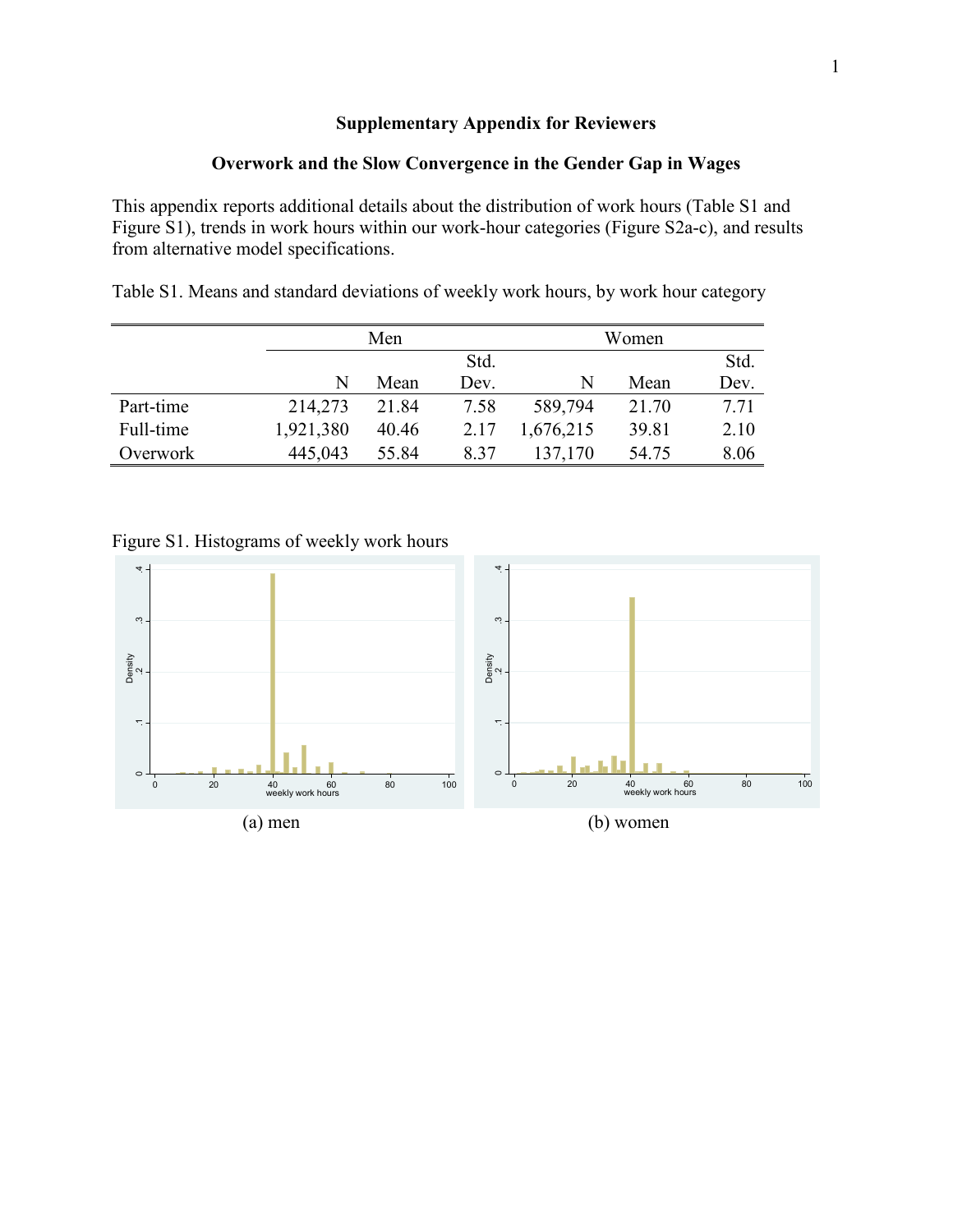

## Figure S2. Trends in mean work hours, by gender and work hour category

#### **Sensitivity Analyses**

To check the robustness of our reported results, we re-estimated our models with three alternative specifications. The first defines overwork using a cut-point of 60 hours per week (see also footnote 3). Figure S3 shows the trend in wage returns to overwork and the first column of Table S2 reports the wage decomposition results under this specification. These results show, as in the models using the 50-hour threshold, a gender-gap exacerbating effect of overwork driven by price increases.

The second specification addresses whether the changing price effect of overwork is an artifact of declining work hours among overworkers (see Figure S2c). The relevant wage model includes a continuous measure of work hours, in addition to our categorical measures of overwork and part-time work. The results under this specification, which are reported in Figures S4 and the second column of Table S2, yield substantively the same conclusion.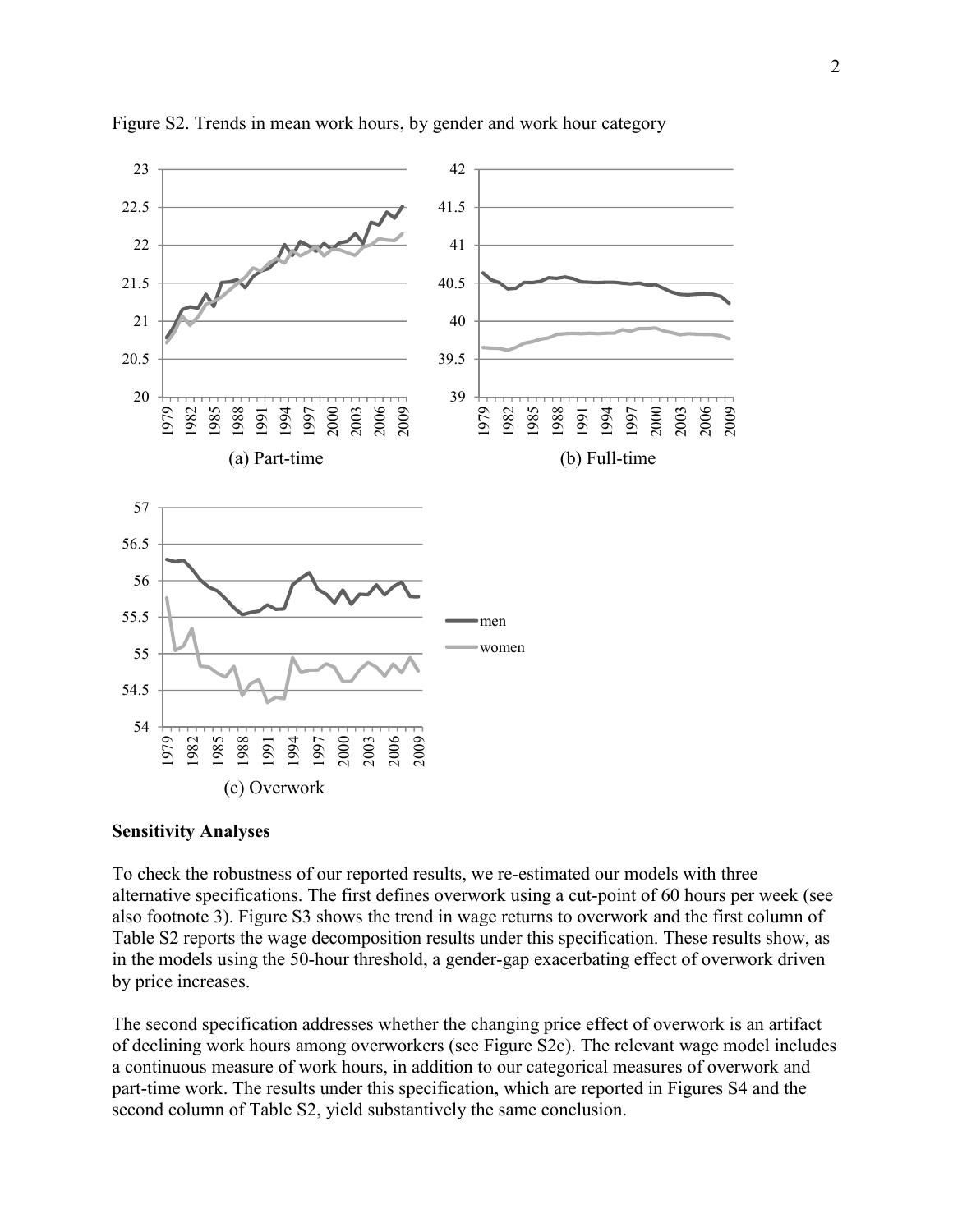The third specification estimates the overwork effect on *weekly* earnings, for the subset of respondents who report their wages in a periodicity other than hourly earnings (e.g., weekly wages or an annual salary). These results (see Figure S5 and the third column of Table S2) also show the same substantive pattern as the main results.

Figure S3. Trend in estimated coefficient of overwork (relative to full time work) where overwork is defined as 60 or more hours per week



Figure S4. Trend in estimated coefficient of overwork (relative to full-time work) where model includes a continuous measure of weekly work hours



Figure S5. Trend in estimated effect of overwork (relative to full-time work) on weekly wages of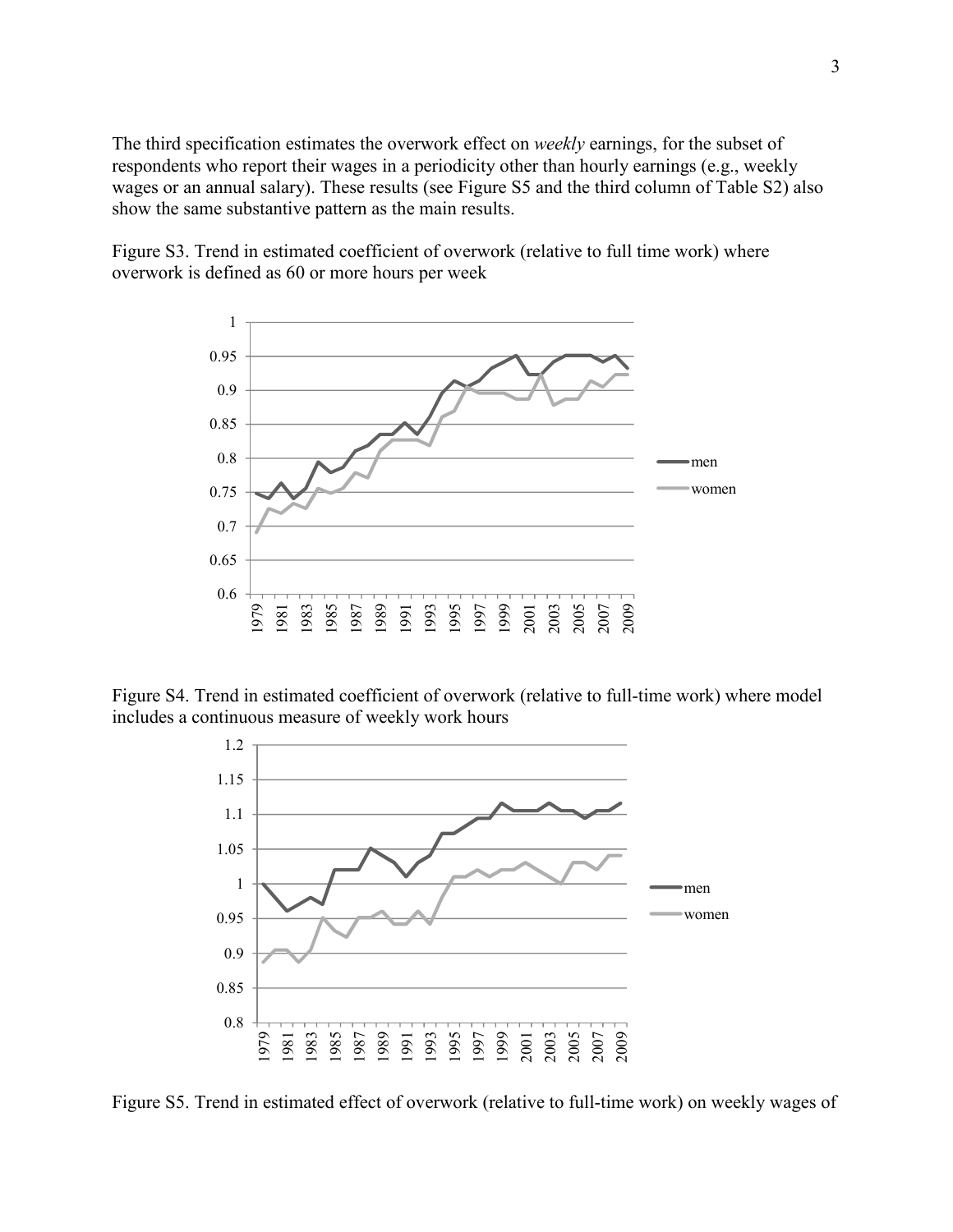